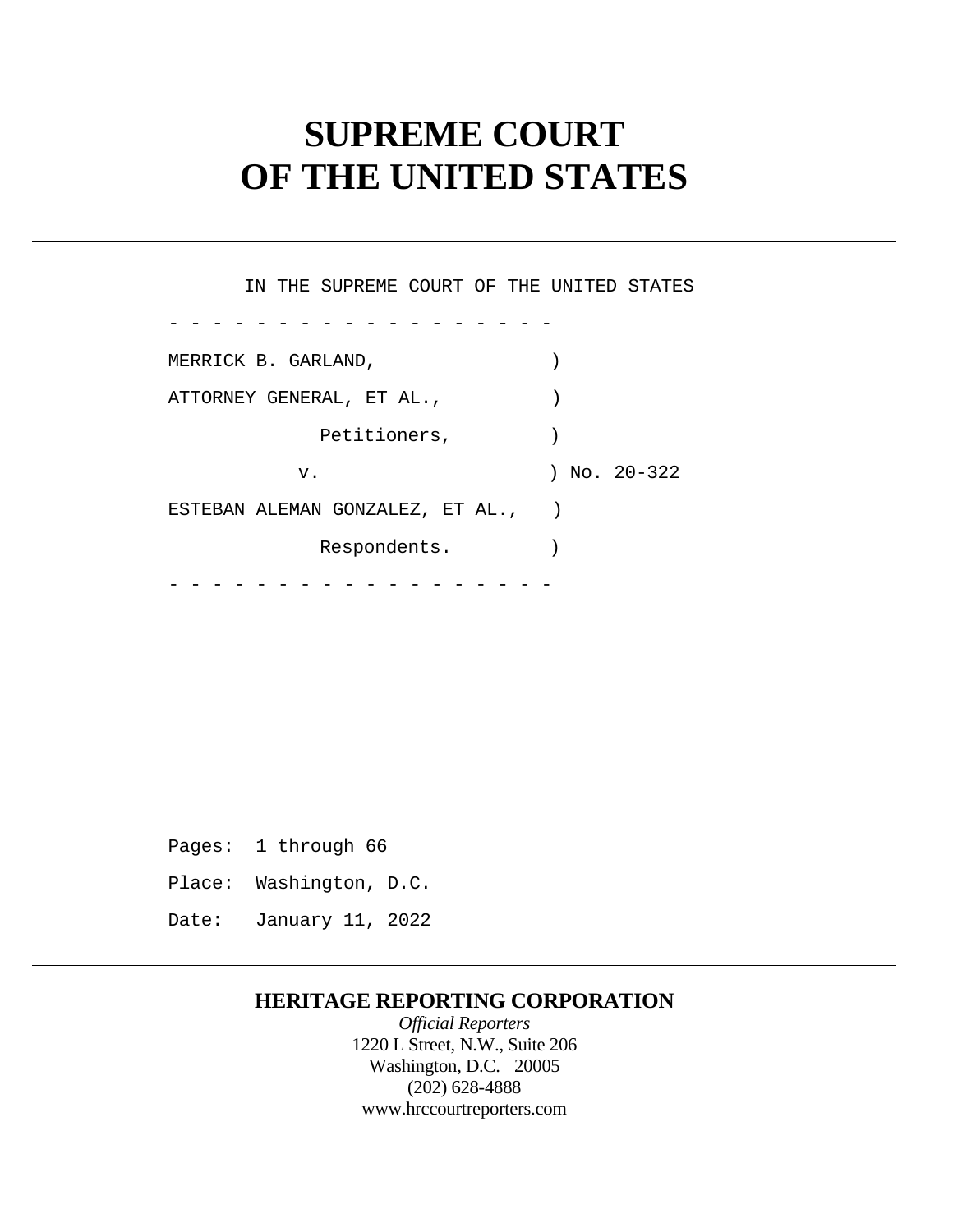#### Official - Subject to Final Review

1

1 2 3 4 5 6 7 8 9 10 11 12 13 14 15 16 17 18 19 20 21 22 23 24 25 - - - - - - - - - - - - - - - - - - - - - - - - - - - - - - - - - - - - IN THE SUPREME COURT OF THE UNITED STATES MERRICK B. GARLAND,  $)$ ATTORNEY GENERAL, ET AL.,  $\qquad$ Petitioners,  $)$  v. ) No. 20-322 ESTEBAN ALEMAN GONZALEZ, ET AL., ) Respondents. Washington, D.C. Tuesday, January 11, 2022 The above-entitled matter came on for oral argument before the Supreme Court of the United States at 11:08 a.m. APPEARANCES: CURTIS E. GANNON, Deputy Solicitor General, Department of Justice, Washington, D.C.; on behalf of the Petitioners. MATTHEW H. ADAMS, ESQUIRE, Seattle, Washington; on behalf of the Respondents.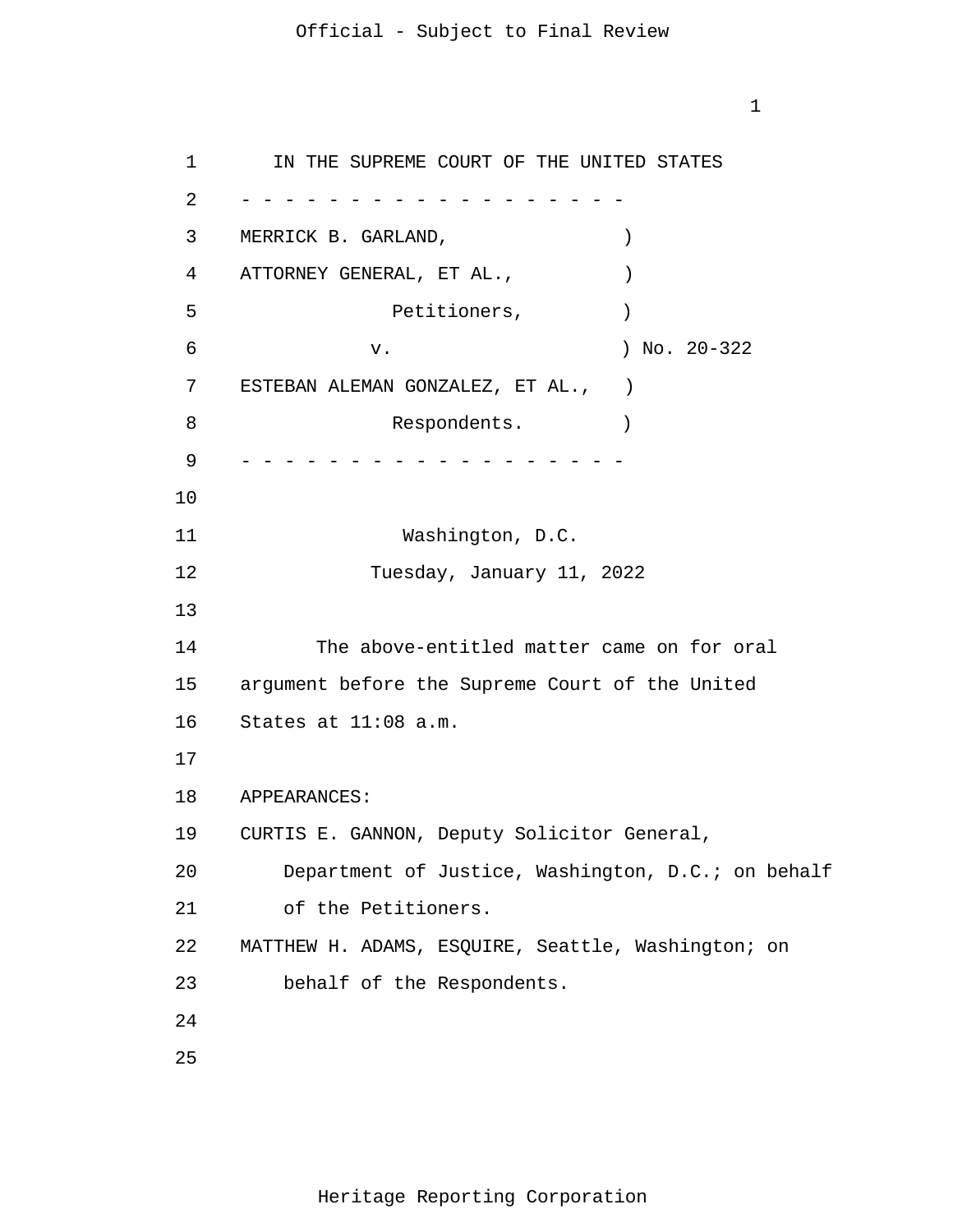## Official - Subject to Final Review

| $\mathbf 1$    | CONTENTS                     |       |
|----------------|------------------------------|-------|
| $\overline{2}$ | ORAL ARGUMENT OF:            | PAGE: |
| 3 <sup>7</sup> | CURTIS E. GANNON, ESQ.       |       |
| $\overline{4}$ | On behalf of the Petitioners | 3     |
| 5              | ORAL ARGUMENT OF:            |       |
| 6              | MATTHEW H. ADAMS, ESQ.       |       |
| 7              | On behalf of the Respondents | 31    |
| 8              | REBUTTAL ARGUMENT OF:        |       |
| 9              | CURTIS E. GANNON, ESQ.       |       |
| 10             | On behalf of the Petitioners | 61    |
| 11             |                              |       |
| 12             |                              |       |
| 13             |                              |       |
| 14             |                              |       |
| 15             |                              |       |
| 16             |                              |       |
| 17             |                              |       |
| 18             |                              |       |
| 19             |                              |       |
| 20             |                              |       |
| 21             |                              |       |
| 22             |                              |       |
| 23             |                              |       |
| 24             |                              |       |
| 25             |                              |       |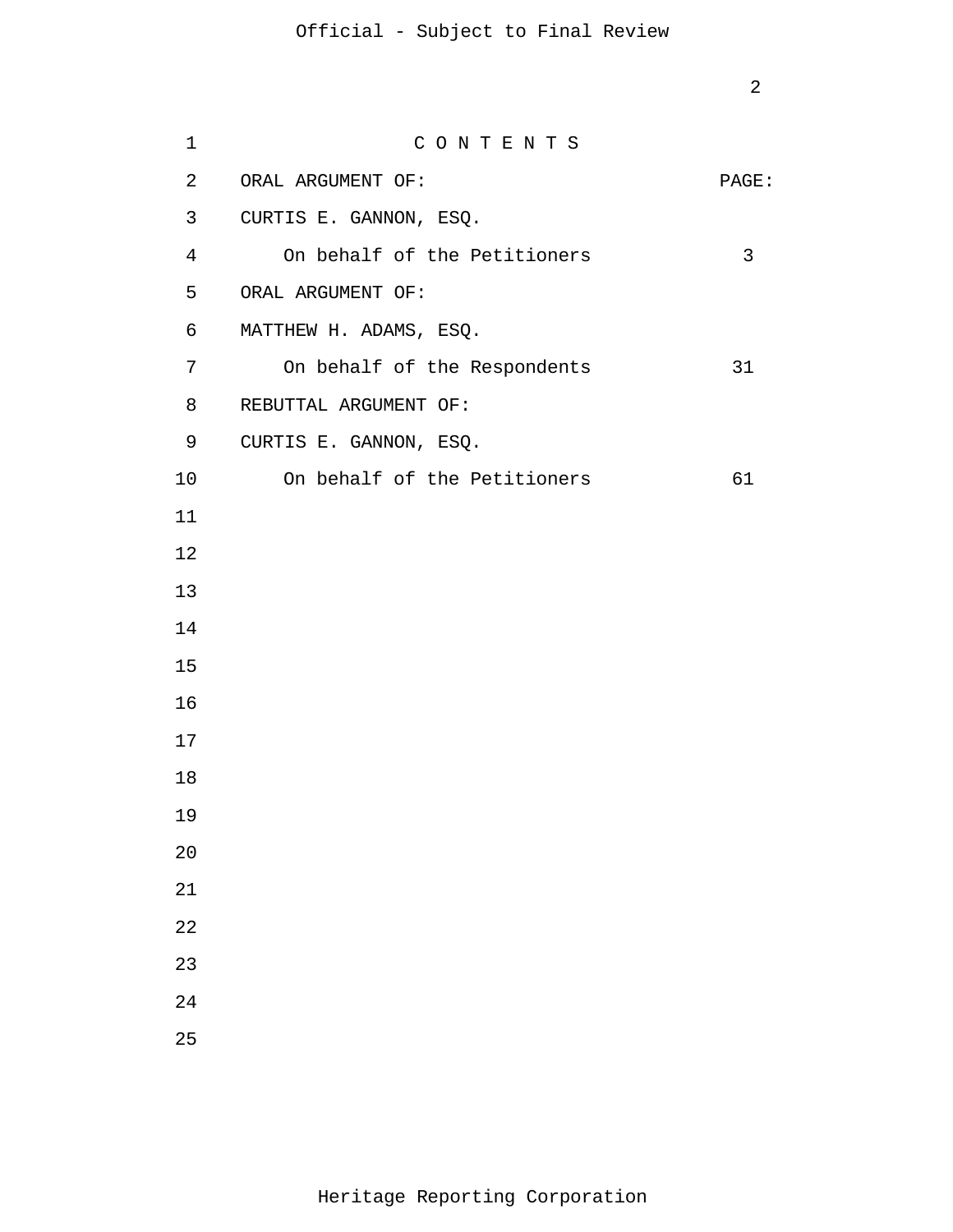1 2 3 4 5 6 7 8 9 10 11 12 13 14 15 16 17 18 19 20 21 22 23 24 25 P R O C E E D I N G S (11:08 a.m.) CHIEF JUSTICE ROBERTS: We'll next hear argument in the matter of 20-322, Garland versus Gonzalez. Mr. Gannon. ORAL ARGUMENT OF CURTIS E. GANNON ON BEHALF OF THE PETITIONERS MR. GANNON: Mr. Chief Justice, and may it please the Court: With respect to the original question presented, if the Court reaches it in this case, the government's position is, as Mr. Raynor has just explained in the first case this morning, Section 1231(a)(6) does not compel the bond hearing regime imposed by the Ninth Circuit, any more than the Third Circuit, after the removal period, not as a matter of the statute's text, nor as a matter of constitutional avoidance. With respect to the additional question, the courts below could not enter class-wide injunctive relief because, in Section  $1252(f)(1)$ , Congress has expressly limited the lower courts' jurisdiction to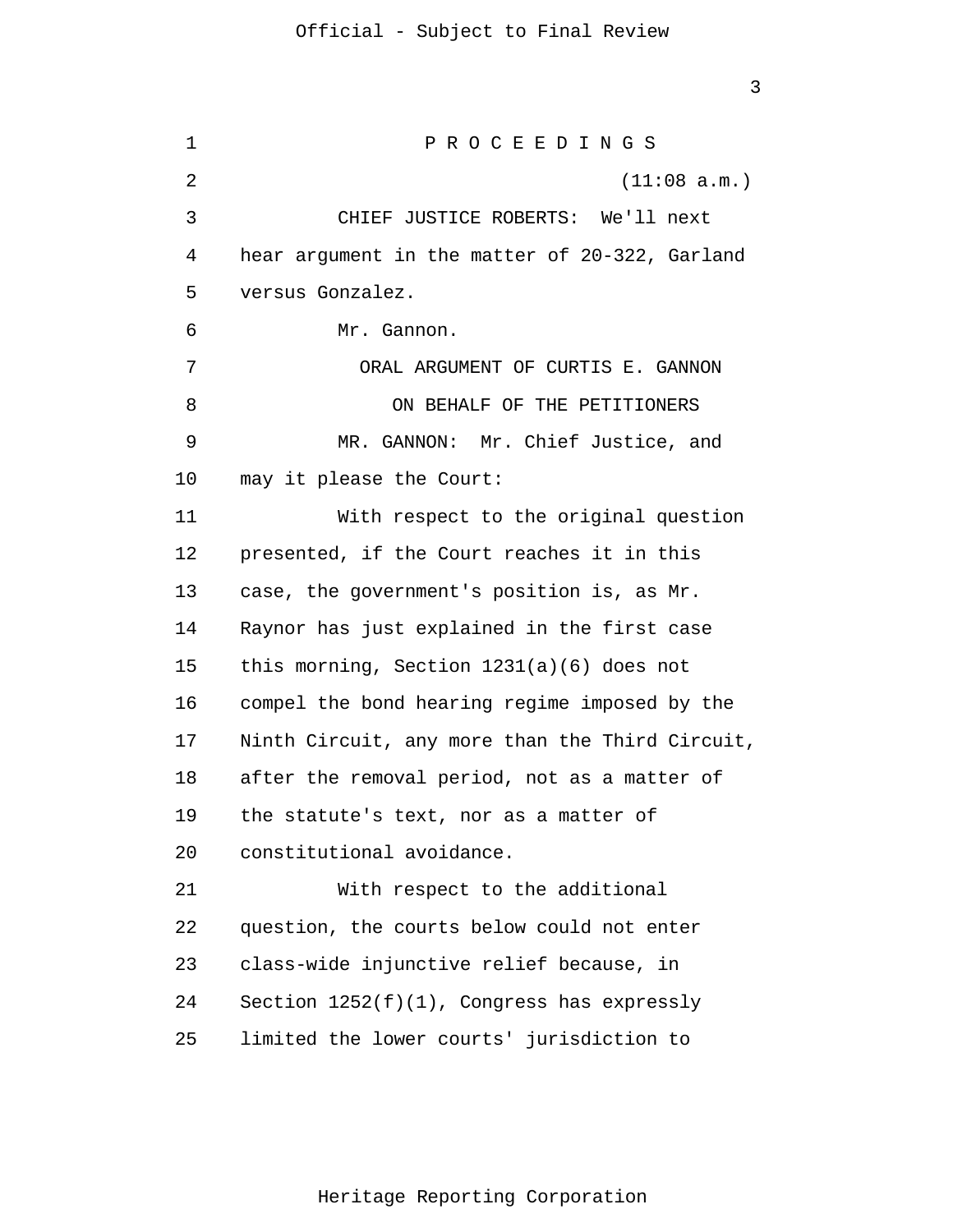1 2 3 enjoin or restrain the operation of certain provisions of the INA, including those governing post-order custody.

4 5 6 7 8 9 10 That limitation applies regardless of the nature of the action or claim, so it is not limited to constitutional challenges, and any such limit would only encourage plaintiffs to do what happened here, seek to avoid the bar by advancing implausible statutory constructions under the guise of constitutional avoidance.

11 12 13 14 15 16 17 Moreover, the statute's exception for orders granting relief to an individual alien against whom removal proceedings have been initiated does not permit class-wide relief simply because every current or future member of a class could have qualified for individual relief.

18 19 20 21 22 23 24 25 That would be inconsistent with Congress's concern about allowing lower courts to remake the immigration system under readings that have not been adopted by this Court. And this Court has stated as much about the exception in 1252(f)(1) three times, most recently in Jennings, as the Third Circuit recognized in its decision two weeks ago in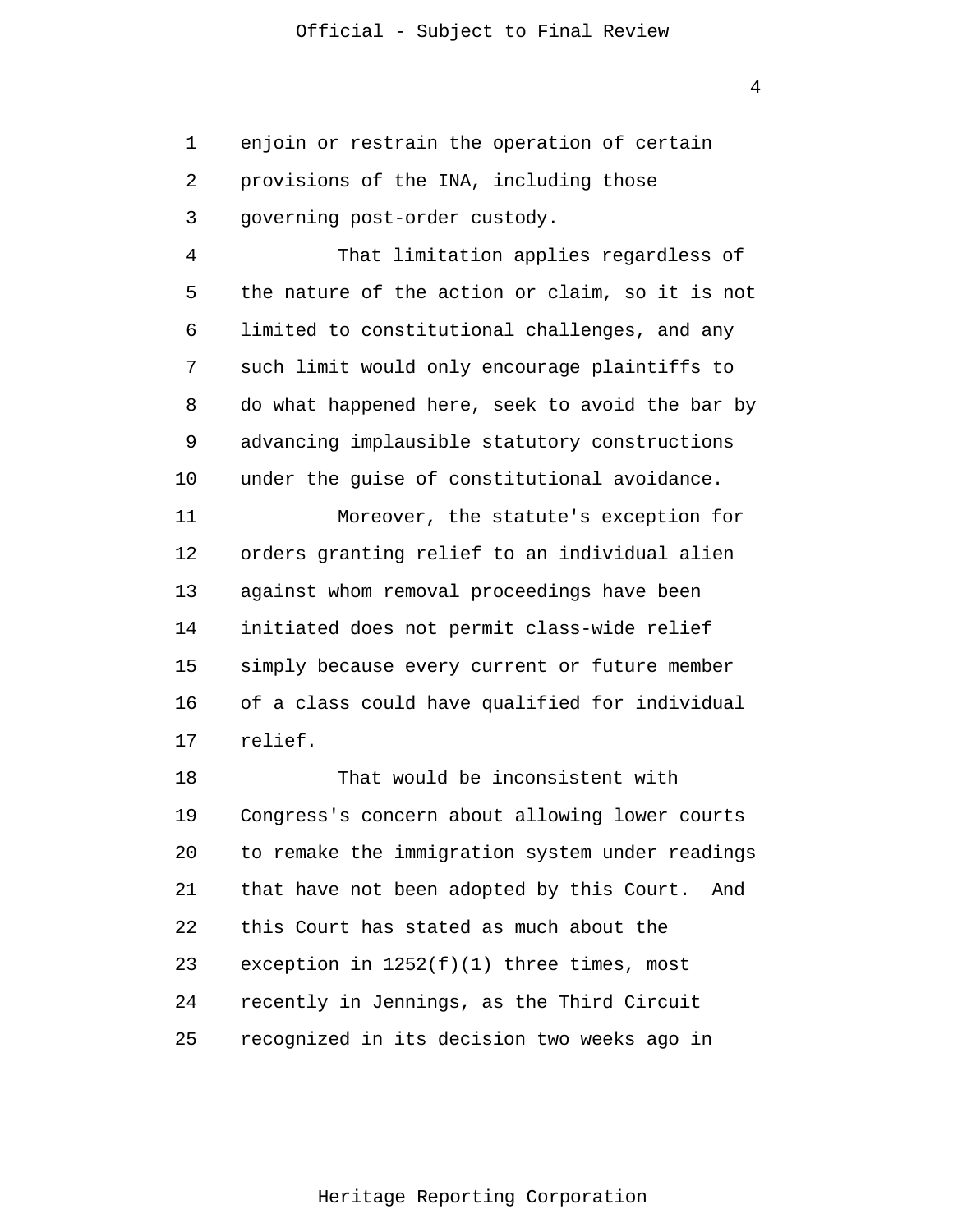1 2 3 4 5 6 7 8 9 10 11 12 13 14 15 16 17 18 19 20 21 22 23 24 25 Brito. I welcome the Court's questions. JUSTICE KAGAN: Mr. Gannon, as I understand your jurisdictional argument, it really all relies on the idea that "enjoin" means both "stop" and "require." Is that correct? MR. GANNON: It -- it depends on that with respect to "enjoin." Separately -- JUSTICE KAGAN: Yeah. MR. GANNON: -- if the -- if the question of the -- JUSTICE KAGAN: Putting aside the individual issue. MR. GANNON: No, even setting aside the  $-$ - the exception, if  $-$ - if you just said that it means that we have to enforce the statute, if you go to their second argument, that the -- that argument the court said below, that the operation of the provisions means that we can't be compelled to do this -- we can be compelled to do the statute, that would still be compulsion under -- that's the way we read that, yes. JUSTICE KAGAN: Okay. I -- I -- I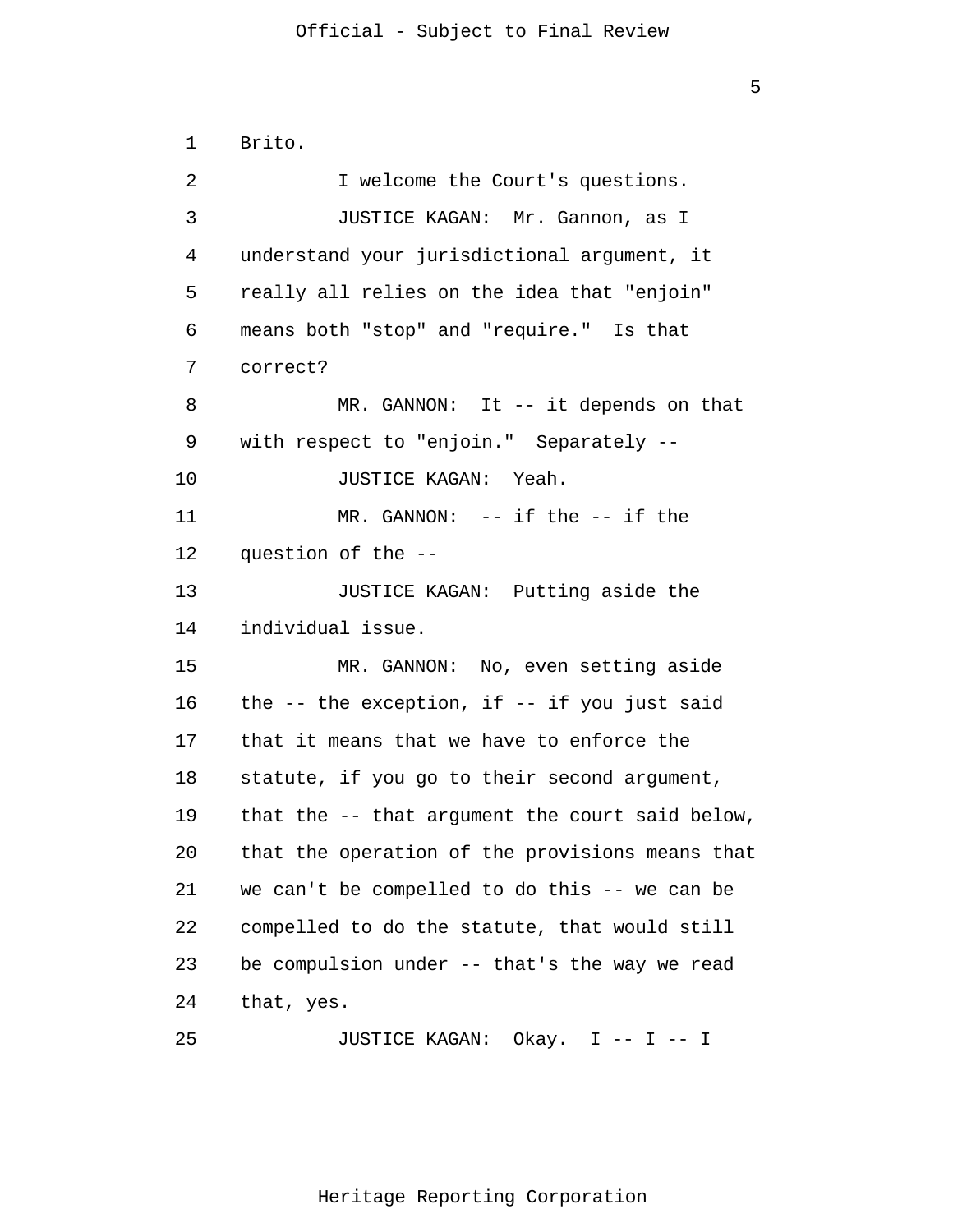1 2 3 4 5 6 7 8 9 10 11 12 13 14 15 16 17 18 19 20 21 22 23 24 25 - take that as a gloss on what I said. Is that MR. GANNON: Yes. JUSTICE KAGAN: Okay. So I'm just going to -- I mean, of course, you're right that if you look up the word "enjoin" in the dictionary, you can find something that suggests not "stop" but something like "order" or "require" or something like that. But I'm just looking at this phrase, "enjoin or restrain the operation of certain statutory provisions," and let me -- let me give you some examples about what the word "enjoin" would mean in similar phrases. The plaintiff seeks to enjoin enforcement of the law. Does that mean stop? MR. GANNON: I -- I think it's hard to tell from that context whether it means that they seek to have the law -- JUSTICE KAGAN: Really? MR. GANNON: -- enforced -- JUSTICE KAGAN: If the plaintiff seeks to enforce the law as opposed to the plaintiff seeks to enjoin enforcement of the law -- MR. GANNON: Well, I think --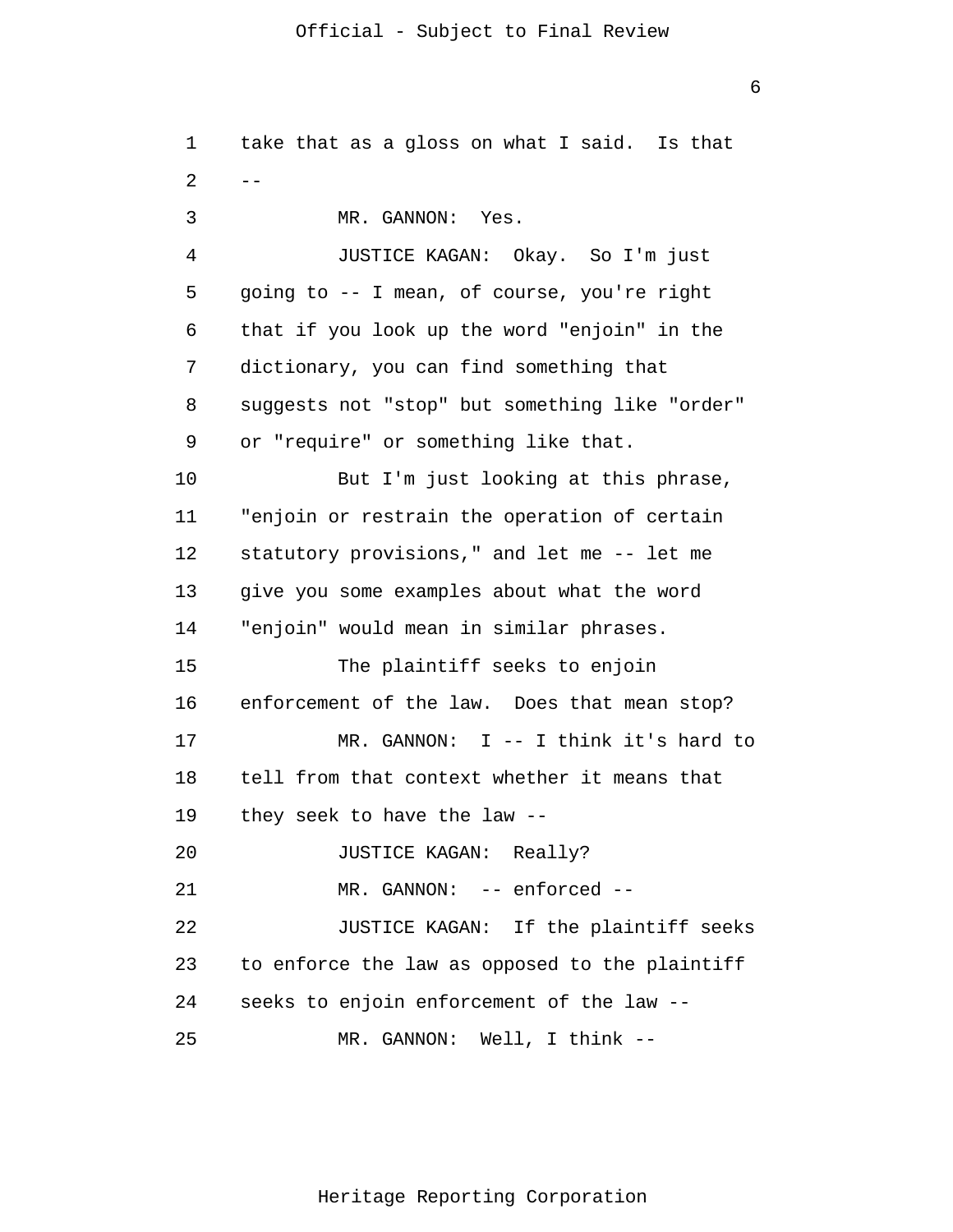1 2 3 4 5 6 7 8 9 10 11 12 13 14 15 16 17 18 19 20 21 22 23 24 25  $-$ JUSTICE KAGAN: -- doesn't that obviously mean stop enforcement? MR. GANNON: No. If the plaintiff is saying you are not enforcing the law, I want an injunction that says enforce the law, then the plaintiff would be asking for -- JUSTICE KAGAN: That's what -- that's MR. GANNON: -- someone to be enjoined to enforce the law. JUSTICE KAGAN: Okay. You're -- okay, let's go a few more. I mean, because, to me, the plaintiff seeks to enjoin enforcement of the law, it means, like, stop enforcing the law. MR. GANNON: Sometimes it does -- JUSTICE KAGAN: The plaintiff seeks --  $MR.$  GANNON:  $--$  and if  $--$  if  $--$  if it were to say on -- JUSTICE KAGAN: -- the plaintiff seeks to enjoin -- excuse me -- the agency seeks to enjoin the aiding and abetting of securities law violations. MR. GANNON: In that context, I think it's clear that the agency is trying to stop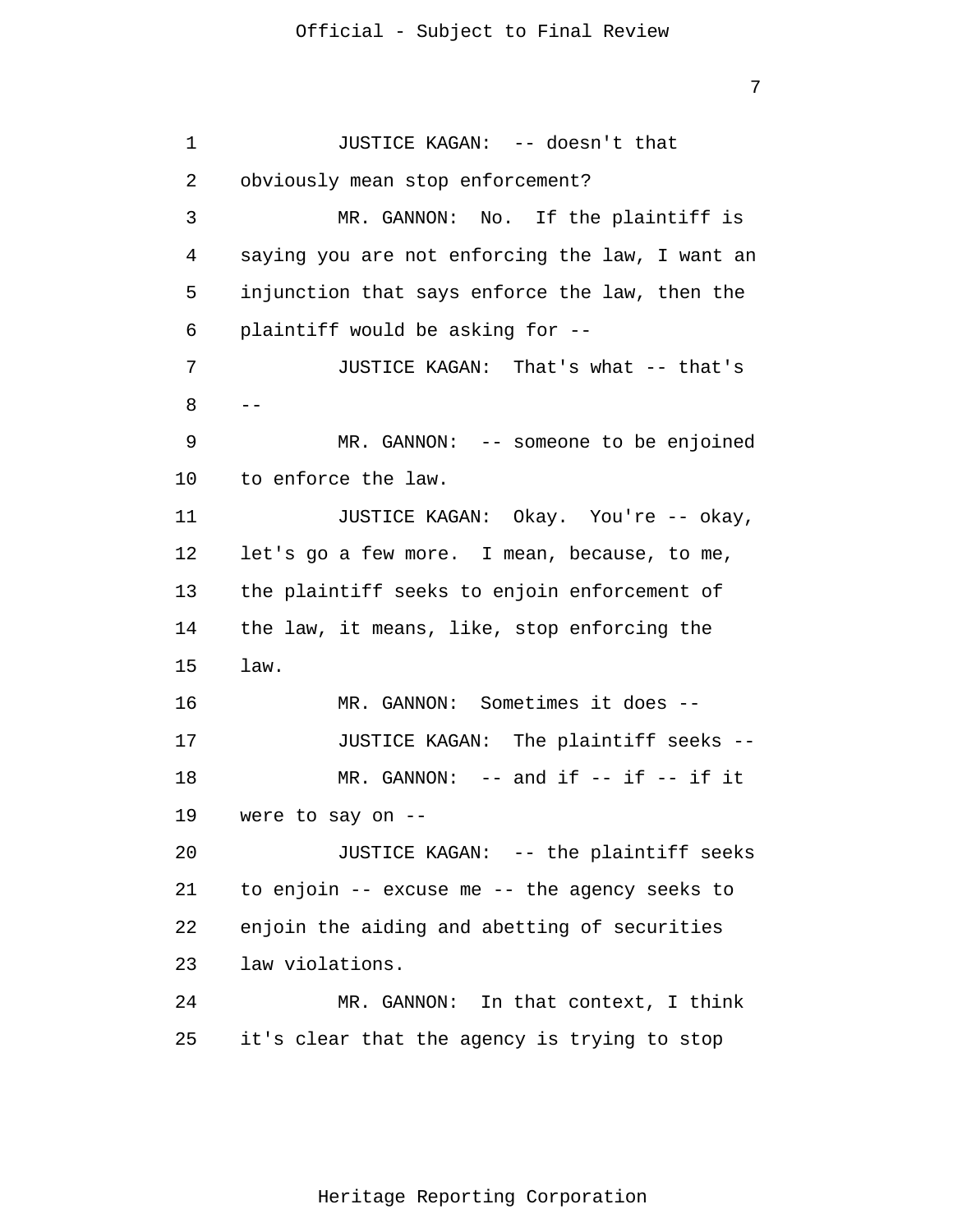```
1 
 2 
 3 
 4 
 5 
 6 
 7 
 8 
 9 
10 
11 
12 
13 
14 
15 
16 
17 
18 
19 
20 
21 
22 
23 
24 
25 
      --
       something that it would be -- it would consider
                JUSTICE KAGAN: Okay.
               MR. GANNON: -- to be a violation of
       the law.
                JUSTICE KAGAN: The federal court
       lacks jurisdiction to enjoin state court
       proceedings.
               MR. GANNON: I -- I think that they
      could neither compel state court proceedings 
      nor stop state court proceedings --
               JUSTICE KAGAN: That's really --
               MR. GANNON: -- in that instance.
               JUSTICE KAGAN: -- what it would mean? 
      Just like -- really? Either one? 
               MR. GANNON: Yeah, I think -- not --
      they -- it could not compel a state court to 
      have proceeding -- if it is -- many of those 
      types of statutes that are limiting 
      interference with another court system, like 
      the Tax Injunction Act, you know, say that the 
      government -- say that a district court shall 
      not enjoin, suspend, or restrain the collection 
      of state taxes. 
               JUSTICE KAGAN: Okay. Now --
```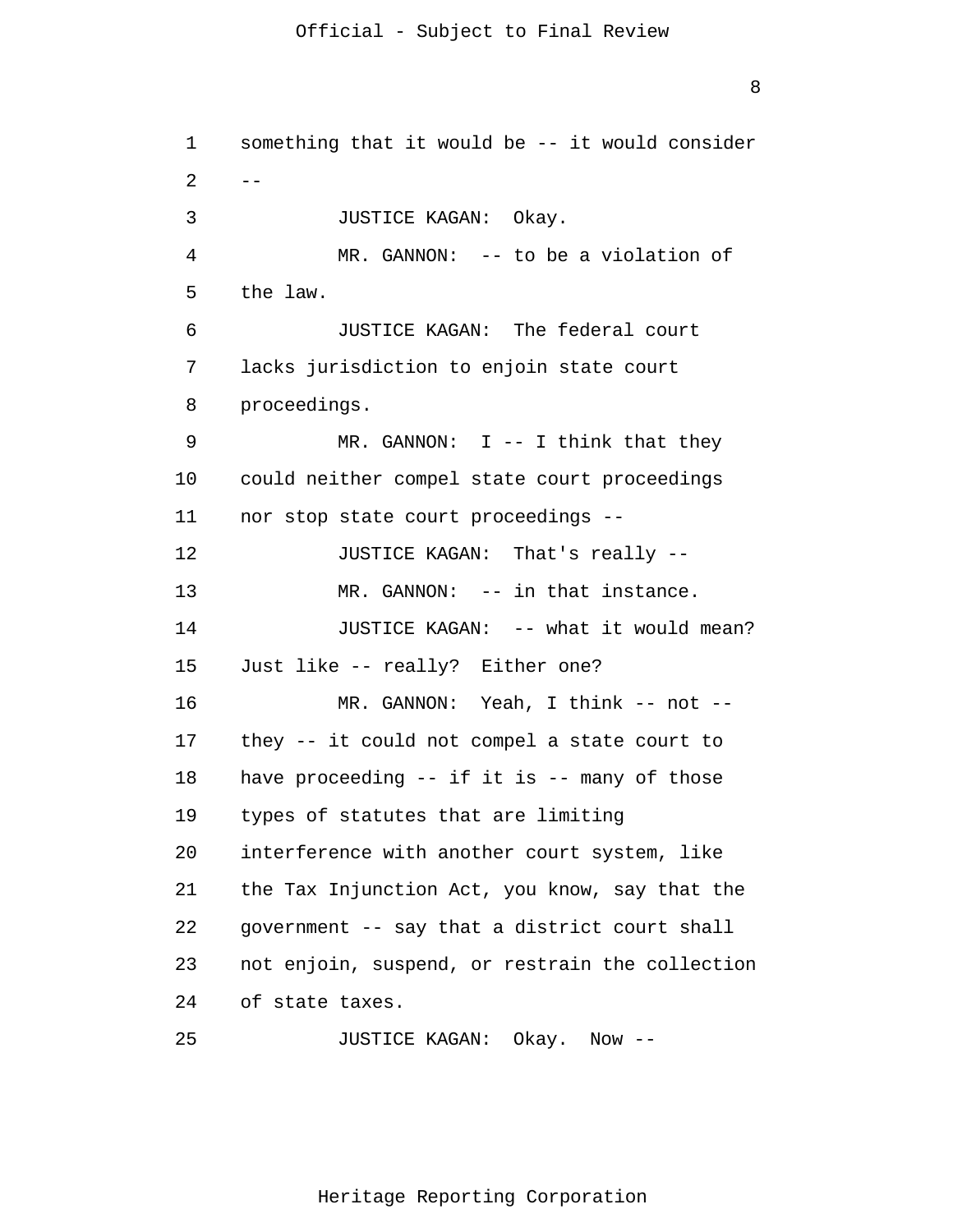1 2 3 4 5 6 7 8 9 10 11 12 13 14 15 16 17 18 19 20 21 22 23 24 25 MR. GANNON: And I think that means that they can't order collection of taxes any more than it says that you can -- that they can order the stopping of collection of state taxes. JUSTICE KAGAN: Now let's say that -- I mean, I guess, look, I -- I just -- I get the point. It just seems to me that the ordinary reading -- way of reading any of those three would be, oh, you're obviously looking to stop something. But let's add some stuff because this statute says enjoin or restrain the operation of certain statutory proceeding -- provisions. So you're essentially reading it to say the court lacks jurisdiction to stop or require or restrain. Now that would be sort of odd, wouldn't it? MR. GANNON: I think that -- JUSTICE KAGAN: Like, enjoin or restrain, stop or restrain, that's a sensible thing to say.  $MR.$  GANNON: I -- I --JUSTICE KAGAN: Stop or require or restrain, that's not a sensible thing to say.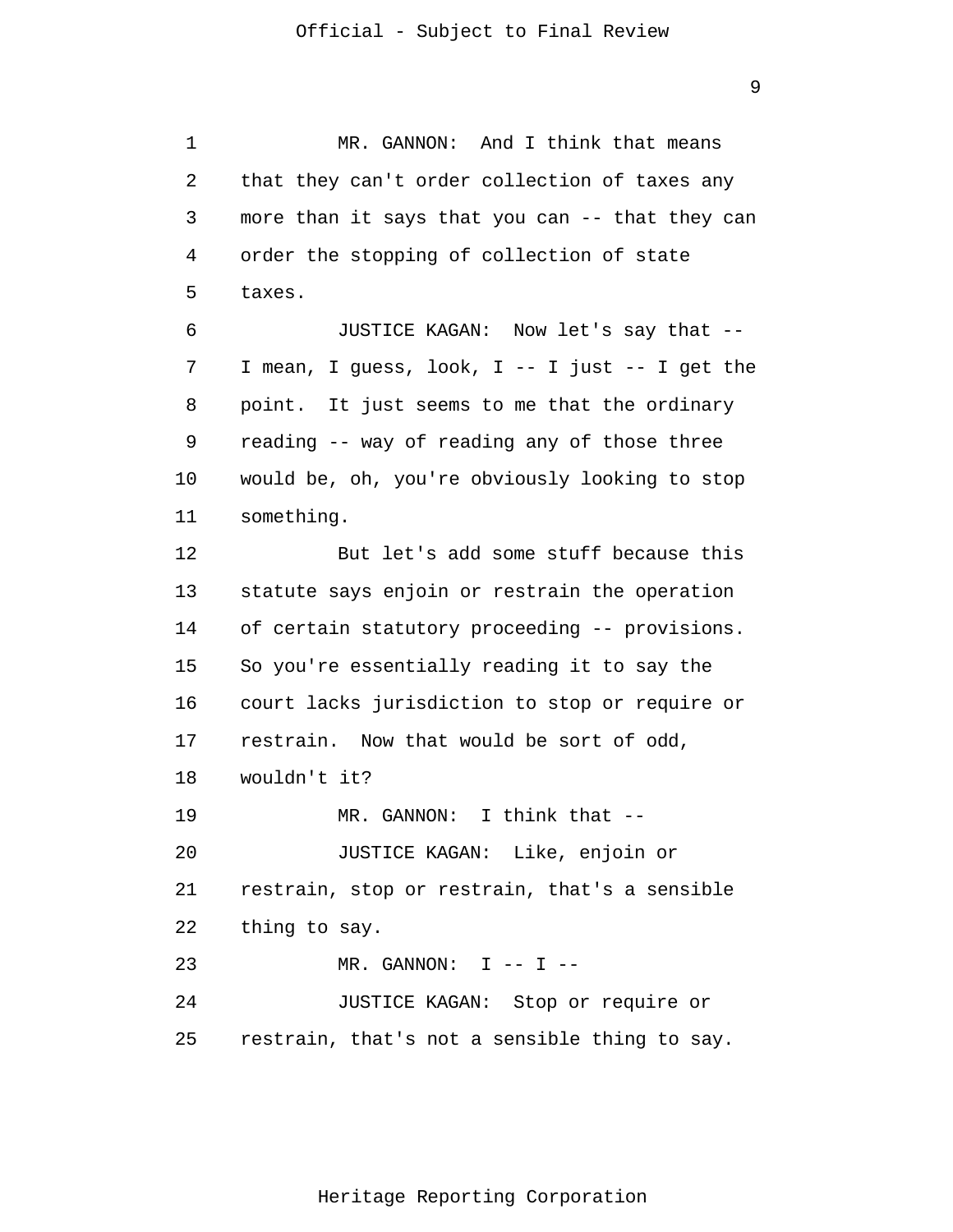| 1  | MR. GANNON: Well, I think, Justice              |
|----|-------------------------------------------------|
| 2  | Kagan, that in this context, the -- the two     |
| 3  | phrases, "enjoin" or "restrain," are often      |
| 4  | thought of in terms of an injunction versus a   |
| 5  | stay. I -- I agree with you that if you just    |
| 6  | took these two words in isolation, you could    |
| 7  | read it as you just said, that one would be     |
| 8  | affirmative, one would be negative.             |
| 9  | But, as we've been discussing, there            |
| 10 | are contexts in which "enjoin" actually         |
| 11 | means -- you know, it can mean either. And in   |
| 12 | the adjacent provision, $(f)(2)$ , "enjoin"     |
| 13 | clearly is about stopping removal.              |
| 14 | JUSTICE KAGAN: Right. So you -- you             |
| 15 | got exactly where I was going. I mean, I hate   |
| 16 | to keep piling on. But now, in addition to,     |
| 17 | like, just what this "enjoin" usually means in  |
| 18 | similar sentences, plus the fact that           |
| 19 | "restrain" is in here, plus there's this        |
| 20 | provision right next door, 1252(f)(2), no court |
| 21 | shall enjoin the removal of any alien pursuant  |
| 22 | to a final order unless the alien shows blah,   |
| 23 | blah, blah. Now that obviously means stop,      |
| 24 | right? It doesn't mean require?                 |
| 25 | MR. GANNON: Yes, in that context,               |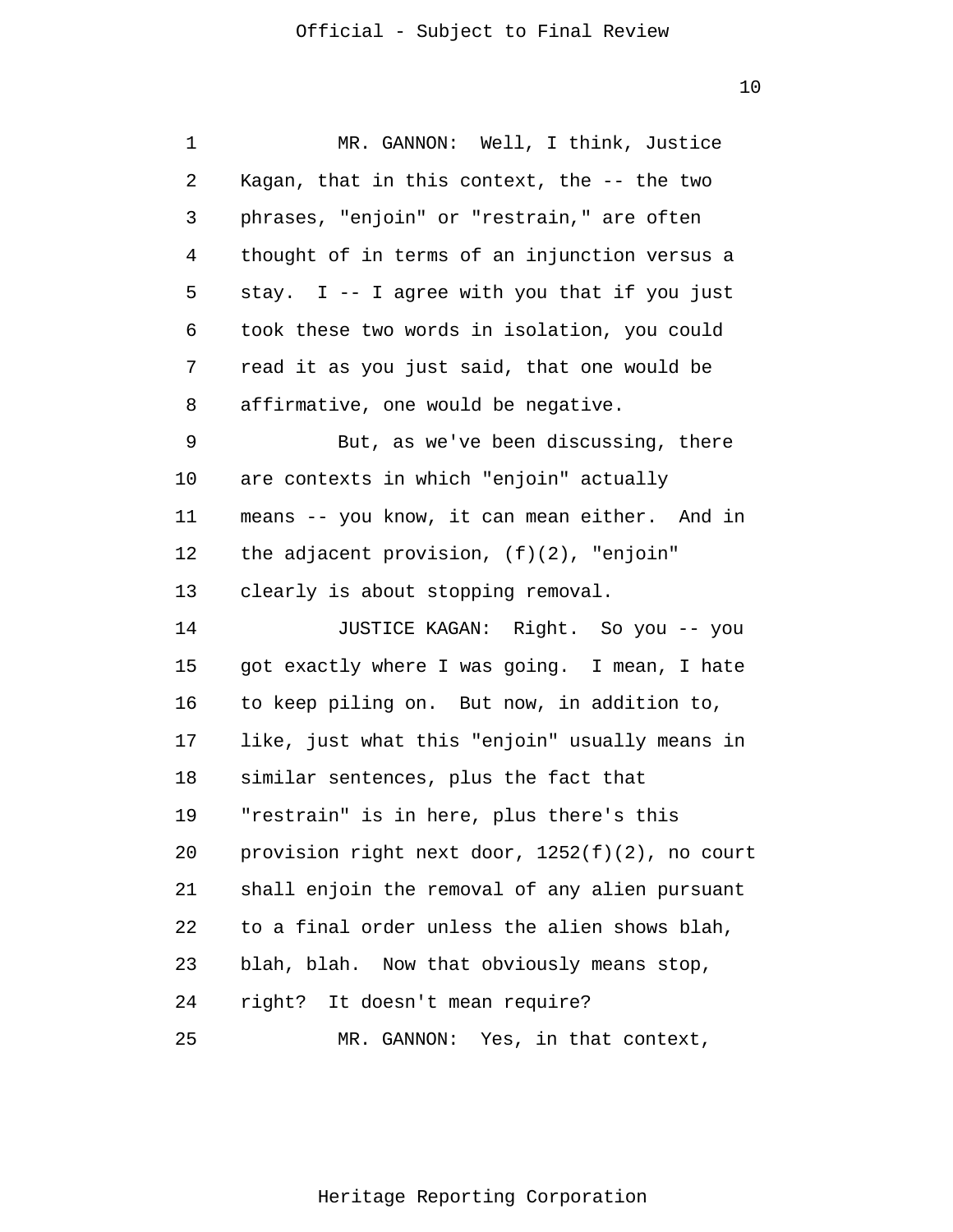| 1  | because we know -- as is -- like your SEC          |
|----|----------------------------------------------------|
| 2  | example, we know that the -- the non-citizen in    |
| 3  | that -- in that context would be asking for        |
| 4  | only one direction of relief.                      |
| 5  | JUSTICE KAGAN: Yeah. So I just have                |
| 6  | to say, like, the sort of normal meaning of        |
| 7  | "enjoin" in similar kinds of sentences, the        |
| 8  | fact that there is a "restrain" right next to      |
| 9  | the word "enjoin," and the fact that               |
| 10 | $1252(f)(2)$ , which obviously only means stop, is |
| 11 | right next to $1252(f)(1)$ , put all those things  |
| 12 | together, I don't know, it seems like you have     |
| 13 | a tough row to hoe here.                           |
| 14 | MR. GANNON: Well, and so, if I can go              |
| 15 | back to the gloss that -- that I confused it       |
| 16 | with at the very beginning here, even assuming     |
| 17 | that this is about only stopping or only           |
| 18 | compelling, whichever direction you want to        |
| 19 | pick, we think that the phrase "the operation      |
| 20 | of the provisions" is a reference not just to      |
| 21 | the statute itself but to the way that they are    |
| 22 | being carried out.                                 |
| 23 | So, in this instance, the injunction               |
| 24 | is clearly changing how the statute operates.      |
| 25 | And the operation of the provisions, they only     |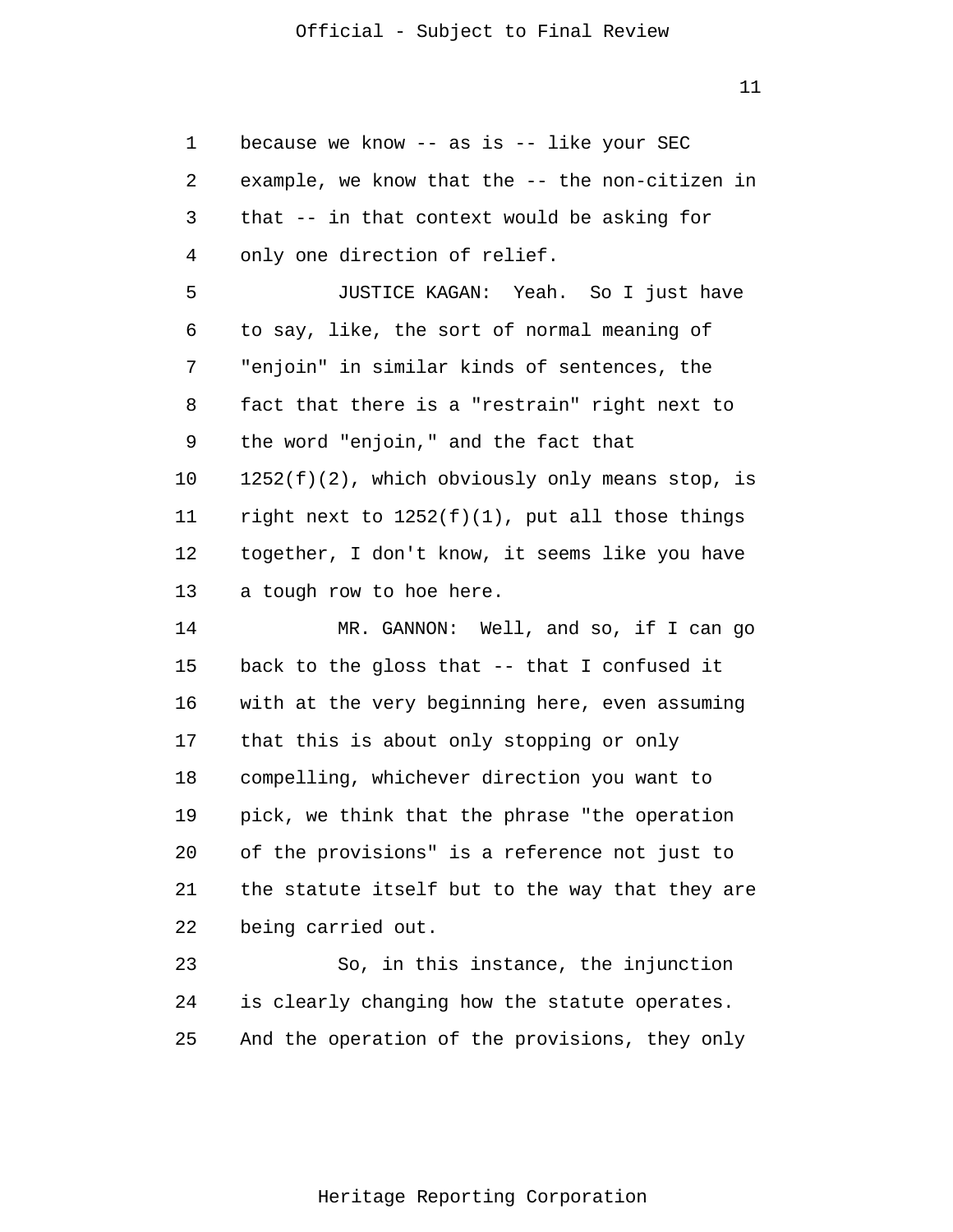1 2 3 4 5 6 7 8 9 10 11 12 13 14 15 16 17 18 19 20 21 22 23 24 25 operate through the executive's actions. The cross-referenced provisions are the sections of the INA that deal with inspection, apprehension, exclusion, and removal. None of those things have any abstract content in the world that is anything other than the way the government enforces them. And so we think here that if you want to say that -- that you can't -- you can't force -- that the "enjoin" only has the -- the -- the one direction meaning, it would still be a problem if the Court is enjoining the operation of the statute as the government carries it out. And it's not just that we think that the phrase "operation" is synonymous with implementation in this context, but if you look at the exception, it also says that it is - this is other than with respect to the application of such provisions to an individual alien. And so, again, the exception is about the way these are being applied. And so we think that in this context, consistent with Congress's recognition that this is regardless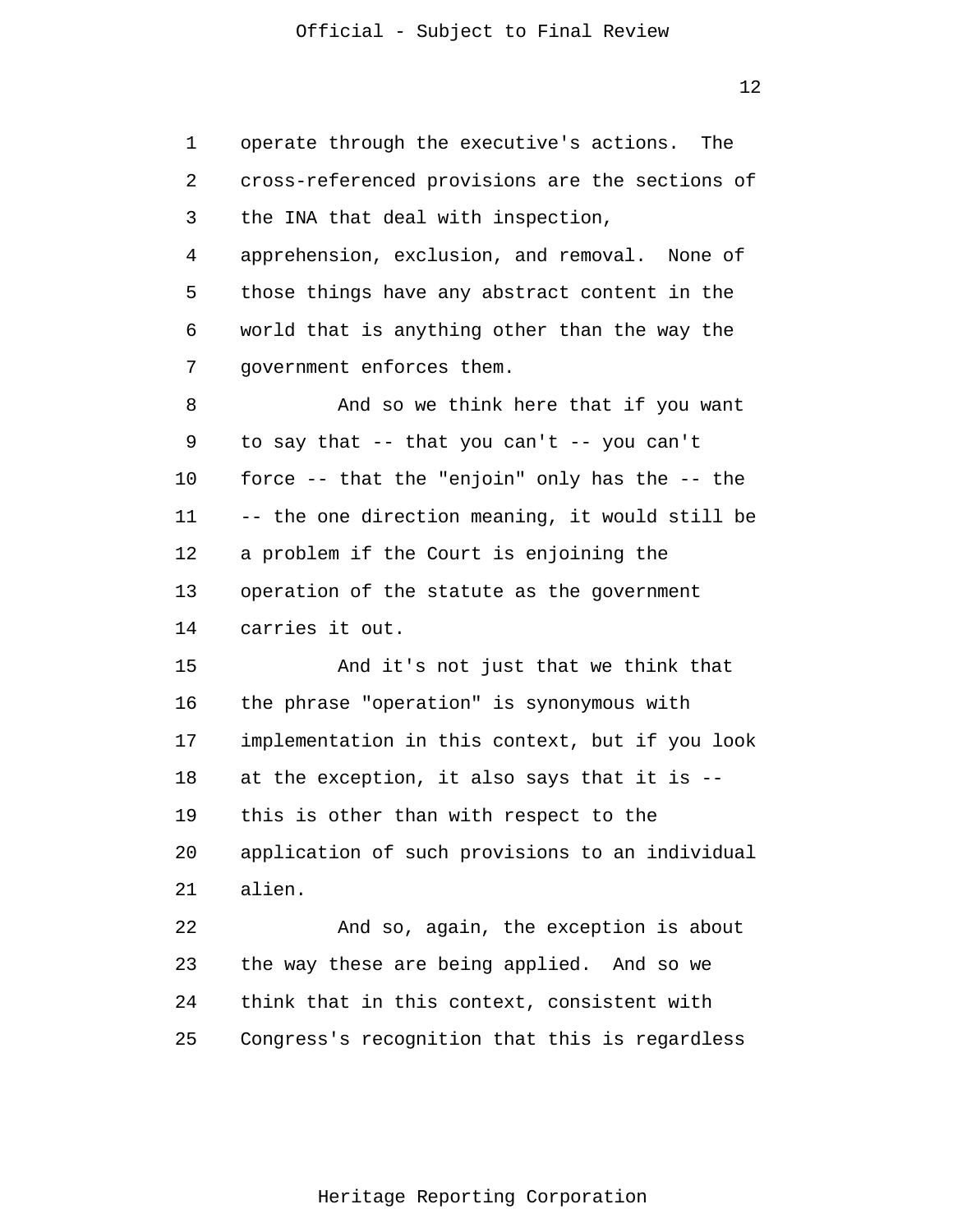1 2 3 4 5 6 7 8 9 10 11 12 13 14 15 16 17 18 19 20 21 22 23 24 25 -- JUSTICE KAGAN: I -- I -- I quess I'm only -- MR. GANNON: -- of the nature of the action or claim -- JUSTICE KAGAN: -- I'm only half sure I understand your argument, Mr. Gannon, which I'm sure is -- is -- is my fault, not yours. But, if I understand the normal, natural meaning of "operation" as something like the act of operating, you know, the act of functioning, stop the operating of the statute, stop the functioning, right? MR. GANNON: And the functioning is what the executive branch is doing to carry it out. And we think Congress was concerned about having lower courts order the executive to stop operating this statute, to say you can't do that provision the way you're doing it. We think the statute generally was concerned -- JUSTICE KAGAN: Right. But wouldn't that suggest that courts can't prohibit the functioning of the statute, right, but they can enjoin agency operation that's in derogation of the statute? You can't -- you -- you know --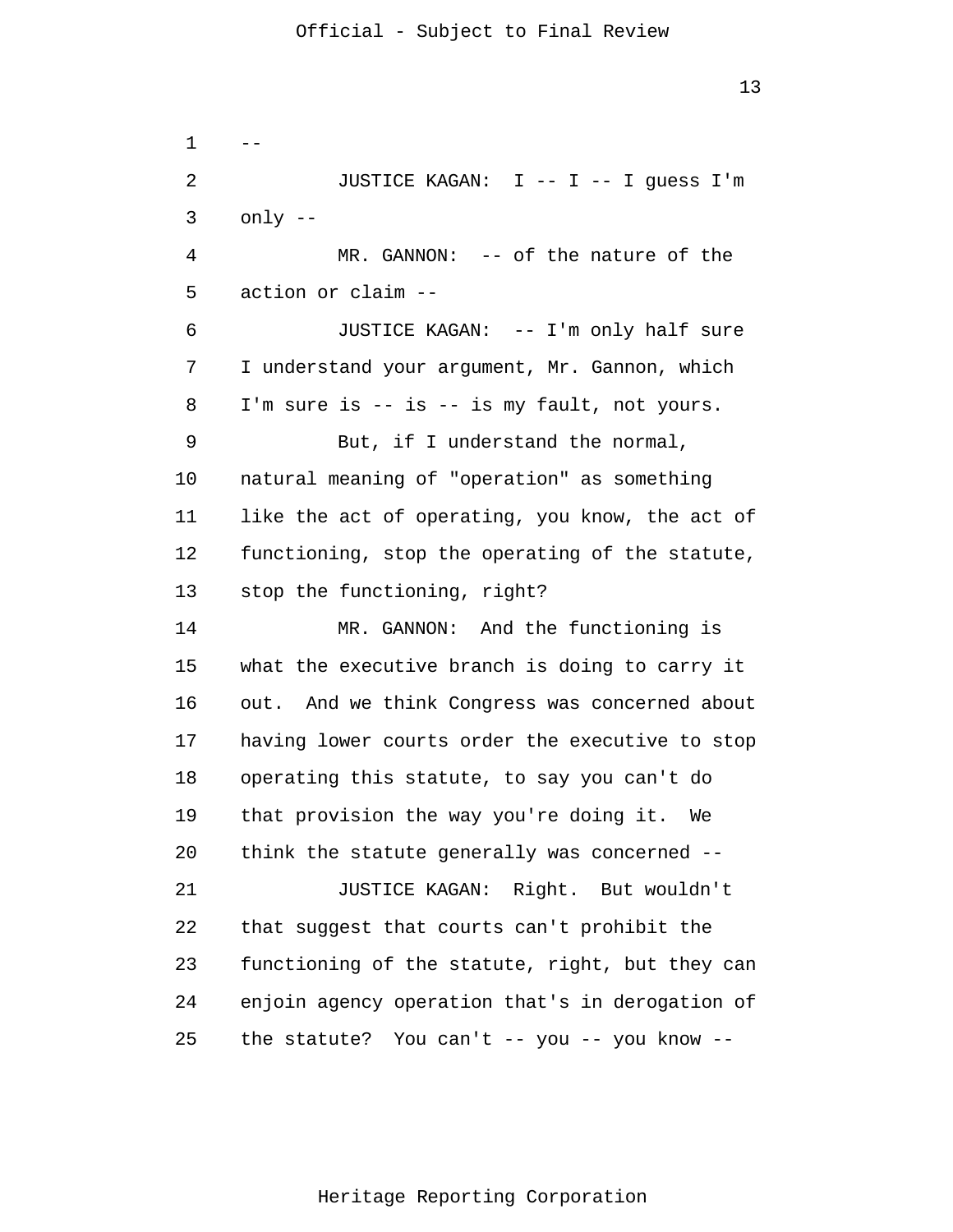| 1  | so -- so there's still some meaning here and    |
|----|-------------------------------------------------|
| 2  | there's still something that a court has no     |
| 3  | jurisdiction over because the court cannot      |
| 4  | prohibit the functioning of a statute.          |
| 5  | But what is also true is that the               |
| 6  | court can prohibit agency action that's in      |
| 7  | violation of the statute.                       |
| 8  | MR. GANNON: But I wouldn't read the             |
| 9  | statute that far here, in part because Congress |
| 10 | left in the protection for individual cases.    |
| 11 | And so we know that what Congress is concerned  |
| 12 | about here is the distinction between a         |
| 13 | programmatic challenge and an individual        |
| 14 | challenge.                                      |
| 15 | JUSTICE BARRETT: Mr. Gannon, can I              |
| 16 | ask you another question about the "enjoin" or  |
| 17 | "restrain" language?                            |
| 18 | So I understand we're dealing with an           |
| 19 | injunction here, but I'd like to understand the |
| 20 | scope of the government's argument.             |
| 21 | Do you agree that this language,                |
| 22 | "enjoin" or "restrain," would not apply to      |
| 23 | class-wide declaratory relief?                  |
| 24 | MR. GANNON: We don't agree with that.           |
| 25 | We haven't briefed it in this case.<br>It's     |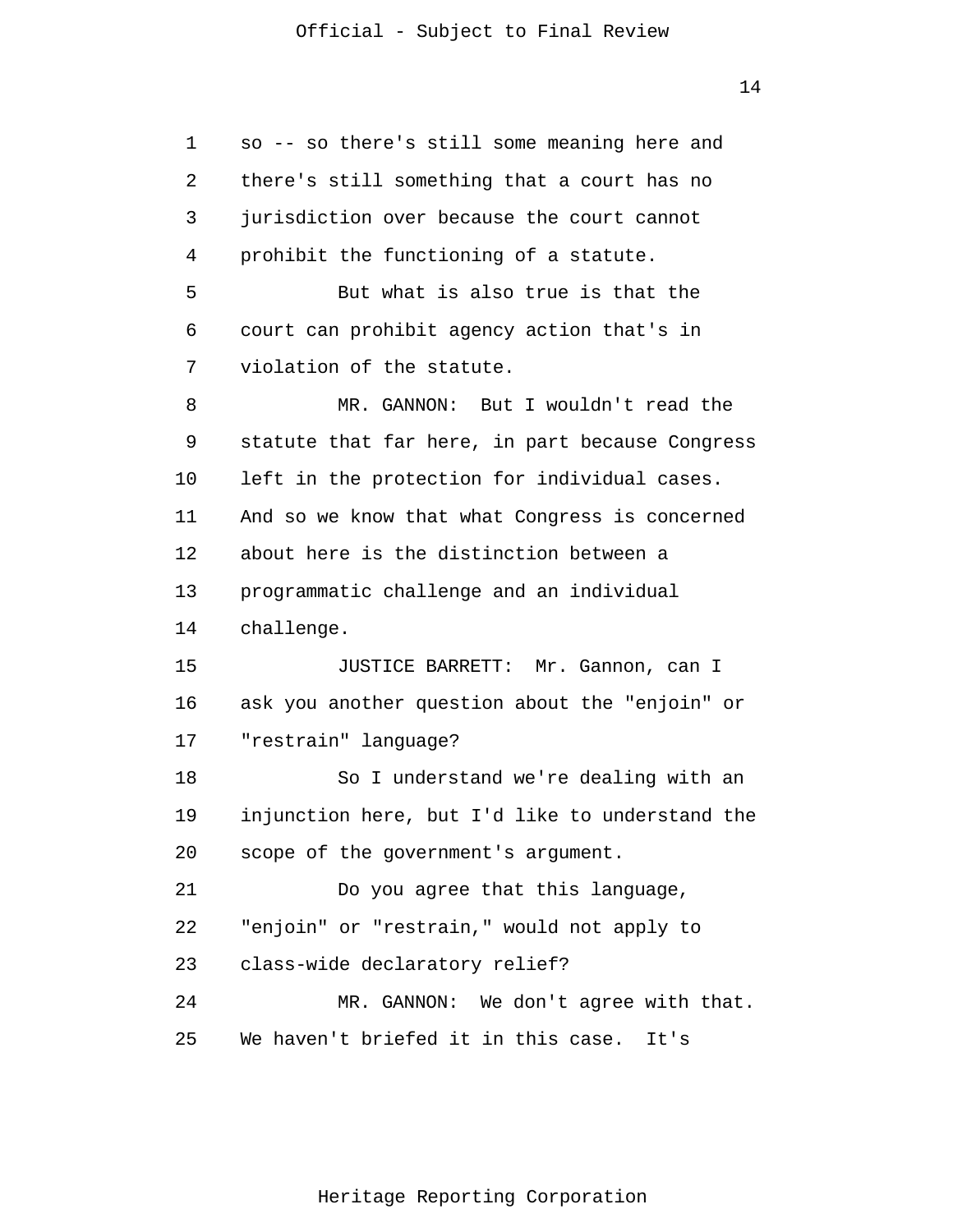1 2 3 4 5 6 7 8 9 10 11 12 13 14 15 16 17 18 19 20 21 22 23 24 25 beyond the scope of the QP, in part because, as you just noted, these cases involve injunctions. And in Aleman Gonzalez, it's actually a preliminary injunction. And so the lower courts, with the exception of the Sixth Circuit, have not been receptive to our -- our approach on that. And the plurality in Preap seems to say that declaratory judgments would not be covered by 1252(f). But the argument that -- that -- that we think is a reasonable one is that other similar statutes also preclude declaratory judgments when there's little practical difference from an injunction. And a good example is the Tax Injunction Act, which we quote in our brief. This is 28 U.S.C. 1341. I already mentioned it to Justice Kagan. It says district courts shall not enjoin, suspend, or restrain -- so the phrase is very similar, it inserts one extra verb, suspend -- but it otherwise says enjoin, suspend, or refrain the collection of state taxes. And this Court has construed that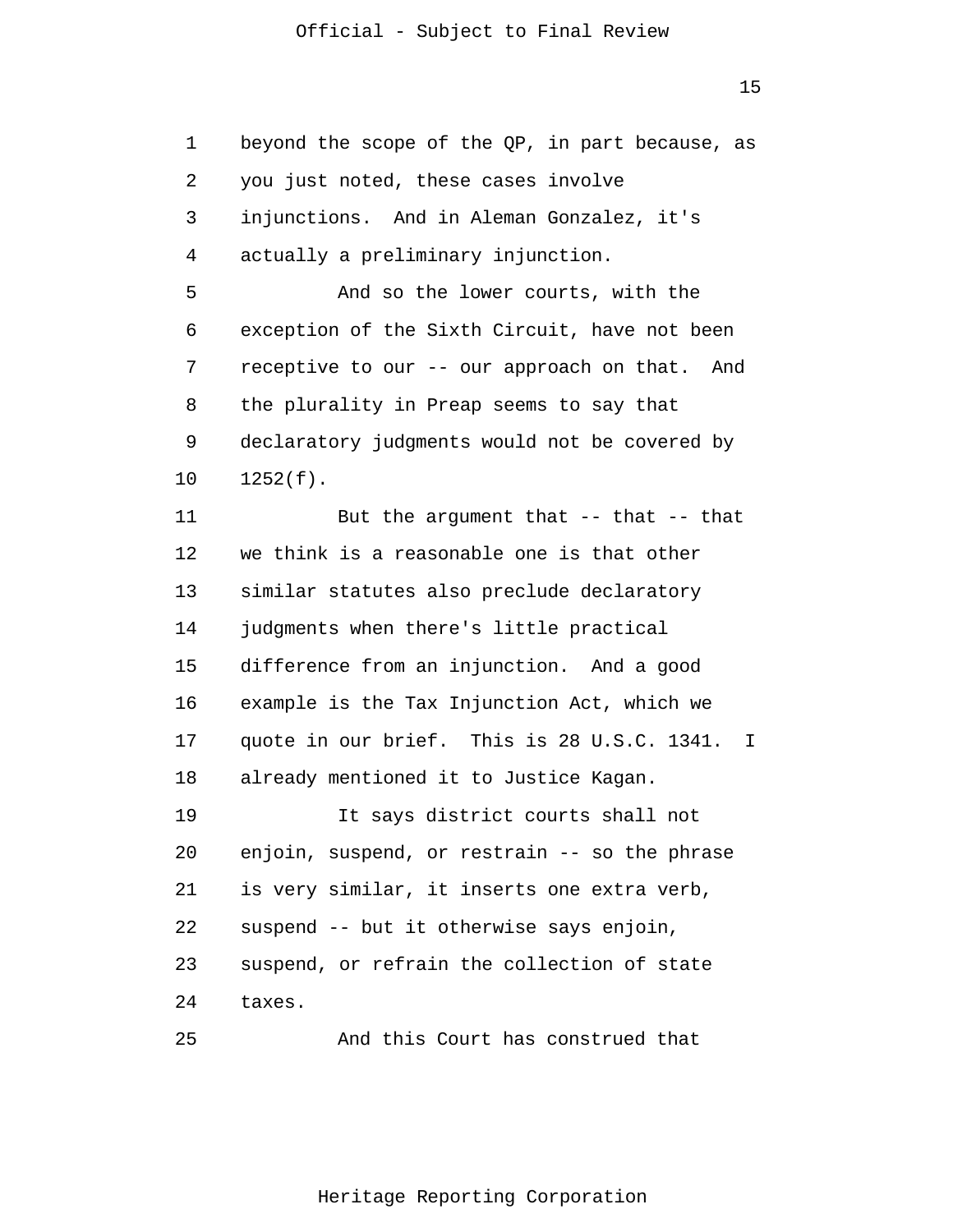1 2 3 provision as preventing a declaratory judgment that a state tax would be unconstitutional in Grace Brethren Church.

4 5 6 7 8 9 10 11 12 13 14 15 16 17 18 19 20 21 22 23 24 25 And so, if, in this context, a declaratory judgment would have -- would be practically similar to an injunction and there were class-wide declaratory relief against the government that said that with respect to every member of this class, the government is bound by a decision that the statute means X rather than not X, that that would be declaratory relief that would -- would be binding on the government, it would be -- it would not be an injunction, it would not be enforceable by contempt, but to the extent that it has the practical effects of an injunction, it could, as in Grace Brethren Church, be construed as being sufficiently similar to be covered here. And there are other contexts -- JUSTICE SOTOMAYOR: Counsel, your -- MR. GANNON: -- where the Court has done that. JUSTICE SOTOMAYOR: Counsel, I hate to interrupt, but your answer is giving me more concern because you're asking us to make a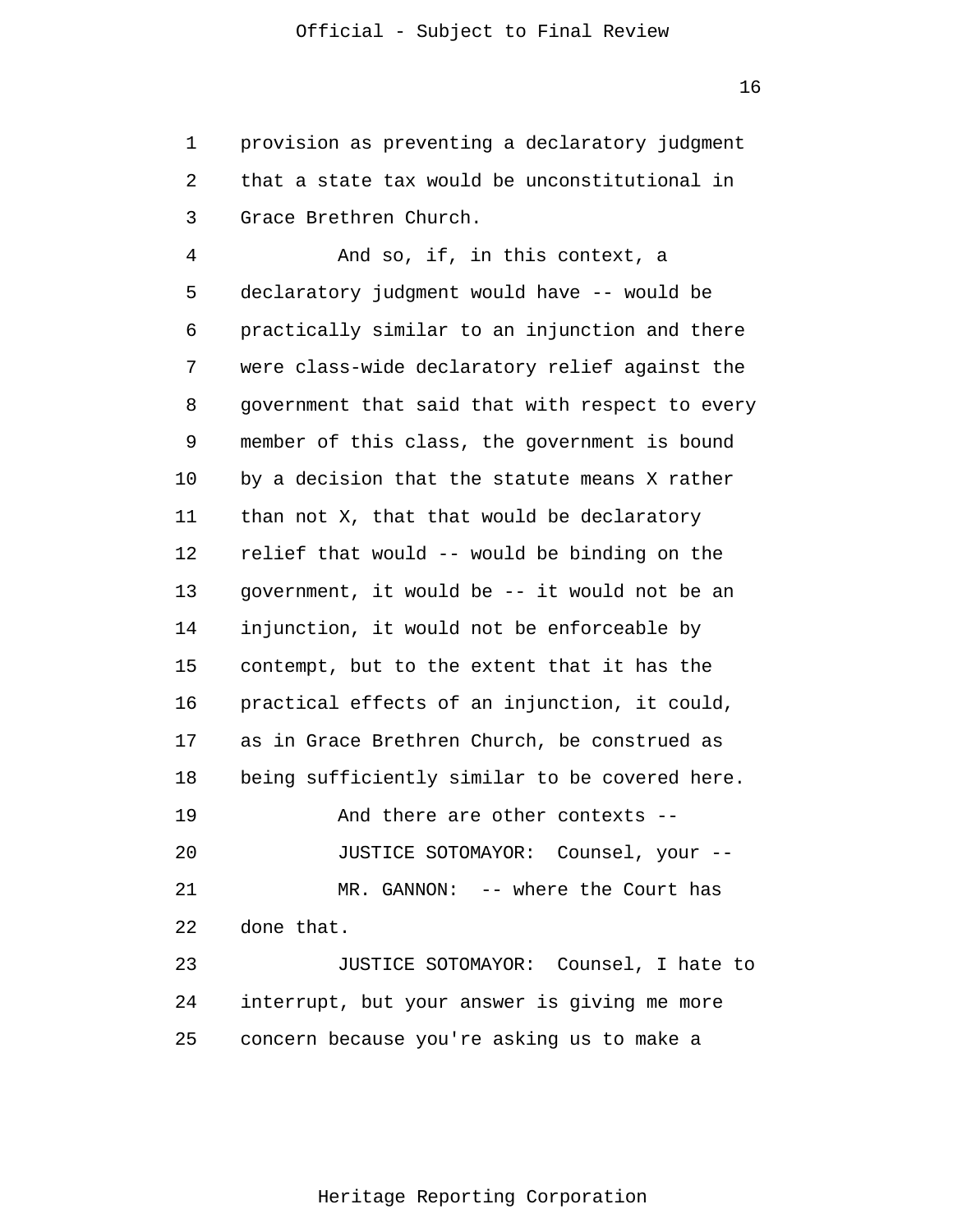#### Official - Subject to Final Review

17

1 2 3 4 5 6 7 8 9 10 11 12 13 14 15 16 17 18 19 20 21 22 23 24 25 ruling that would possibly be completely advisory on something that by your own admission is very complex. If you win on the merits, wouldn't any ruling by us on the question we add -- we added, and I agree we added it, but wouldn't it be completely advisory if we ruled on the merits in your favor? MR. GANNON: I wouldn't call it advisory. I think, to the extent that this is a jurisdictional statute, the Court could say that  $--$  that  $--$ JUSTICE SOTOMAYOR: But it's not jurisdictional in the normal sense of the word jurisdictional. In -- in Avco -- are you familiar with that case? MR. GANNON: Yes. JUSTICE SOTOMAYOR: You know what we said is, in a statute in which the court limited relief, that it wasn't jurisdictional in the traditional sense that the court is devoid of -- of power over the parties or to hear the issue. It's only -- it's only precluded from giving a certain form of relief. And so it's not jurisdictional in that sense of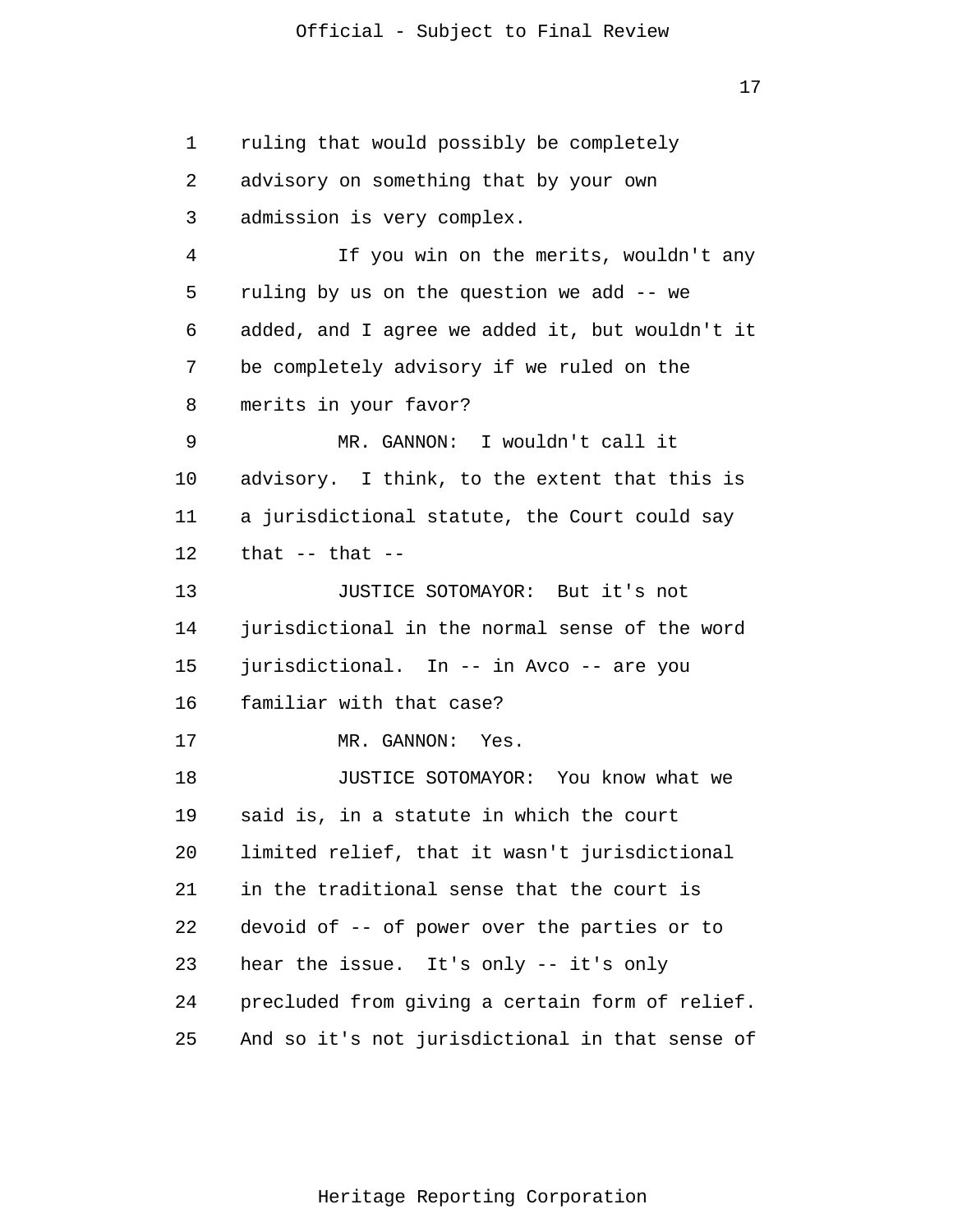#### Official - Subject to Final Review

18

1 2 3 4 5 6 7 8 9 10 11 12 13 14 15 16 17 18 19 20 21 22 23 24 25 devoid of power to hear the case at all. MR. GANNON: Well, I -- I don't disagree, Justice Sotomayor, that the Court could decide the merits question here and avoid having to decide the 1252(f) question. I don't think that means that the Court would be precluded from reaching the 1252(f) question. I think there are a couple different ways the Court could avoid the 1252(f) question here. One would be if -- if it ruled just on Mr. Aleman Gonzalez's claim as an individual. The other would be, even thinking of this as a jurisdictional statute, that if the Court has decided the statutory question in the companion case, then it could apply that result here and that since -- JUSTICE SOTOMAYOR: Well, one of my colleagues already suggested that there are reasons not to decide the merits in the companion case but to decide it in this case. MR. GANNON: If -- if you're referring to Justice Gorsuch's reference to the question of whether somebody was detained in this case as opposed to the other case, if -- if I could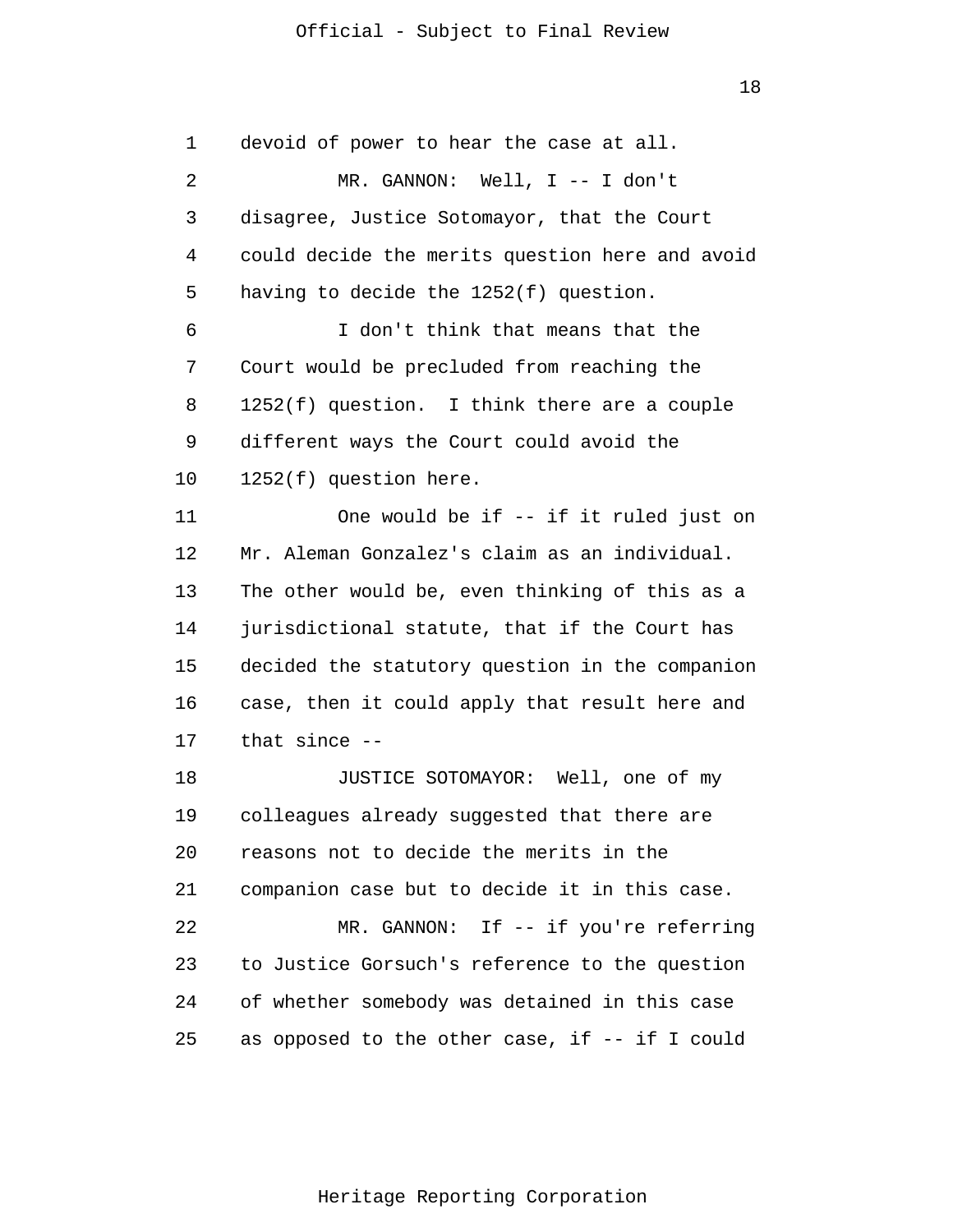1 turn to that.

| 2            | Justice Gorsuch, the individual                     |
|--------------|-----------------------------------------------------|
| $\mathsf{3}$ | plaintiff here, Mr. Aleman Gonzalez, was also       |
| 4            | released on bond, and -- and for the same           |
| 5            | reason then essentially as the -- the -- the        |
| 6            | named plaintiff in the Third Circuit case, the      |
| 7            | respondent in the Third Circuit case, for the       |
| 8            | same reason, he too is not expected to have his     |
| 9            | withholding-only -- his next withholding-only       |
| 10           | hearing is not going to be until June 2023.         |
| 11           | And, again, that's because he is on                 |
| 12           | the non-detained docket. As Mr. Raynor was          |
| 13           | explaining, the $-$ - the $-$ - the question of how |
| 14           | quickly the immigration judges in the Executive     |
| 15           | Office for Immigration Review process cases is      |
| 16           | -- is -- is significantly affected by the           |
| 17           | question of whether the non-citizen in question     |
| 18           | is detained.                                        |
| 19           | And so the statistics that Mr. Raynor               |
| 20           | was talking about that are cited in the other       |
| 21           | side's brief, the study about withholding-only      |
| 22           | proceedings up through 2015, those have             |
| 23           | comparatively short hearing -- detention            |

25 detained.

Heritage Reporting Corporation

24 periods because they were people who were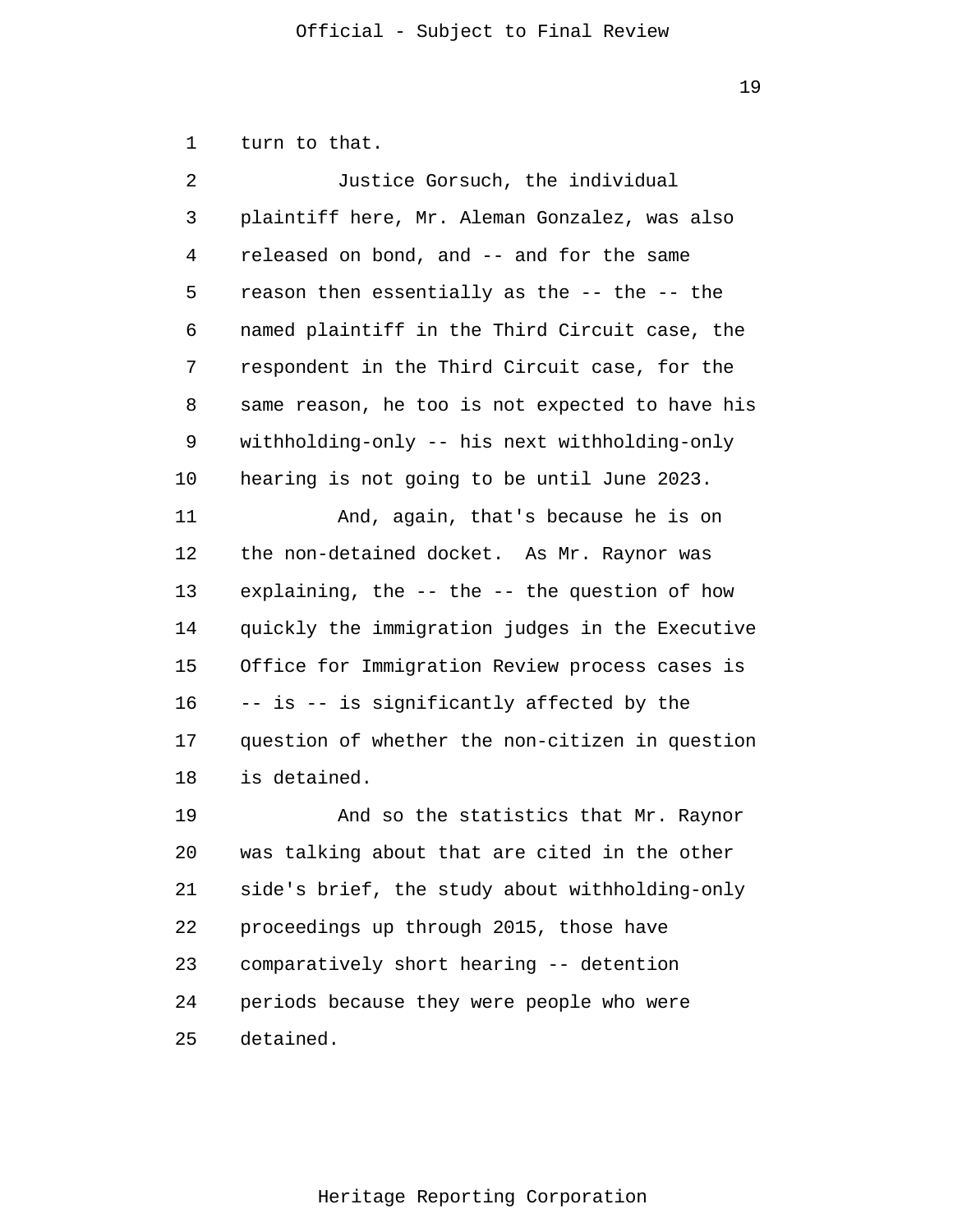1 2 3 4 5 6 7 8 9 10 11 12 13 14 15 16 17 18 19 20 21 22 23 24 25 And so, in these cases where the Third Circuit and the Ninth Circuit was saying all of these people are going to get bond hearings and, to the extent that they are released, they would then -- their withholding-only proceeding would then be put in a slower queue. And so that's what's happened here. Now there are other class members. In -- in this case, you wouldn't necessarily have to just look at Mr. Aleman Gonzalez, and so it's possible that there are -- there are - there are people who have had their bond hearings and been denied even under the bond hearing regime that the -- the Ninth Circuit has required here and, therefore, they could be detained. But I  $-$ - I presume then that their  $-$ their withholding-only proceeding would be moving more quickly. JUSTICE BREYER: Well, I -- I just wonder if you're on the merits there. This seemed to me to be simpler than you have been suggesting and was suggested. It's not really a statutory case, say, Zadvydas. I mean, we're talking about bail. And the reason it becomes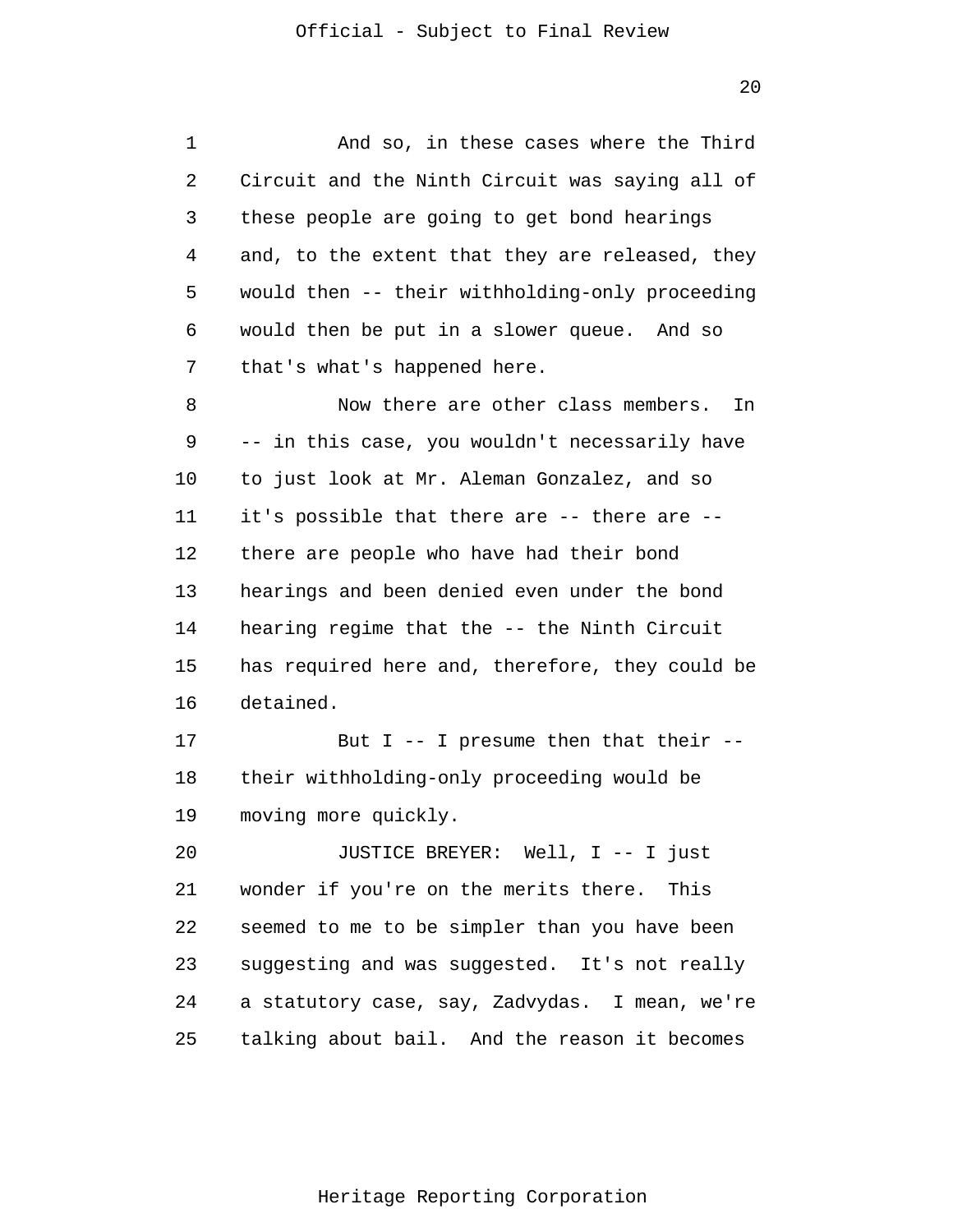1 2 3 4 5 a statutory case is because the words of the statute are "may detain." So you can read that word "may" to read in certain conditions that long have been constitutionally required in other cases.

6 7 8 9 10 11 12 And the reason Demore is different and the reason Rodriguez is different is it didn't use those words, which is just what the Court says. "Shall be detained" are the words there. "Shall be taken into custody." And so, of course, the majorities thought that made a difference, shall or may.

13 14 15 16 17 18 So, here, we deal with "may." Now that's the statutory issue. As far as the underlying issue, I mean, you know it as well as I do, everybody gets bail hearings that you're going to detain for a significant amount of time, every criminal case.

19 20 21 22 23 24 25 Debtors used to in debtor prison. Mental people being confined in hospitals have the equivalent. Extradition people get the hearing. I looked at every case we could find. I didn't find any that said you don't get eventually a bail hearing when you're detained for a reasonably long length of time. And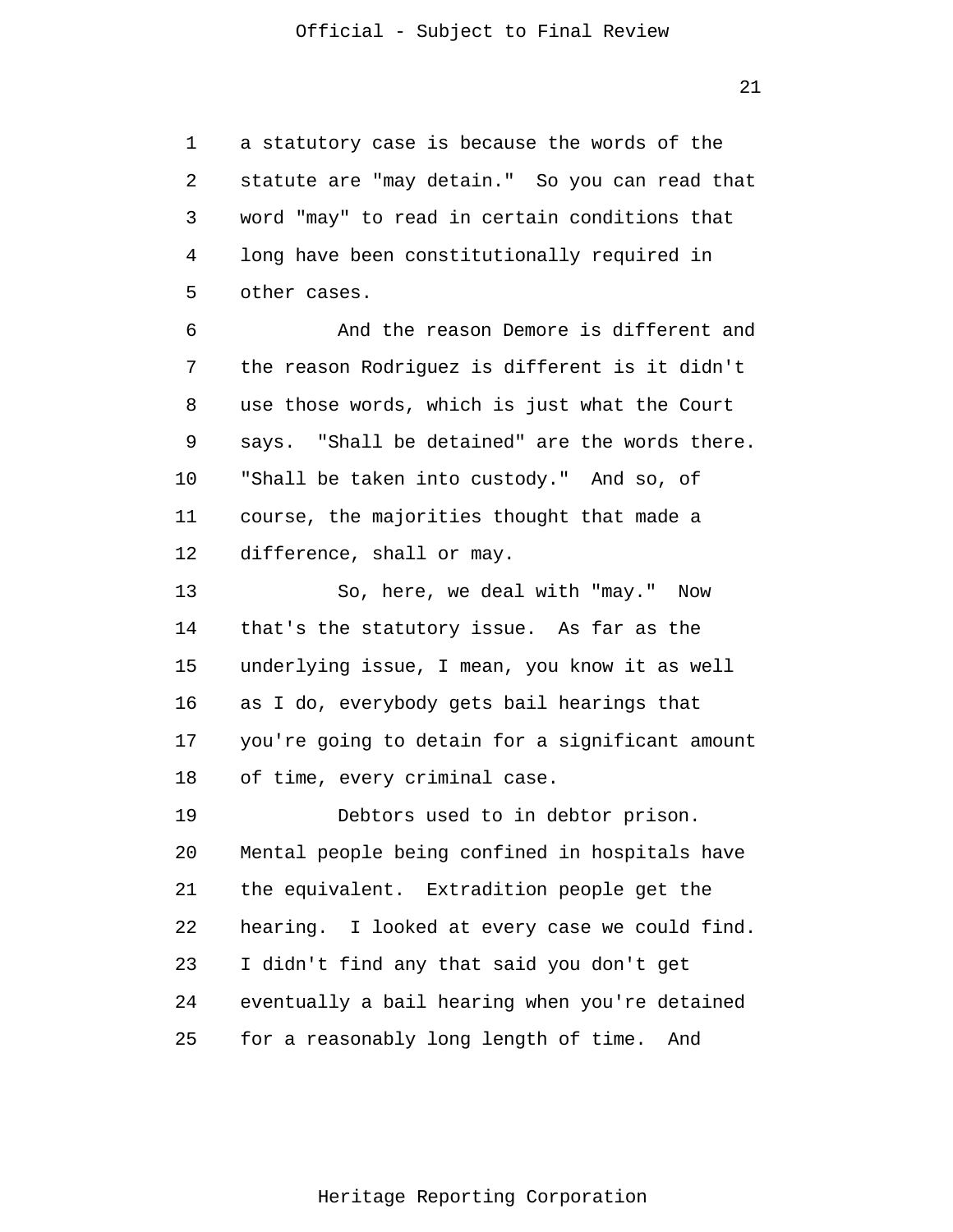1 2 3 that's why Blackstone in 1771 said that the king's bench or its judges may bail in any case whatsoever.

4 5 6 Okay. Now you think that's not in the Constitution, the Eighth Amendment, liberty. I mean, please.

7 8 9 10 11 12 13 14 15 16 17 18 19 20 21 MR. GANNON: Judge -- Justice -- JUSTICE BREYER: Okay. So the question is, can you read that in? And the really basic thing is, why in heaven's name shouldn't you read that in here where it goes the detention is too long? Now you can say, well, we don't want to take six months precisely or we don't have precisely this proceeding or that proceeding. Fine, that's a reasonable argument. But given the history of this nation and Britain, where you're going to detain a person, not even a criminal, you know, for months and months and months, why aren't they at least entitled to a bail hearing? That's

22 all that's at issue.

23 24 25 MR. GANNON: Just -- JUSTICE BREYER: What do you say? MR. GANNON: Well, the first thing I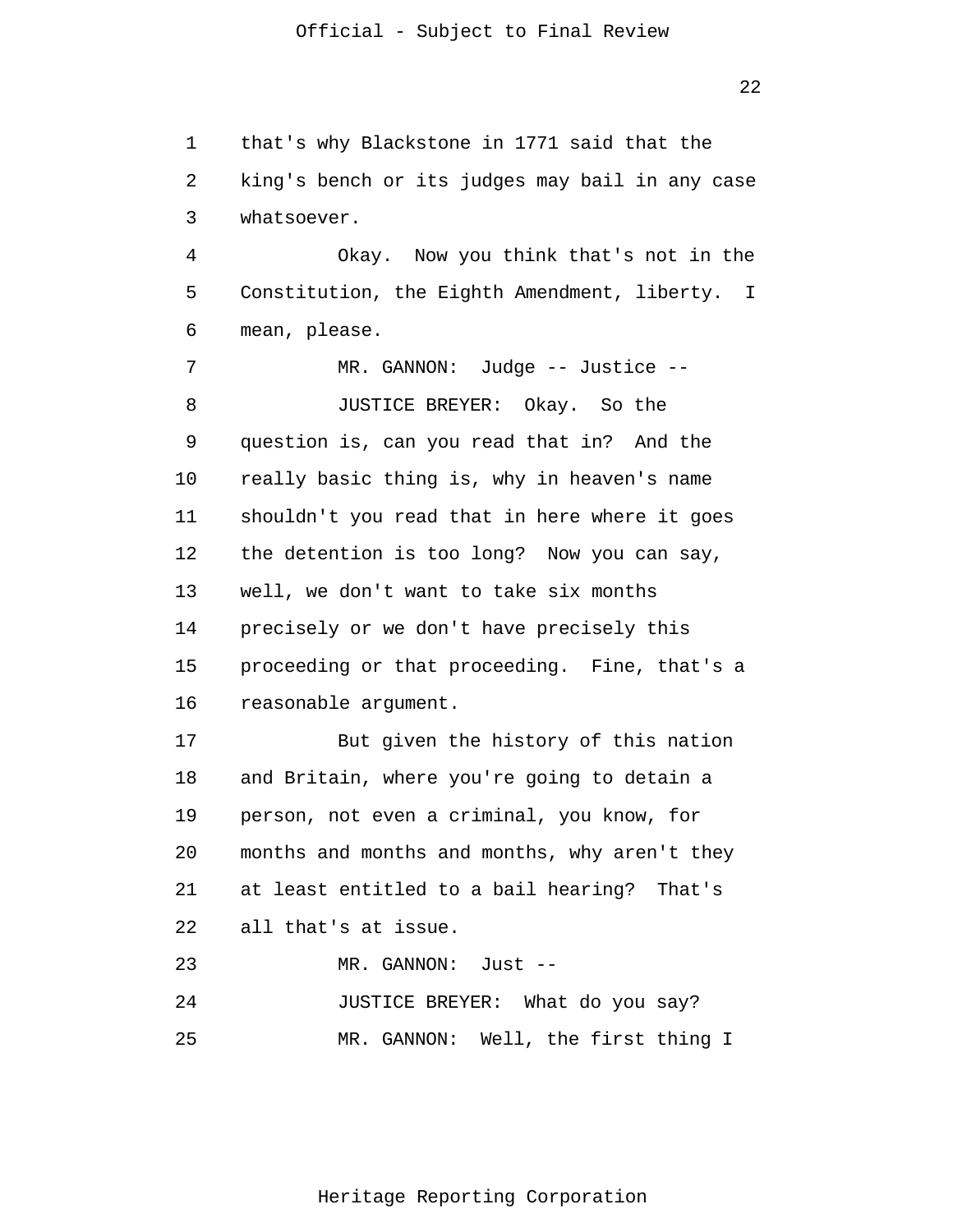1 2 3 4 5 6 7 8 9 10 11 12 13 14 15 16 17 18 19 20 21 22 23 24 25 would say, Justice Breyer, is that the Jennings decision discussed three different provisions, one of which included 1226(a), where the phrase was "may release on bond." And -- JUSTICE BREYER: Yeah, but they had other things. It had in there the exception for -- a single exception only if -- only if he's going to go into the witness program. MR. GANNON: That -- that's a -- JUSTICE BREYER: All right. You can -- we both can read what Justice Alito wrote. He wrote a whole big thing about the "may," and I read that and the other and I can make up my mind on that. So can you. Okay. MR. GANNON: Well, I -- I recall your dissent in that case, so I -- JUSTICE BREYER: The dissent didn't go on that basis. MR. GANNON: But -- no. JUSTICE BREYER: The dissent -- MR. GANNON: But what I am trying to say, Justice Breyer -- JUSTICE BREYER: Yeah. MR. GANNON:  $-$ - is that  $1226(a)$  is a "may" provision, and that was one of the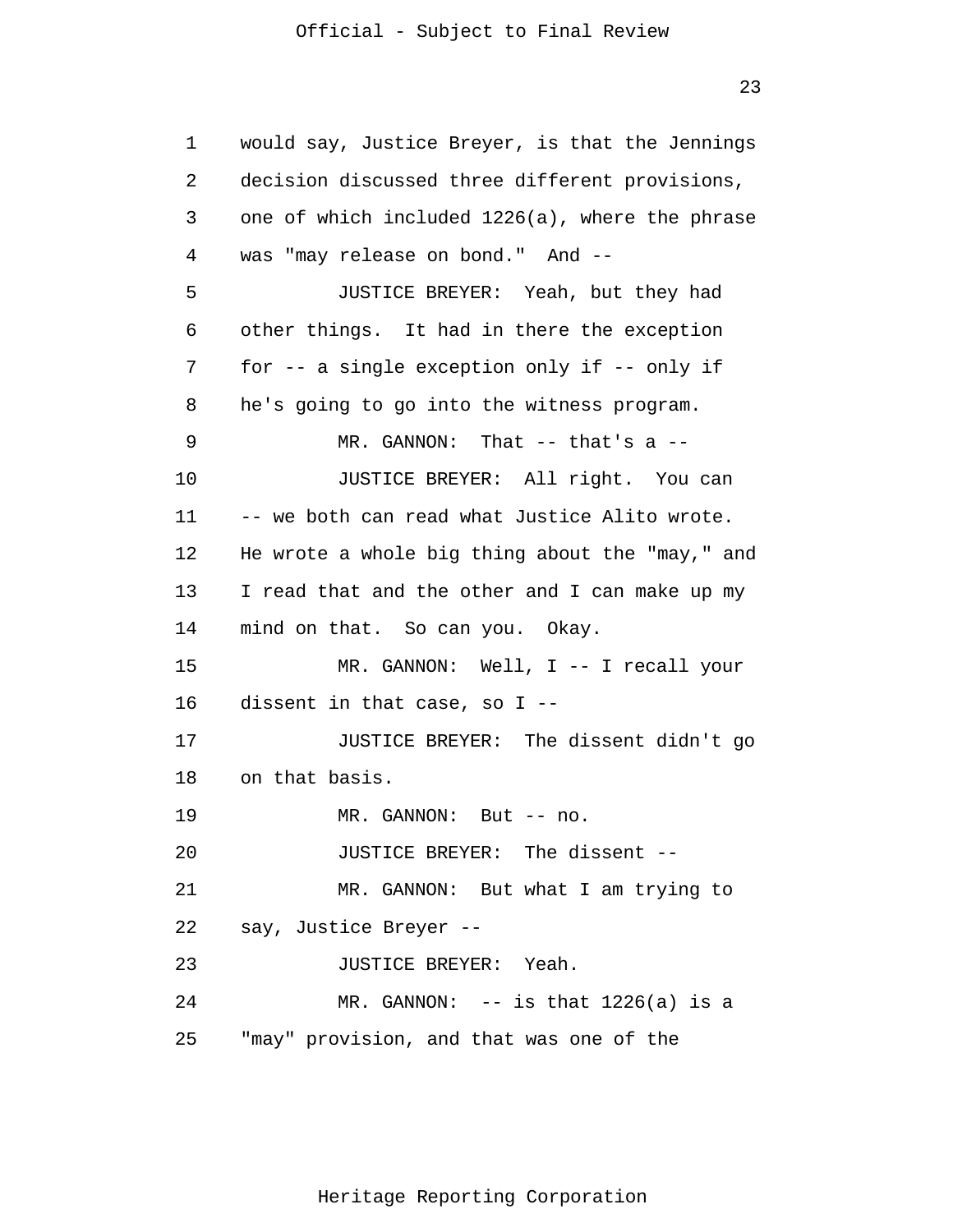1 2 3 4 5 6 7 8 9 10 11 12 13 14 15 16 17 18 19 20 21 22 23 24 25 provisions that the Jennings Court concluded could not be construed as requiring the bond hearing requirements -- JUSTICE BREYER: It wasn't. Yeah. Correct. MR. GANNON: -- that had been imposed there. And the second thing I would say -- JUSTICE BREYER: The second thing is not -- it's not because of the word "may" that they concluded that, but people can go and read that for themselves. MR. GANNON: But --JUSTICE BREYER: Okay? And I know that my dissent tried to make light or tried to make space to do the same thing as Zadvydas in other words. And I do believe I wrote what I discussed in the dissent. And I discussed all of -- that I was wrong, I was dissenting. So you're right about that. Now go ahead. MR. GANNON: My point -- my point was just that you had made up your mind. But I - on the second issue of -- of the constitutional -- underlying constitutional entitlement here and whether there is a right to a bond hearing the -- the way you're saying,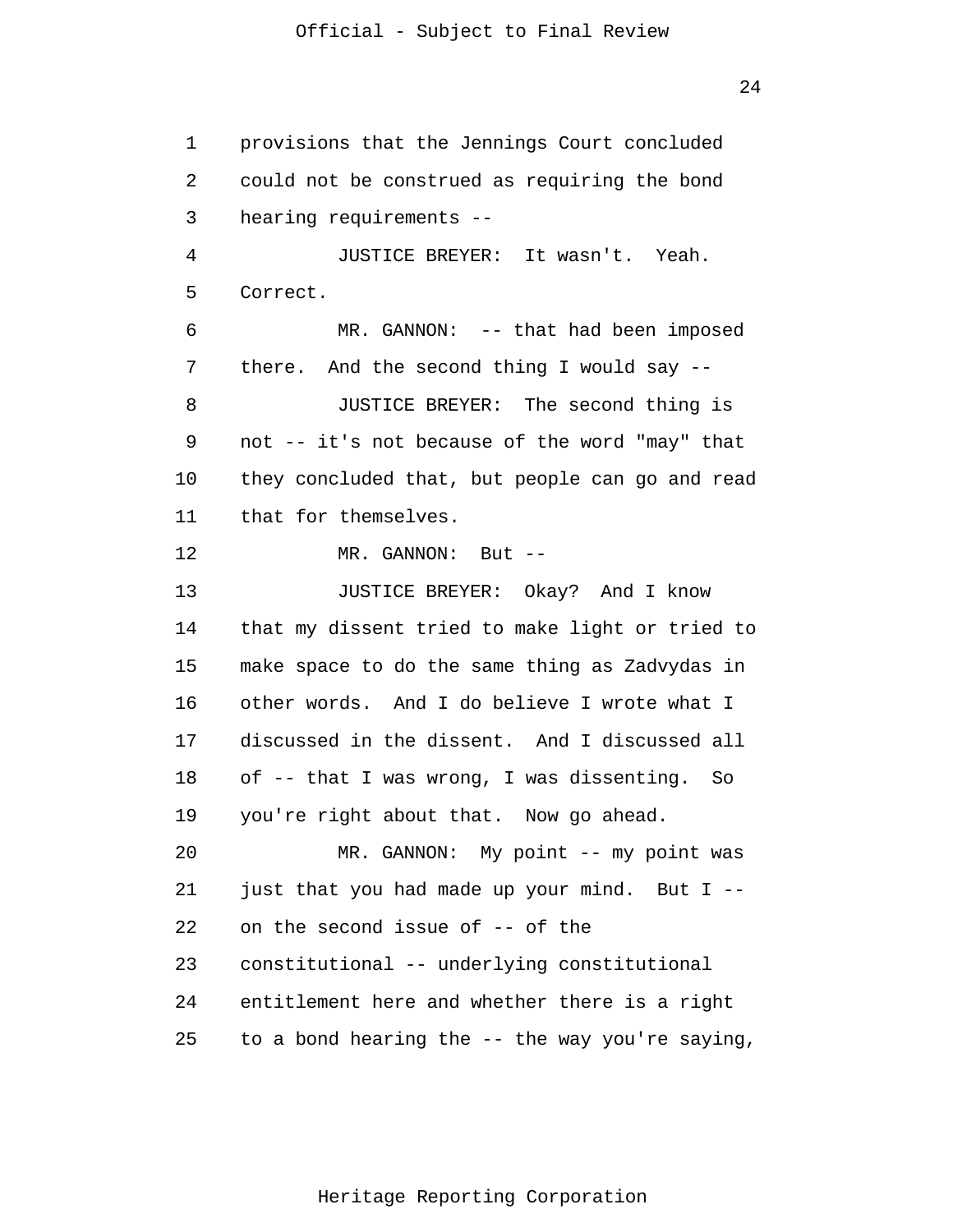1 2 3 4 5 6 we do think that cases like Demore and Reno against Flores make it clear that Congress can make rules for non-citizens that it can't for citizens and that detention during removal proceedings is constitutionally permissible and that the --

7 8 9 10 JUSTICE BREYER: Did the courts in those cases -- did our Court decide that? Did it decide -- did it discuss and decide the constitutional issue?

11 12 13 14 15 16 17 18 MR. GANNON: It -- it -- it said that detention during removal proceedings is constitutionally permissible in Demore. We acknowledge that there could be as-applied constitutional challenges, as Justice Barrett pointed out before. And the other thing I would say is that they are getting review under the administrative procedures that we have.

19 20 21 22 23 24 25 JUSTICE BREYER: I didn't read that -- MR. GANNON: And so we are not saying that there is -- that they don't get any review. We're saying that we have come up with this regulatory framework under 241.4, and we think that that would satisfy any constitutional minimum here. But --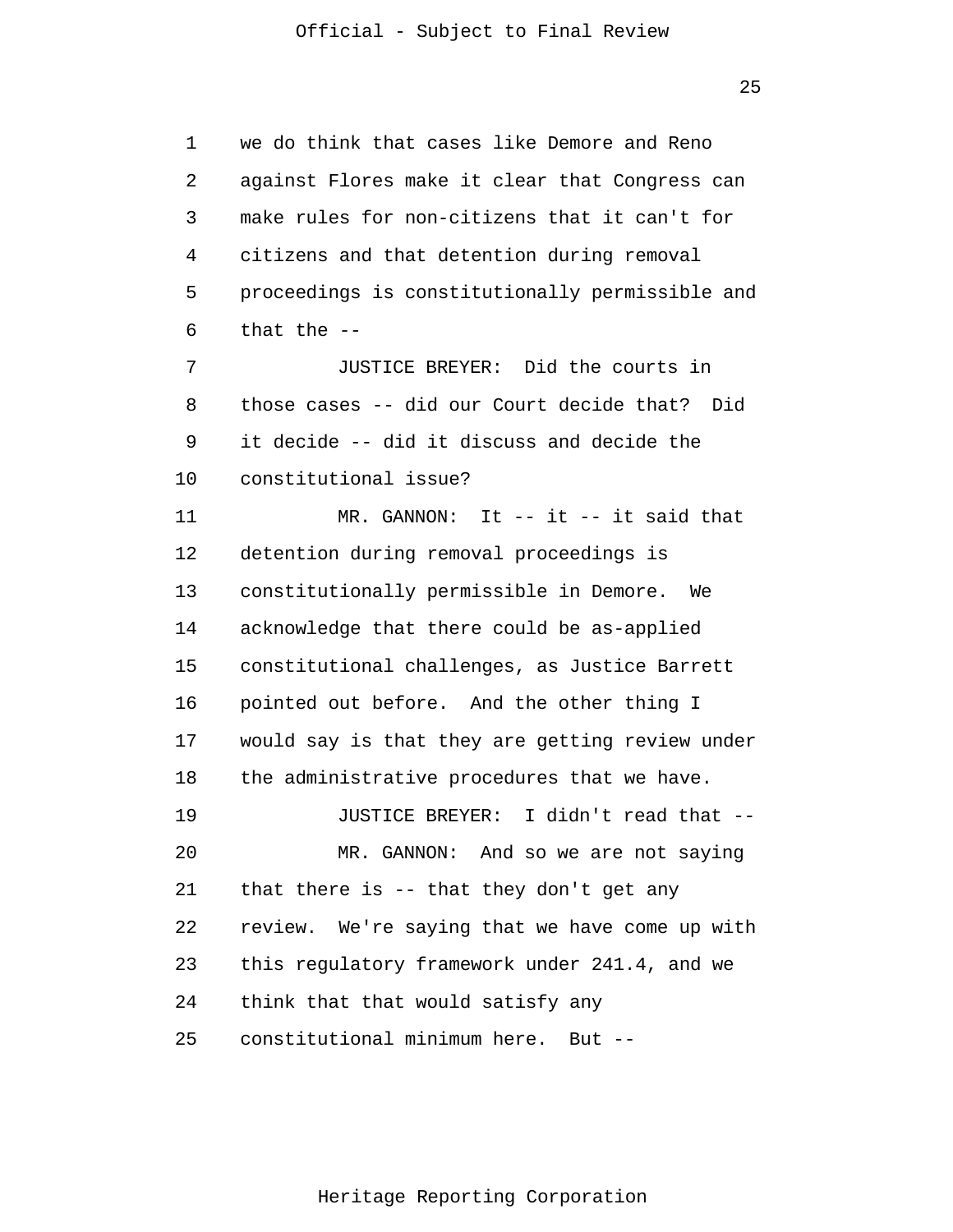1 2 3 JUSTICE BREYER: Well, that's a different point. But I want to get that first point.

4 5 6 7 8 9 10 11 12 13 14 15 16 17 18 19 20 It is the view of the government that a right that has been in the common law and in the law of the United States that I could find no exceptions, that you cannot be detained under our Constitution by the executive branch for too long a time, maybe it's six months or seven or eight months, without at least giving you a bail hearing, it is the position of the Government of the United States that it is constitutional to cut that right off? MR. GANNON: It is our position that in this context, that detention during removal proceedings is constitutionally permissible, and that's true under  $1226(c)$  --JUSTICE BREYER: Even if they last for 10 years? MR. GANNON: -- the "shall" provision

21 22 23 24 25 that you were talking about where Congress made the determination as a categorical matter that certain non-citizens posed risks, as Mr. Raynor was explaining in Guzman Chavez, the Court explained that the population at issue here,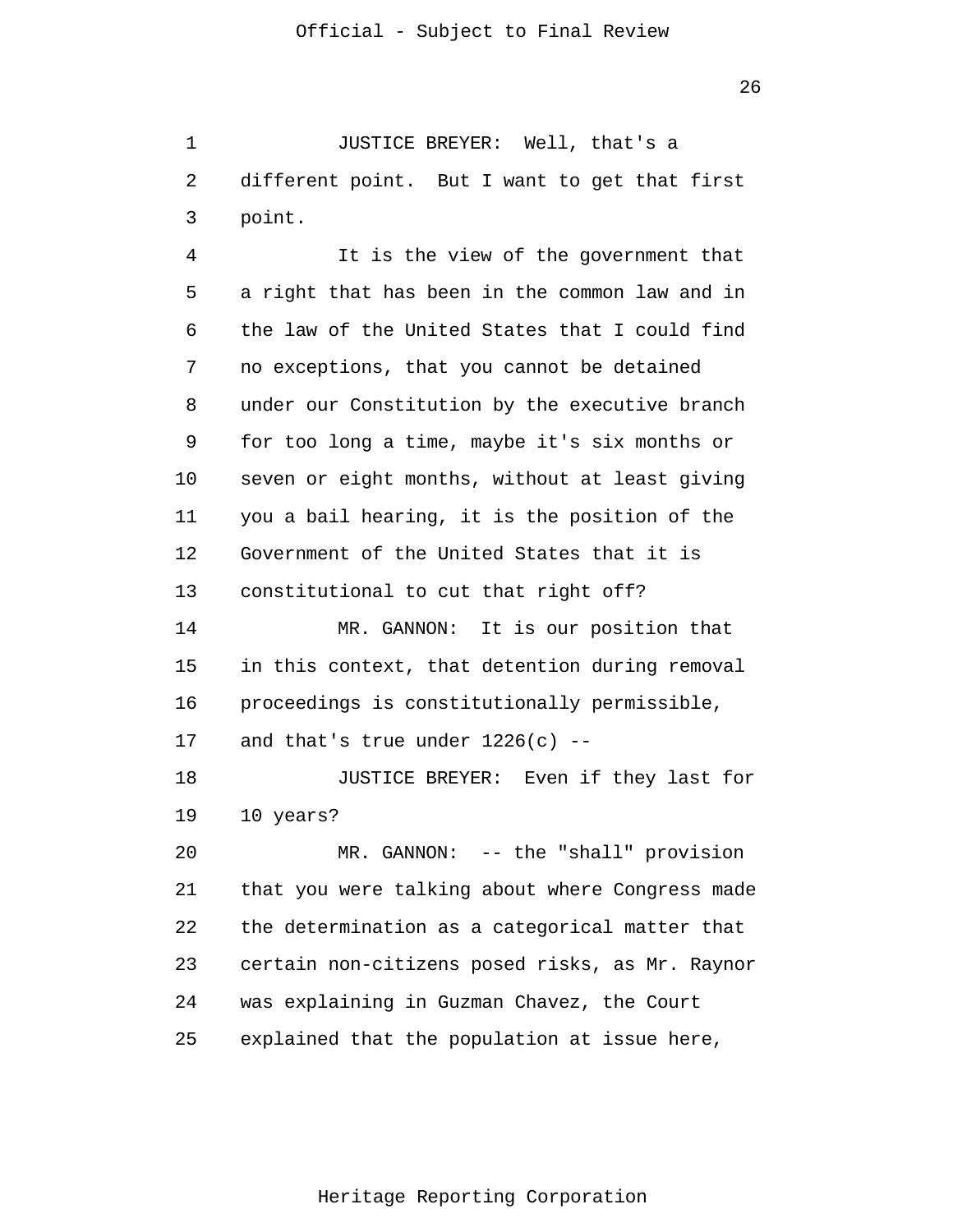## Official - Subject to Final Review

| 1  | people in 1231 proceedings, by definition, they |
|----|-------------------------------------------------|
| 2  | have a final order of removal. They have --     |
| 3  | JUSTICE GORSUCH: Mister --                      |
| 4  | MR. GANNON: -- a greater likelihood             |
| 5  | that they are going to be removed.              |
| 6  | JUSTICE GORSUCH: I'm sorry to                   |
| 7  | interrupt, but just to follow up on -- on -- on |
| 8  | Justice Breyer's question, the government, is   |
| 9  | it contesting -- I did not understand Mr.       |
| 10 | Raynor to contest that a habeas petition        |
| 11 | seeking relief on a constitutional ground could |
| 12 | be entertained by this Court on the basis that  |
| 13 | detention has lasted too long without           |
| 14 | sufficient explanation.                         |
| 15 | MR. GANNON: Yes, I -- I -- the other            |
| 16 | thing that Mr. Raynor mentioned was that in --  |
| 17 | in a habeas proceeding, the -- that the         |
| 18 | non-citizen could challenge the lack of         |
| 19 | statutory authority under Zadvydas on the       |
| 20 | assumption that if there is not removal -- the  |
| 21 | likely -- significant likelihood of removal in  |
| 22 | the reasonably foreseeable future, that that's  |
| 23 | something that the non-citizen has a statutory  |
| 24 | right to that could be considered. That too --  |
| 25 | JUSTICE GORSUCH: So -- so there could           |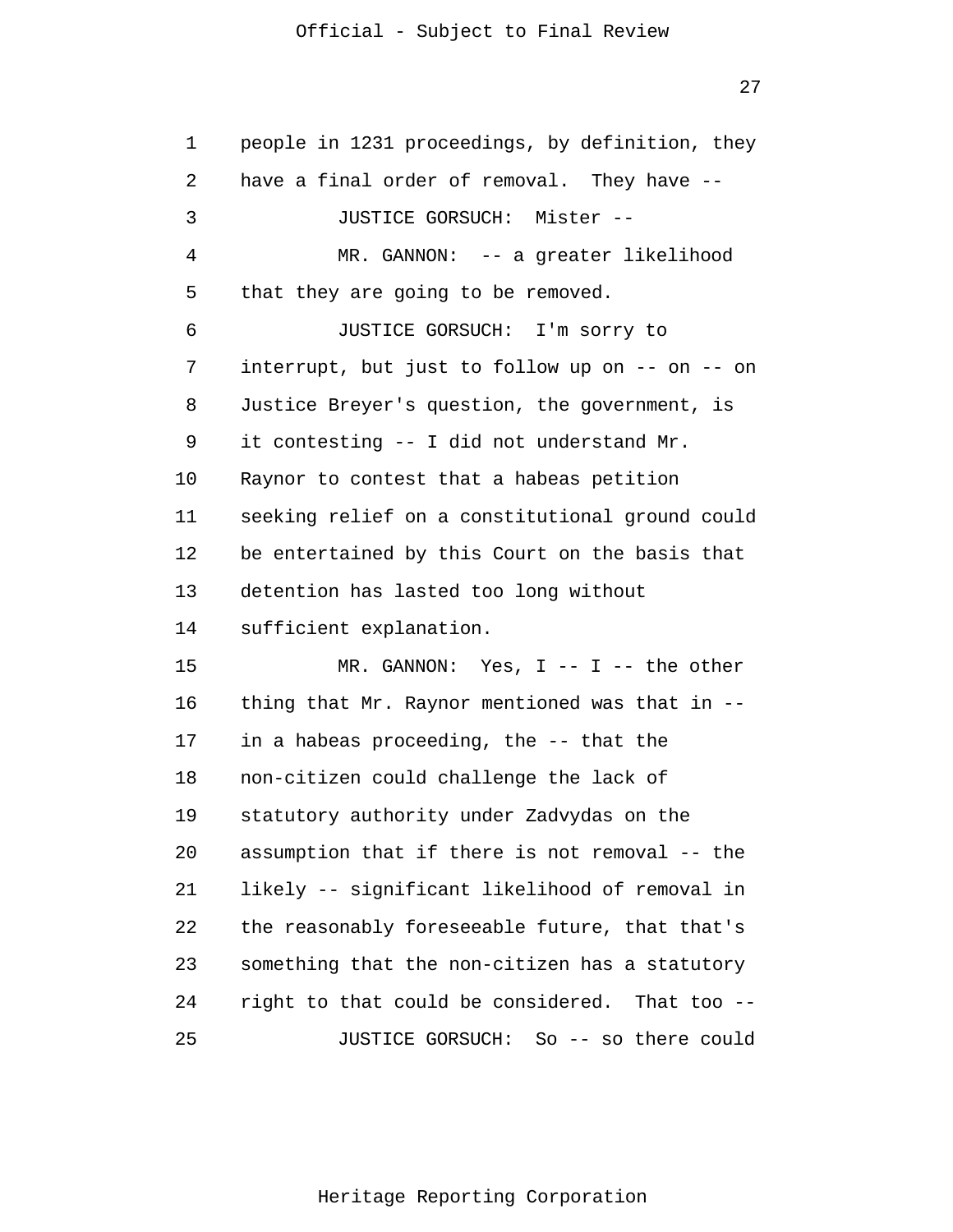1 2 3 4 5 6 7 8 9 10 11 12 13 14 15 16 17 18 19 20 21 22 23 24 25 both be a statutory claim and a constitutional claim in a habeas petition, as applied, in the government's view? MR. GANNON: It could be, yes. JUSTICE BREYER: That's very helpful. Thank you. MR. GANNON: It -- I -- I didn't know if there were any further questions about 1252(f). We had not discussed the exception of the -- of the statute, which talks about -- is what the Court has addressed three times, including in Jennings, to say that it prohibits federal courts from granting class-wide injunctive relief against the operation of these provisions. And we do think that that was a holding in Jennings because the Court would not have needed to remand to the Ninth Circuit to consider the scope of the prohibition if the exception hadn't been made inapplicable by that assumption in this Court's opinion. And I do think that it's important that the phrase here is "an individual alien." That cannot be read without making the term "individual" superfluous. If you just include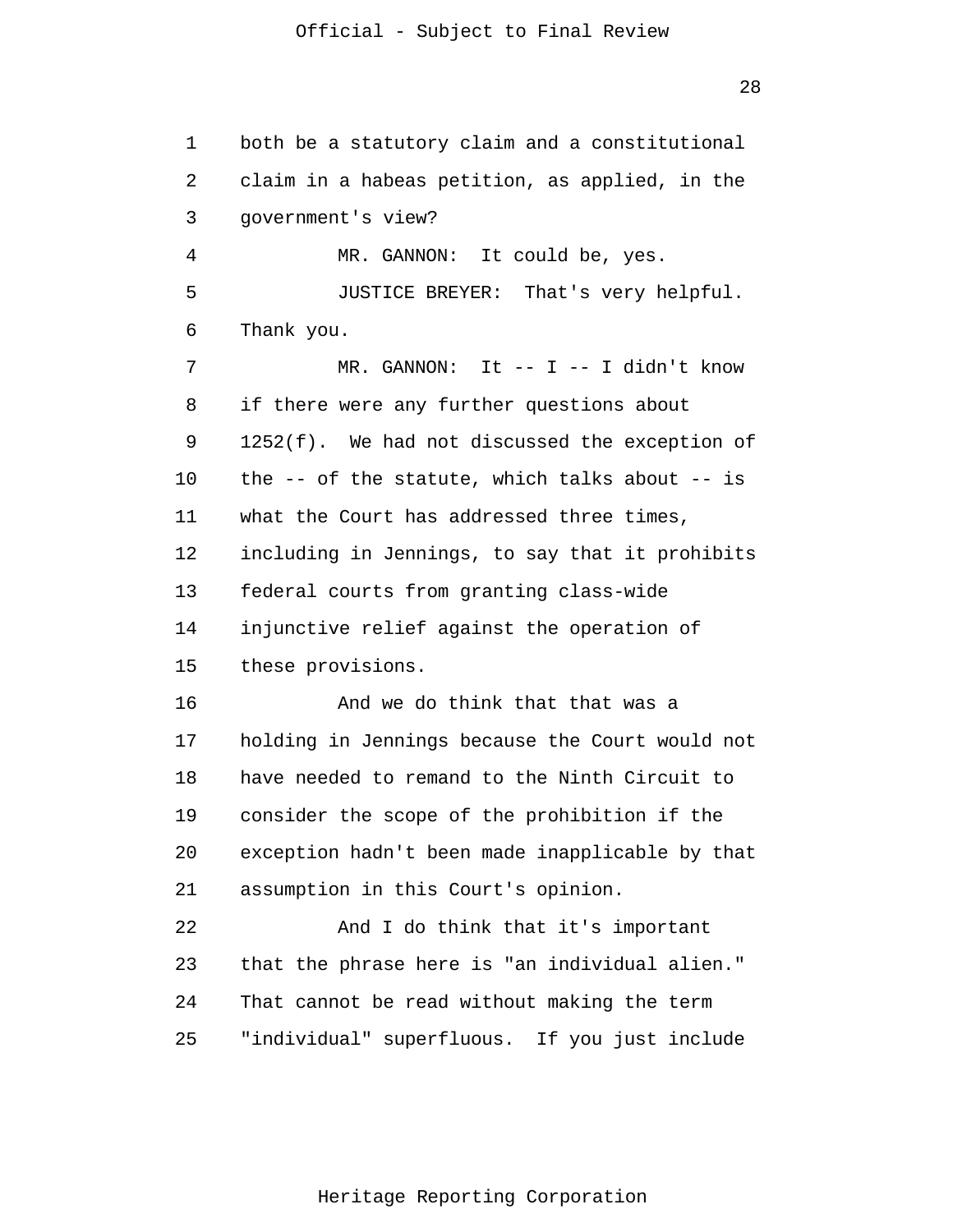1 2 3 4 5 6 7 8 9 10 11 12 13 14 15 16 17 18 19 20 21 22 23 24 25 it -- if you just apply it to class actions -- JUSTICE SOTOMAYOR: I'm sorry, counsel. In Jennings, I thought there were individuals who were not in the same category as this individual in a withholding proceeding, and so the Court was remanding because it was avoiding this very issue. MR. GANNON: The Court in its discussion of 1252(f) noted that it had obviated the statutory ground for the Ninth Circuit's decision but had remanded for consideration of the constitutional question. And, therefore, the Ninth Circuit's rationale, which is the one that I was discussing with Justice Kagan earlier, couldn't support the - support the idea that 1252(f) was inapplicable, but that was because the exception was inapplicable. And the other thing that I would say about the -- the idea that a class that includes only individual aliens against whom proceedings have already been initiated should come within the exception, the reason why we think that doesn't make sense is not just because it -- it -- it makes "an individual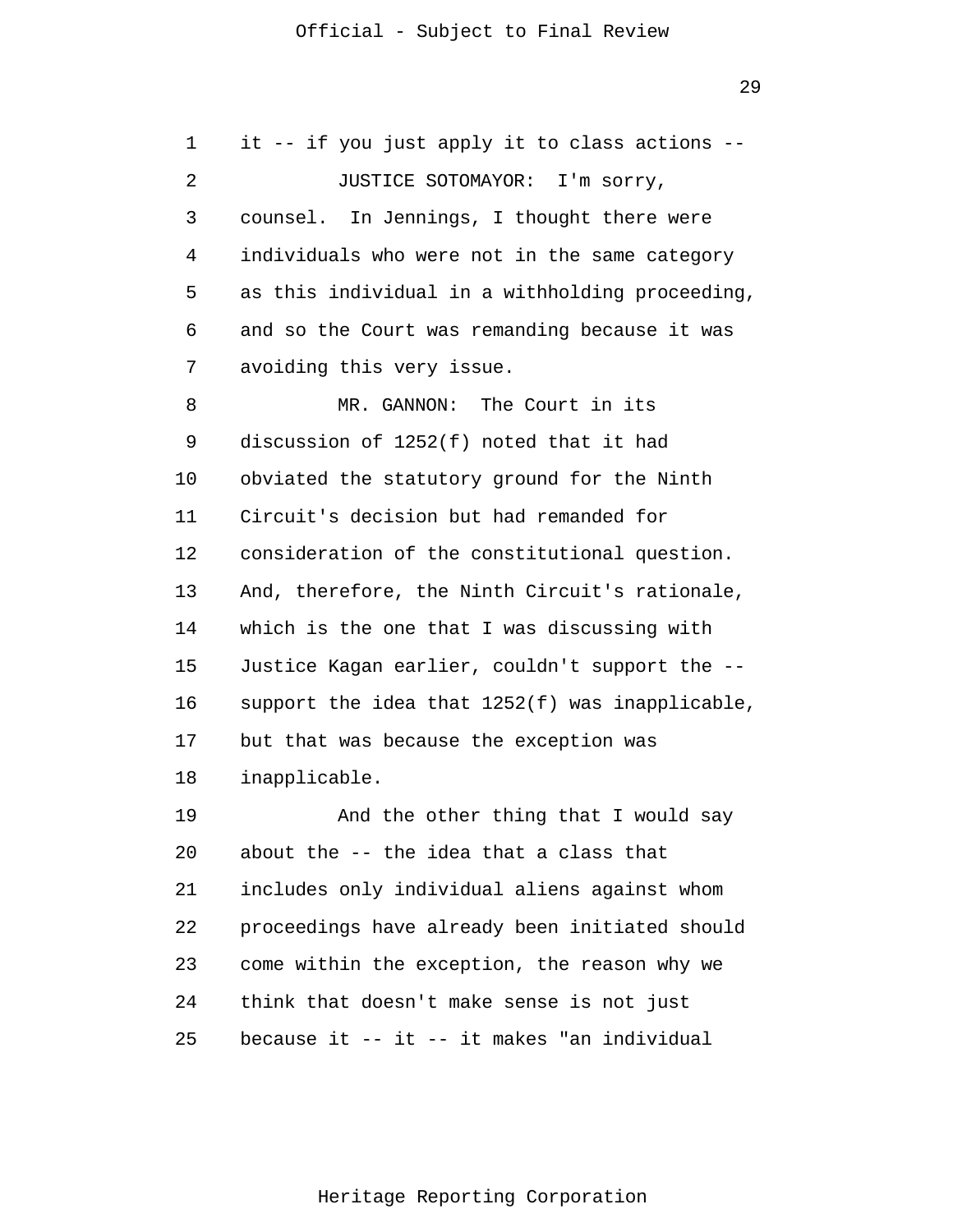## Official - Subject to Final Review

| 1  | alien" superfluous but because these classes in |
|----|-------------------------------------------------|
| 2  | this case, they're constantly being refreshed   |
| 3  | by new members who satisfy the definition of    |
| 4  | the class, they come into the class, they get a |
| 5  | bond hearing, they go out.                      |
| 6  | And that means that, by definition, at          |
| 7  | the time the district court entered the         |
| 8  | injunction here, not all individual aliens      |
| 9  | before it were people who -- against whom       |
| 10 | proceedings under such part have been           |
| 11 | initiated, and, therefore, the class included   |
| 12 | people to whom the individual exception didn't  |
| 13 | apply at the time the injunction was entered.   |
| 14 | CHIEF JUSTICE ROBERTS: Thank you,               |
| 15 | counsel.                                        |
| 16 | Justice Thomas?                                 |
| 17 | Justice Breyer?                                 |
| 18 | JUSTICE BREYER: No, thank you.                  |
| 19 | CHIEF JUSTICE ROBERTS: Justice Alito?           |
| 20 | Justice Sotomayor?                              |
| 21 | Justice Kagan?                                  |
| 22 | Justice Gorsuch?                                |
| 23 | Justice Kavanaugh?                              |
| 24 | Justice Barrett?                                |
| 25 | Okay. Thank you, counsel.                       |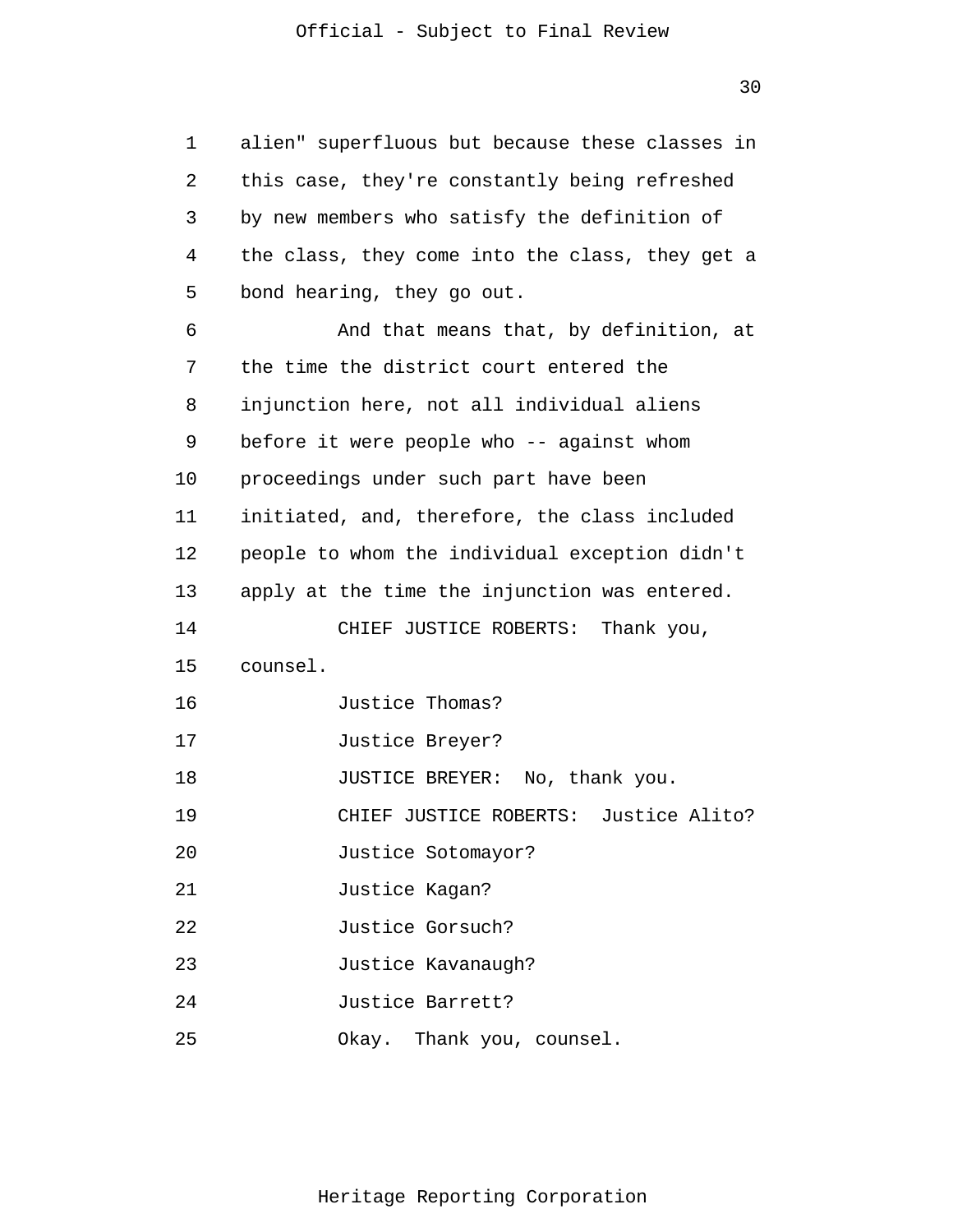1 2 3 4 5 6 7 8 9 10 11 12 13 14 15 16 17 18 19 20 21 22 23 24 25 Mr. Adams. ORAL ARGUMENT OF MATTHEW H. ADAMS ON BEHALF OF THE RESPONDENTS MR. ADAMS: Mr. Chief Justice, and may it please the Court: It's a bedrock principle in our legal system that where the government seeks to lock up a human being for a prolonged period, that person is entitled to a hearing before an independent decisionmaker to determine whether detention is justified. The court of appeals was correct to read this statute to require such a hearing for two reasons. First, the text itself, it calls for a determination to either detain or release such individuals, and it identifies the traditional bail hearing criteria for that decision. Second, constitutional avoidance requires this textual reading, as held in Zadvydas. Interpreting the statute to permit the agency to lock up persons for prolonged periods at their discretion, often more than a year, without the most basic prerequisite of due process raises serious constitutional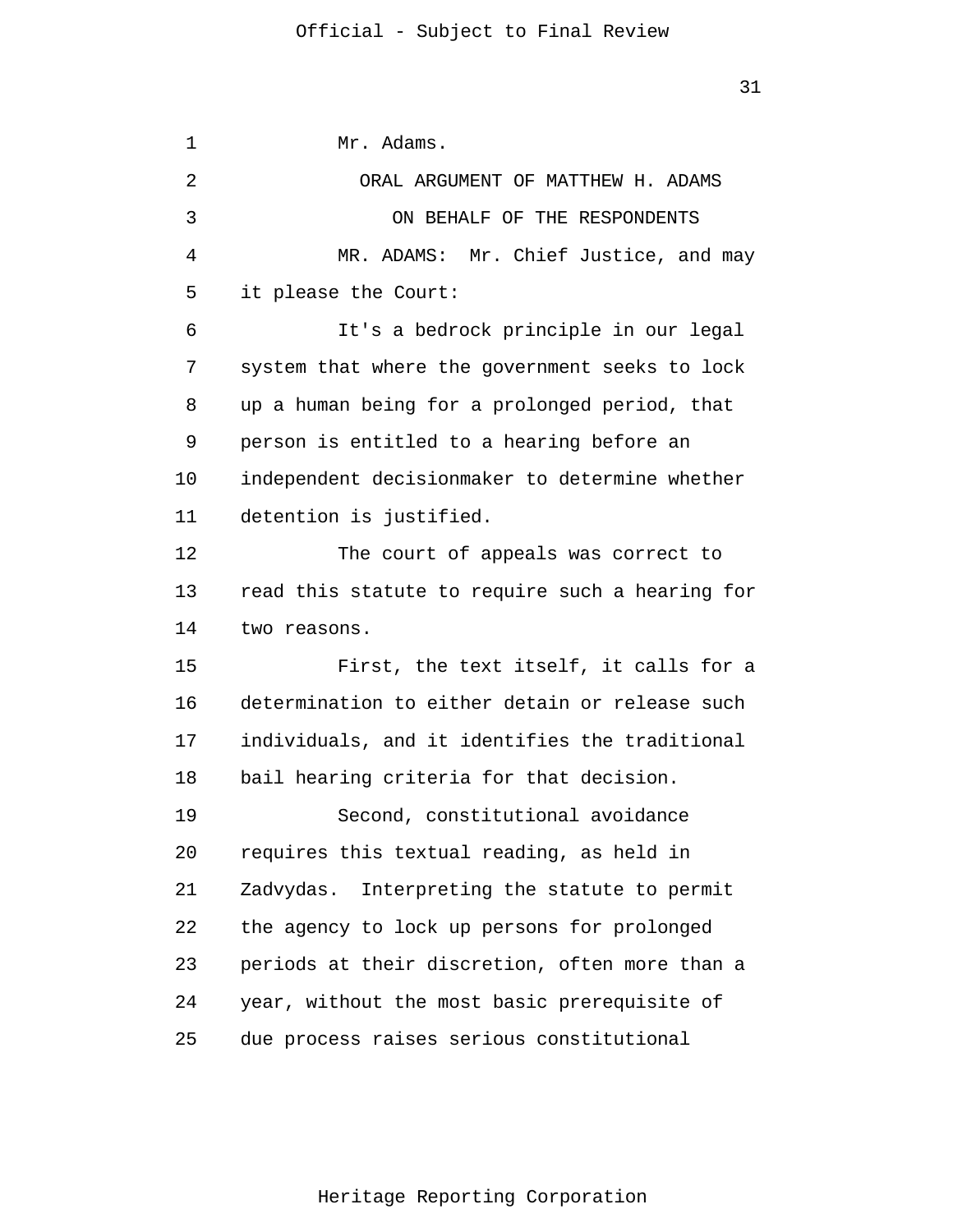1 concerns.

| 2  | Petitioners concede the Due Process             |
|----|-------------------------------------------------|
| 3  | Clause requires a neutral decisionmaker, yet    |
| 4  | they contend that ICE officers qualify as such. |
| 5  | But just as the sheriff or prosecutor cannot    |
| 6  | decide on bail, so too an ICE officer does not  |
| 7  | qualify as the neutral or detached              |
| 8  | decisionmaker free of the competitive           |
| 9  | enterprise of law enforcement.                  |
| 10 | The agency's own regulations interpret          |
| 11 | this very statute to require an adversarial     |
| 12 | hearing before immigration judges for those it  |
| 13 | seeks to detain beyond six months as specially  |
| 14 | dangerous. It follows that others detained      |
| 15 | under the same statute are entitled to similar  |
| 16 | protection against unlawful detention.          |
| 17 | Nor does $1252(f)(1)$ preclude the lower        |
| 18 | courts from providing class-wide injunctions    |
| 19 | here because the court's orders did not enjoin  |
| 20 | the operation of the statute, only conduct that |
| 21 | violated the statute. It continued to apply to  |
| 22 | all class members.                              |
| 23 | I welcome the Court's questions.                |
| 24 | It is notable that the statute does             |
| 25 | not require detention. Instead, it --           |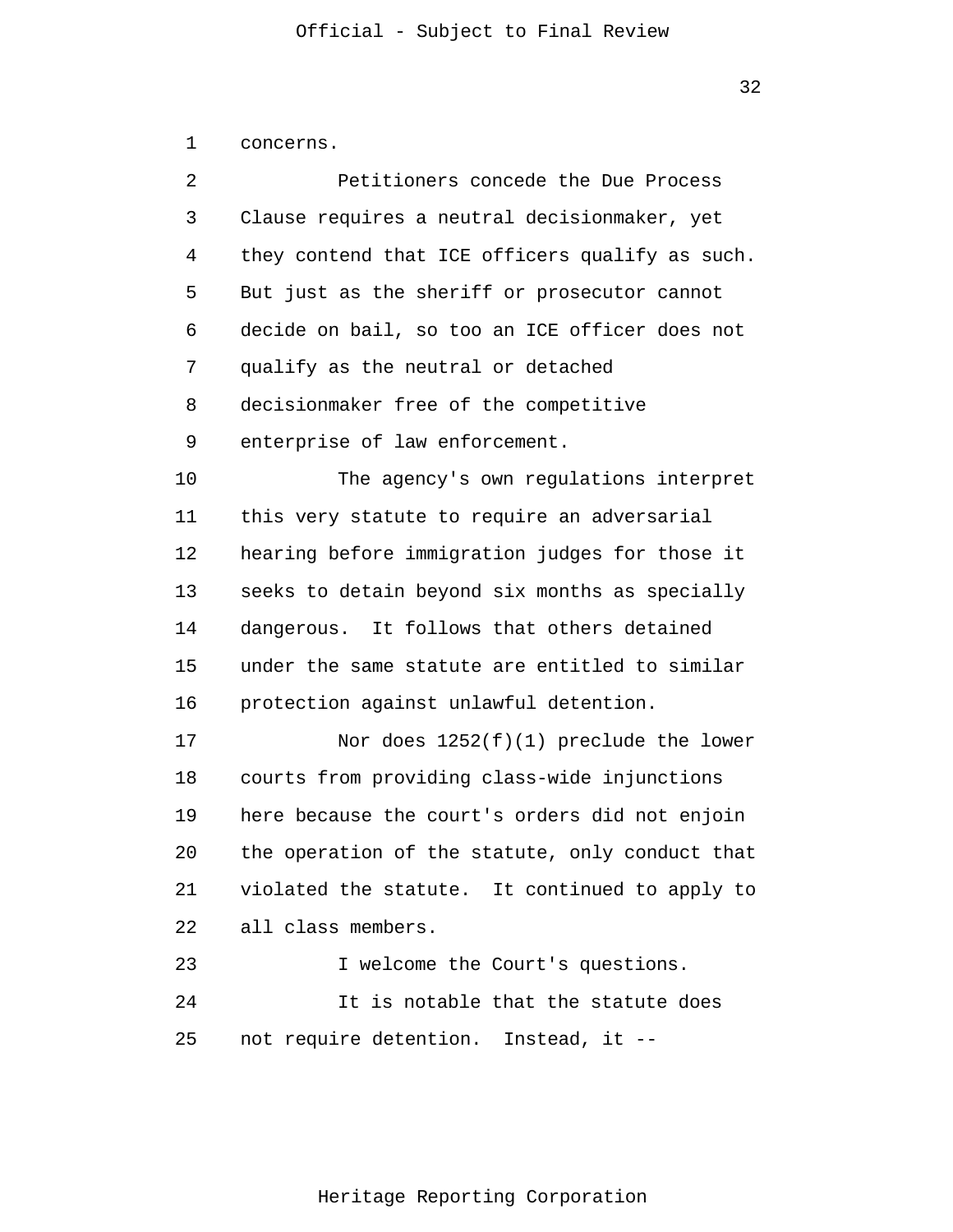1 2 3 4 5 6 7 8 9 10 11 12 13 14 15 16 17 18 19 20 21 22 23 24 25 JUSTICE ALITO: Go back to the jurisdictional question, where you -- you left off  $a$  --  $a$  -- a couple of seconds ago. If the statute is read to mean that what a court cannot do is to enter an order that precludes the government from applying the statute, right, what -- what is left? What is the consequence of that? MR. ADAMS: It makes clear that it only enjoins attacks on the statute itself. And I think this is illustrated -- JUSTICE ALITO: So it would only enjoin -- it would only prevent the court from entertaining constitutional challenges to the statute, is that right? MR. ADAMS: No, that's not right. You could still have a statutory challenge that seeks to trump, as it were, another provision of the statute and enjoin that statute from being applied against other individuals. But it's important to look at the subsections -- JUSTICE ALITO: That's a very narrow class, is it not? MR. ADAMS:  $I$  --  $I$  --  $I$  think so, but I think it goes along with what Congress had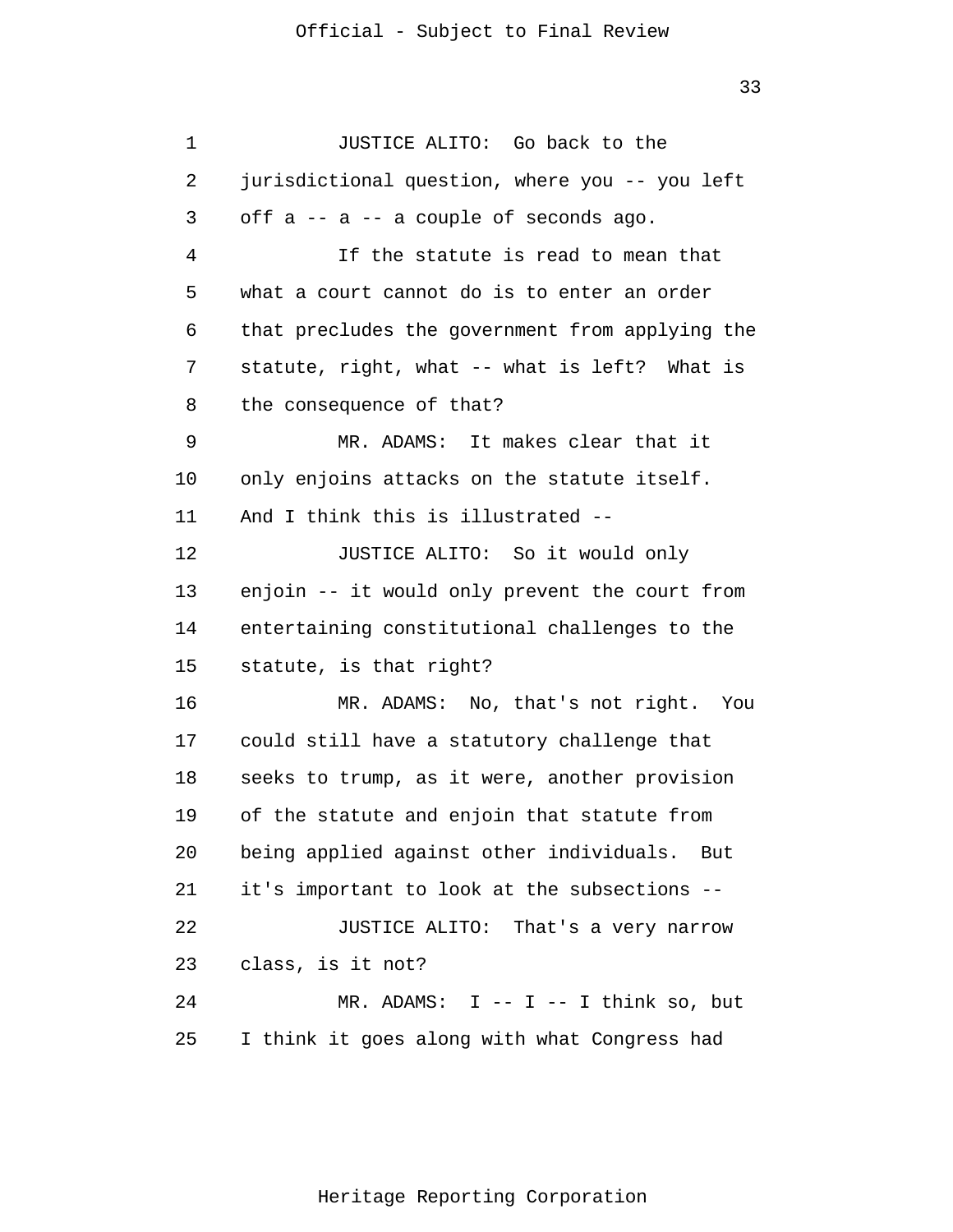1 2 3 4 5 6 7 8 9 10 11 12 13 14 15 16 17 18 19 20 21 22 23 24 25 done with this overhaul of the judicial review. JUSTICE ALITO: I mean, if you have two statutory provisions that seem to be in tension, the court would, first of all, try very hard to harmonize them. MR. ADAMS: And -- and I think, in harmonizing the statute, it's essential to look at the neighboring subsections. In 1252(a)(2)(A) and in 1252(e)(3), there, Congress specified that it barred challenges not just to the operation of the statute but to the operation and implementation of the statute. And it made clear when discussing implementation, it was discussing the policies and procedures of the Attorney General to implement the statute. JUSTICE ALITO: Do you have any examples of cases in which a court has said you, the government, cannot apply Statute A because it has been implicitly repealed by Statute B? MR. ADAMS: Yes. Yes. In fact -- JUSTICE ALITO: What's an example? MR. ADAMS: -- Duran Gonzalez, in the Ninth Circuit, a case we litigated, was a class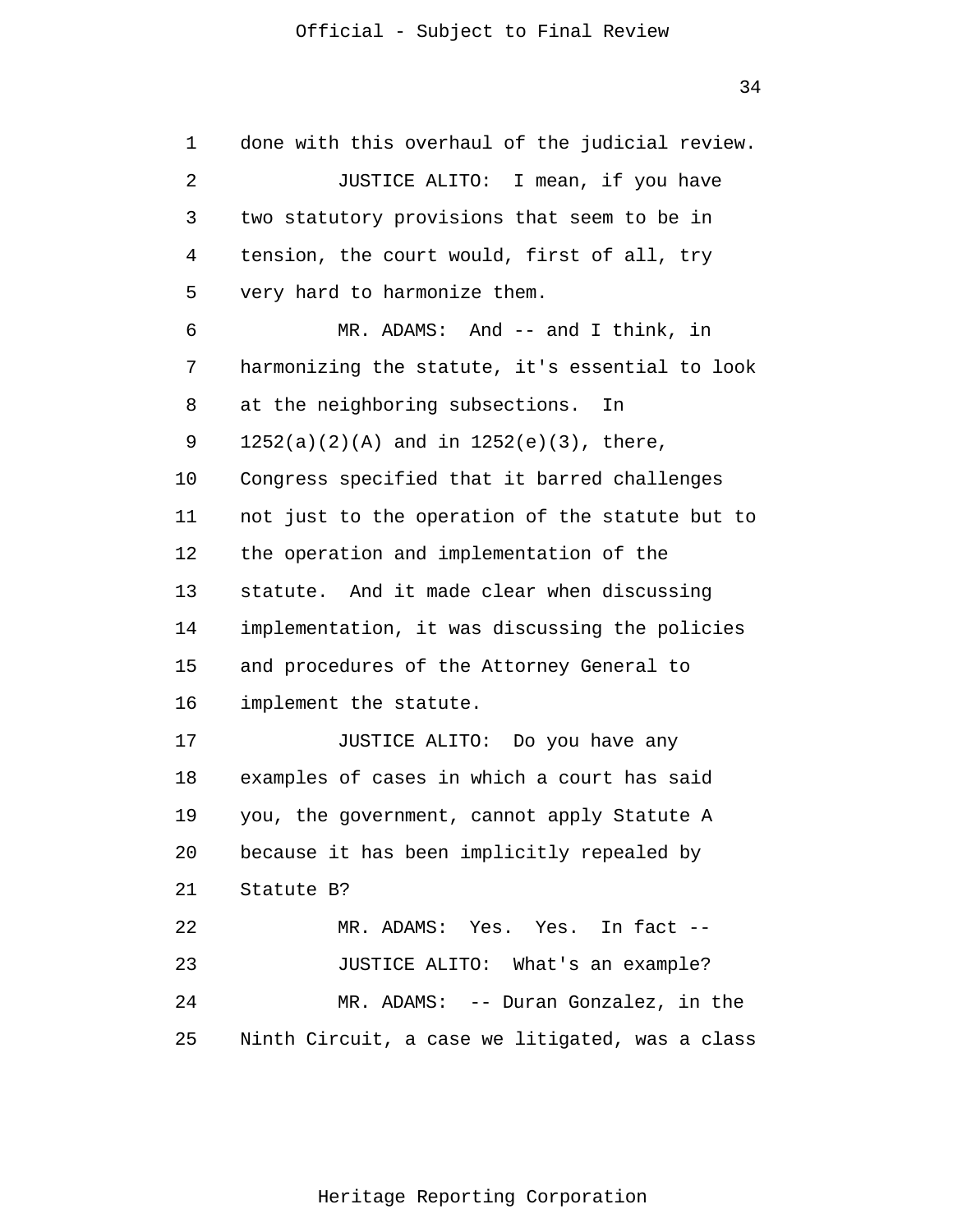#### Official - Subject to Final Review

35

1 2 3 4 5 6 7 8 9 10 11 12 13 14 15 16 17 18 19 20 21 22 23 24 25 action challenging whether the neighboring provision in 1231, 1231(a)(5), the reinstatement orders, could be applied to a group who had already applied for adjustment of status under a separate immigration provision. JUSTICE ALITO: And did it just say that that was the wrong provision, or did it say that a provision had been implicitly repealed? MR. ADAMS: It said that -- the challenge was that 1255(i) enjoined the government from reinstating those orders unless the government first adjudicated and lawfully completed the application process for those adjustment applications. JUSTICE KAGAN: But, Mr. Adams, I presume that what's lying behind Justice Alito's question is some notion that you might be able to come up with a few cases here or there and there might be this separate category of statute versus statute kind of litigation, but -- but mostly your reading of the provision is going  $-$  is  $-$  is  $-$  is  $-$  is  $-$  is  $-$  is  $-$  is going to put constitutional questions in this Court and only this Court and is going to leave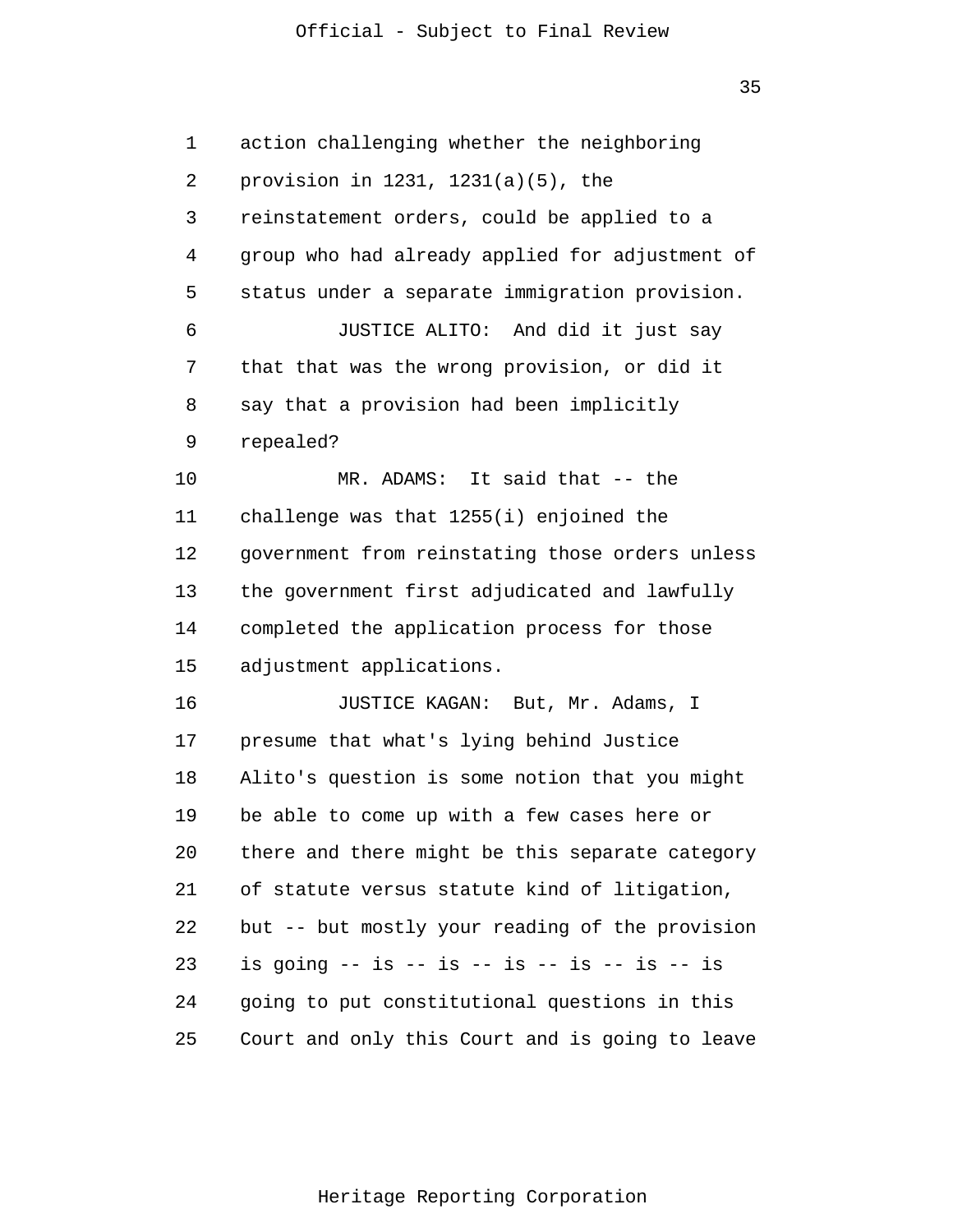36

1 2 3 4 5 6 7 8 9 10 11 12 13 14 15 16 17 18 19 20 21 22 23 24 25 application questions to -- to the lower courts. In other words, you know, questions of is the agency complying with the statute, that goes to the lower courts, and questions of is the statute constitutional, that skips the lower courts and comes to us. And I guess, you know, one thing that Mr. Gannon and the -- the government says about this is, well, isn't that weird, because it disfavors constitutional review? So what's the answer to that? MR. ADAMS: Well, the answer is constitutional review is still available at the lower courts. Even under the government's theory, individuals can bring those constitutional challenges, and there can still be applications for declaratory relief under the Constitution. So the lower courts still retain that authority. In addition, I would point out that this Court has repeatedly affirmed the rule that where a statute may be read to infringe upon the court's equitable authority, the Court assumes that it does not, absent express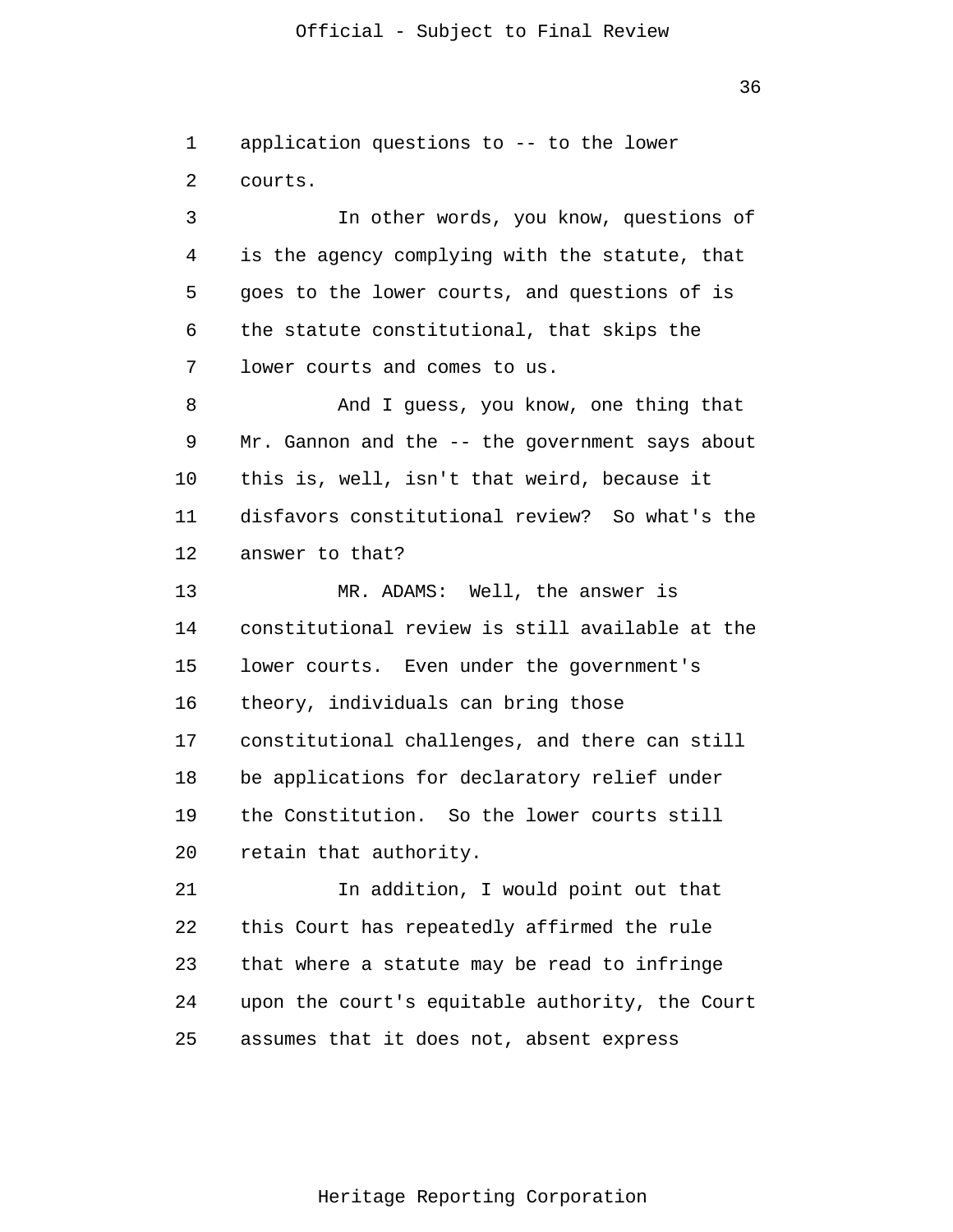37

1 2 3 4 5 6 7 8 9 10 11 12 13 14 15 16 17 18 19 20 21 22 23 24 25 language, absent the clearest command. And we don't have that clear command. In contrast, you look at 1252(a)(2), you look at 1252(e)(3), and there, Congress was explicit where it talked about challenges to implementation, to policies and procedures, to determine whether they are consistent with the statute. That's precisely the type of challenge we have here. But Congress chose not to use that language in 1252(f)(1). Instead, it only sought to limit injunctions as to the operation of the statute itself. And that is, again, when we look at - in Rodriguez, it was instructive because it highlighted that distinction. In remanding the case to the court of appeals, it distinguished between an injunction that would enjoin the statute itself, as the remaining constitutional challenge would, as opposed to an injunction that only sought to enjoin conduct that a court had found had violated the statute. JUSTICE SOTOMAYOR: Counsel, I agree with you that when Congress wants to preclude class actions, it tends to do so explicitly.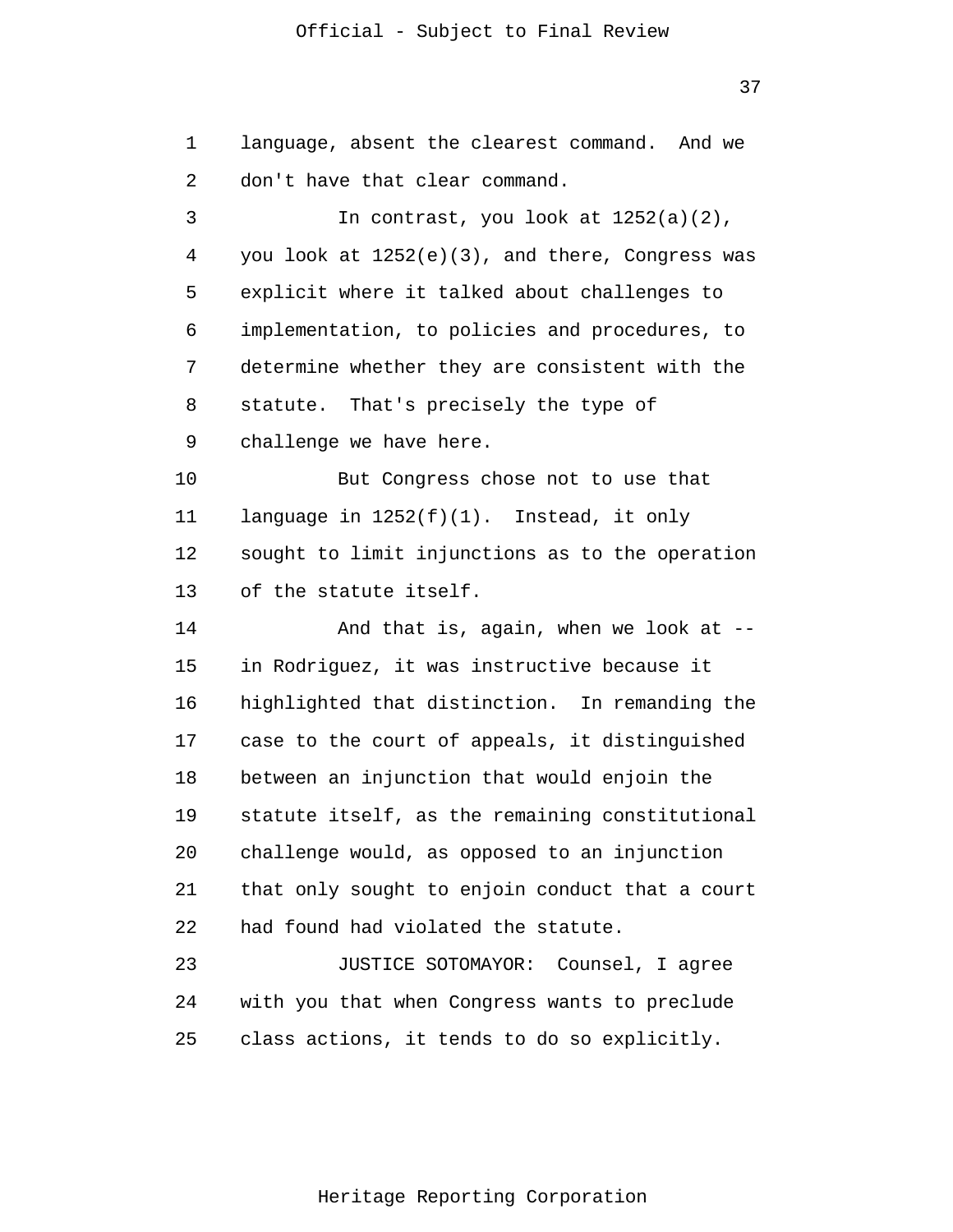1 2 3 4 5 6 7 8 9 10 11 12 13 14 15 16 17 18 19 20 21 22 23 24 25 It did so in this same statute, in  $1252(e)(1)(B)$ , yet it didn't do it here. Here, it talked about individual actions, and this is much closer to the Yamasaki case, isn't it? MR. ADAMS: It is. And that goes to the second reason why  $1252(f)(1)$  does not apply to this case, because Congress's reference carved out the possibility for anyone who is already subjected to these detention or deportation provisions to seek injunctive relief for themselves. Now the government seeks to limit that by referencing -- that exception by referencing the "individual alien" phrase. But, again, in Califano versus Yamasaki, this Court in another judicial review statute made clear that a reference to the individual applicant and even reference to case-by-case claims adjudication is not sufficient. There must be a clear -- an expression of Congress's intent to eliminate the default rule that class procedure -- that class certification is available or class relief is available.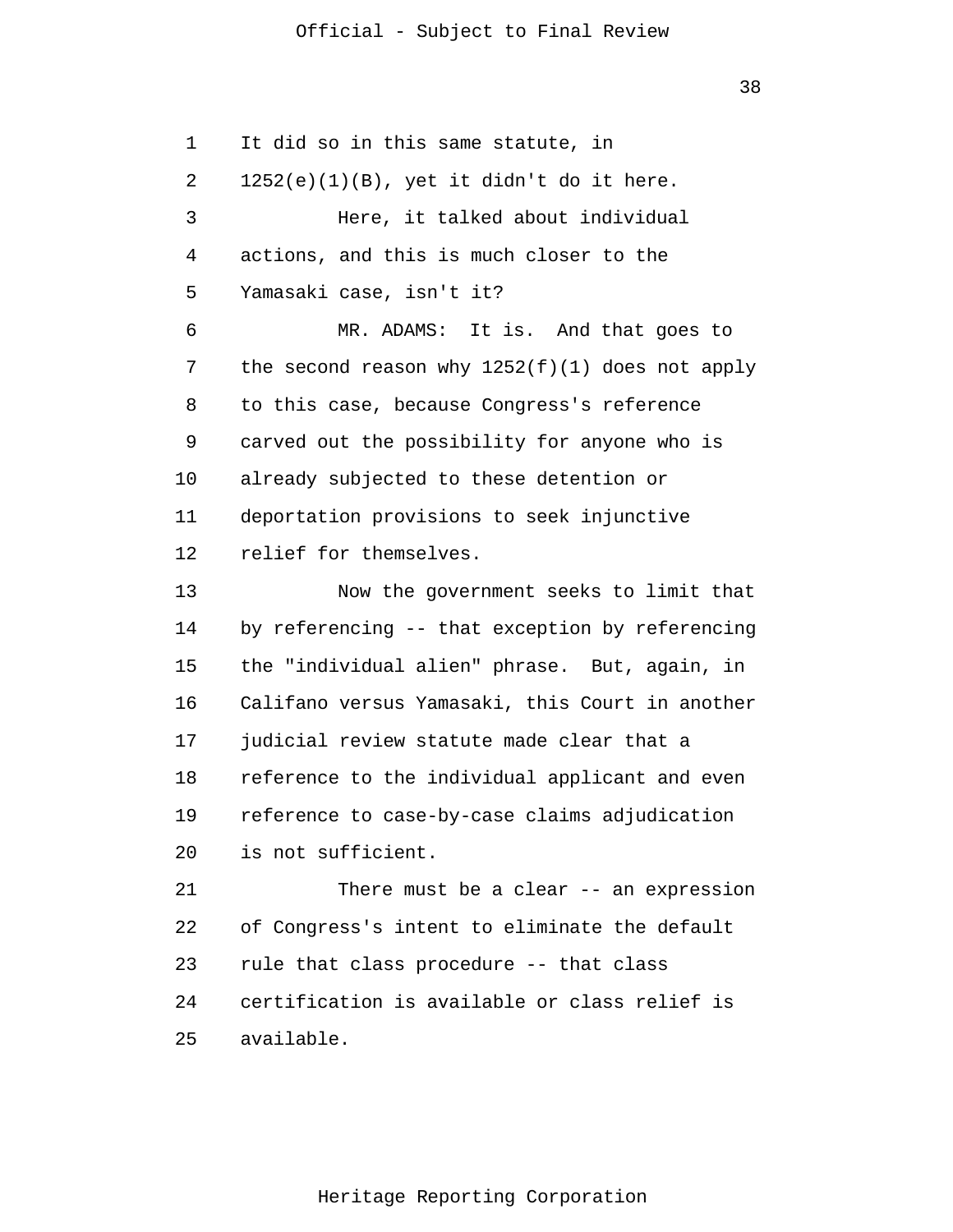1 2 3 4 5 6 7 8 9 10 11 12 13 14 15 16 17 18 19 20 21 22 23 24 25 And Congress did not do that here. And, as Justice Sotomayor pointed out, that's illustrated amply by the fact in the neighboring subsection, in 1252 -- JUSTICE SOTOMAYOR: Counsel - counsel, can I cut you off, because I think you've answered that part of my question. But I had a different -- a more important one to raise with you, which is earlier you were getting to constitutional questions as to whether the agency's procedures were adequate or not. But these cases, no one has reached the constitutional issues below. And I don't know why we should. Why don't we go back to the statutory rulings in these cases. And Justice Alito raised an important question on Vermont Yankee. MR. ADAMS: Yes. JUSTICE SOTOMAYOR: Could you address that, meaning the cons -- the statutory reading of both circuits, this one -- the Third and the Ninth, is that bond hearings are required and bond hearings are required before IJs and the government needs to bear the burden of proof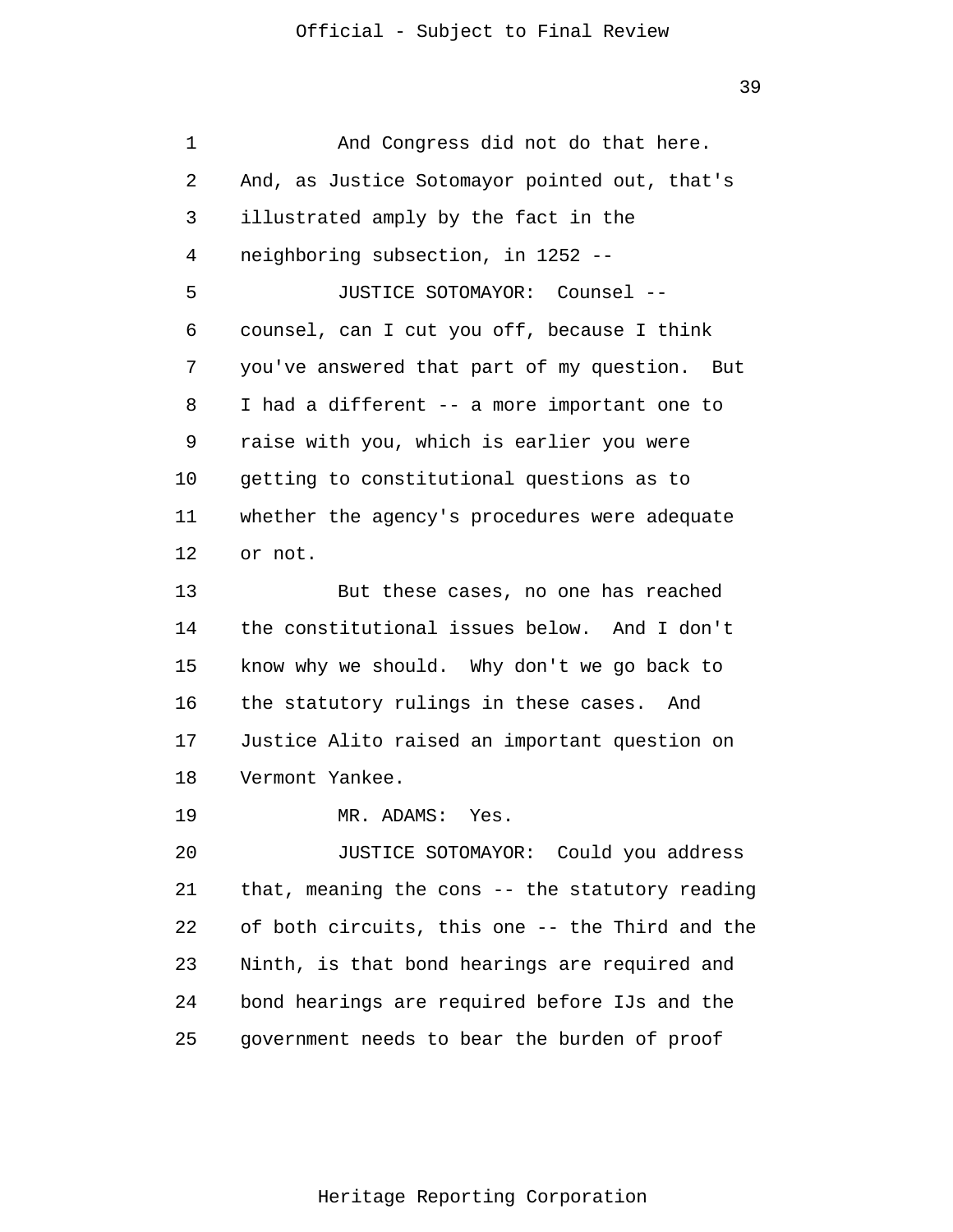40

| 1  | beyond a reasonable doubt, and I think that     |
|----|-------------------------------------------------|
| 2  | Justice Alito's question was how does those     |
| 3  | requirements by the courts below, how -- why    |
| 4  | don't they violate Vermont Yankee?              |
| 5  | MR. ADAMS: In Vermont Yankee, this              |
| 6  | Court clarified that the government could not   |
| 7  | be required to provide additional procedural    |
| 8  | protections, but it made clear that that was    |
| 9  | absent constitutional constraints.              |
| 10 | And it clarified that without such a            |
| 11 | constitutional challenge, there was no claim to |
| 12 | require an agency, in that rulemaking posture   |
| 13 | of that case, to require more.                  |
| 14 | But what's important here is that the           |
| 15 | statute itself provides these rights. As this   |
| 16 | Court has construed the statute in Zadvydas, at |
| 17 | the point detention becomes prolonged, at six   |
| 18 | months, there must be a determination as to the |
| 19 | reasonable foreseeability and the risk of       |
| 20 | danger.                                         |
| 21 | The Court in that case remanded the             |
| 22 | matter to the habeas courts to make that        |
| 23 | determination. That's essential to understand.  |
| 24 | The -- the Court did not instruct INS officials |
| 25 | to determine reasonable foreseeability and risk |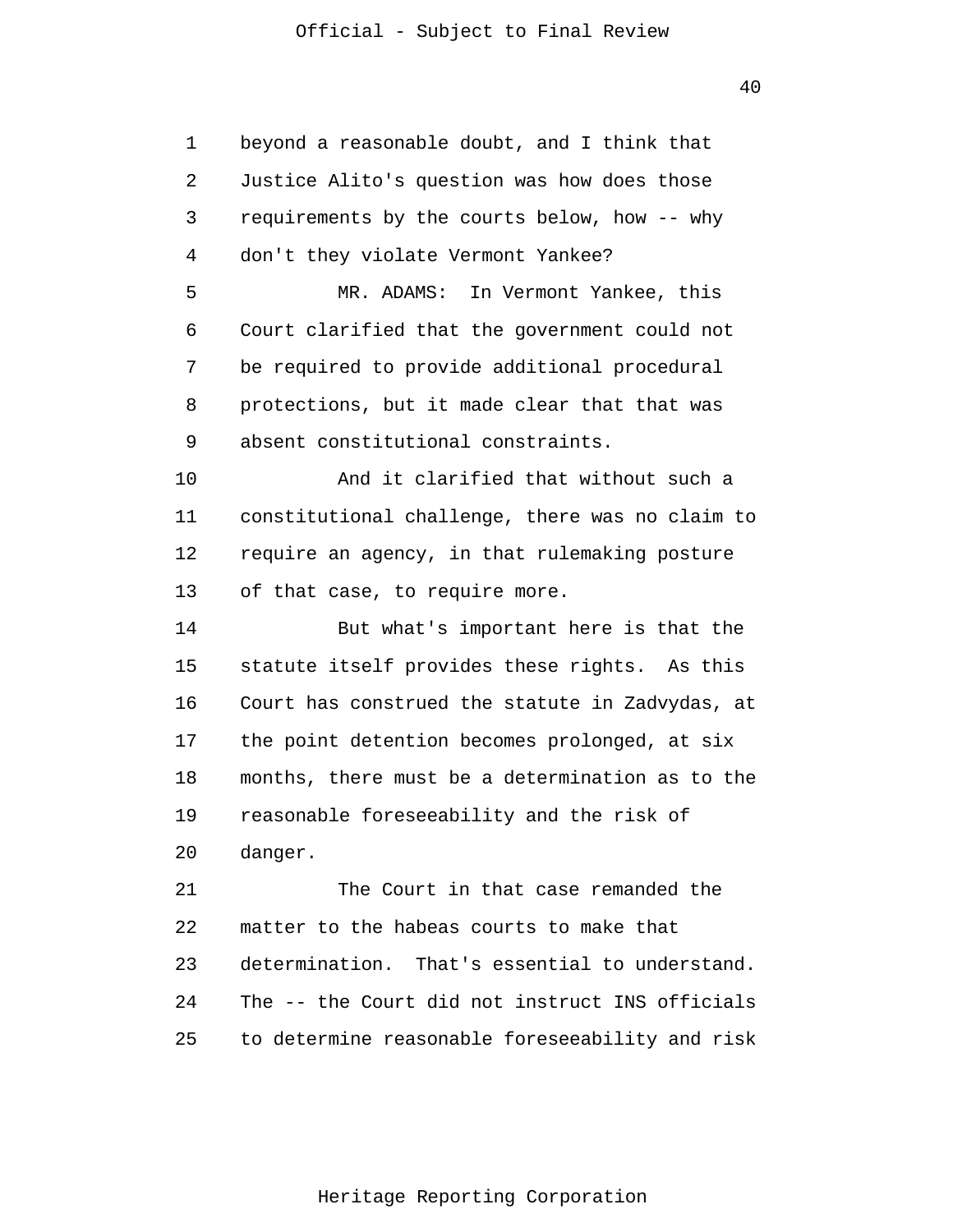| of danger. |  |
|------------|--|
|------------|--|

| $\mathfrak{D}$ | At the point detention became                 |
|----------------|-----------------------------------------------|
| 3              | prolonged, the habeas court retained the      |
| 4              | authority to make that determination. And     |
| 5              | that's what we have here. We have a habeas    |
| 6              | class that was before the lower courts, two   |
| 7              | habeas classes, and those courts found that   |
| 8              | those class members are entitled to that same |
| 9              | determination.                                |
| 10             | Now the court itself did not conduct          |
| 11             | the bail hearing. As is often the case in     |

12 13 14 15 habeas challenges, a federal court will grant the writ and instruct an immigration judge to conduct the bail hearing that's required if a bail hearing is required.

16 17 18 19 20 21 22 23 24 25 But what's clear from this statute, as this Court held in Zadvydas, is that in order to ensure that detention remains tethered to its lawful purpose and, as all agreed in Zadvydas, the lawful purpose was either to guard against risk to the community or a failure to appear for removal, so what is required to guard against that risk? At the point detention becomes prolonged, there must be a determination as to removability or to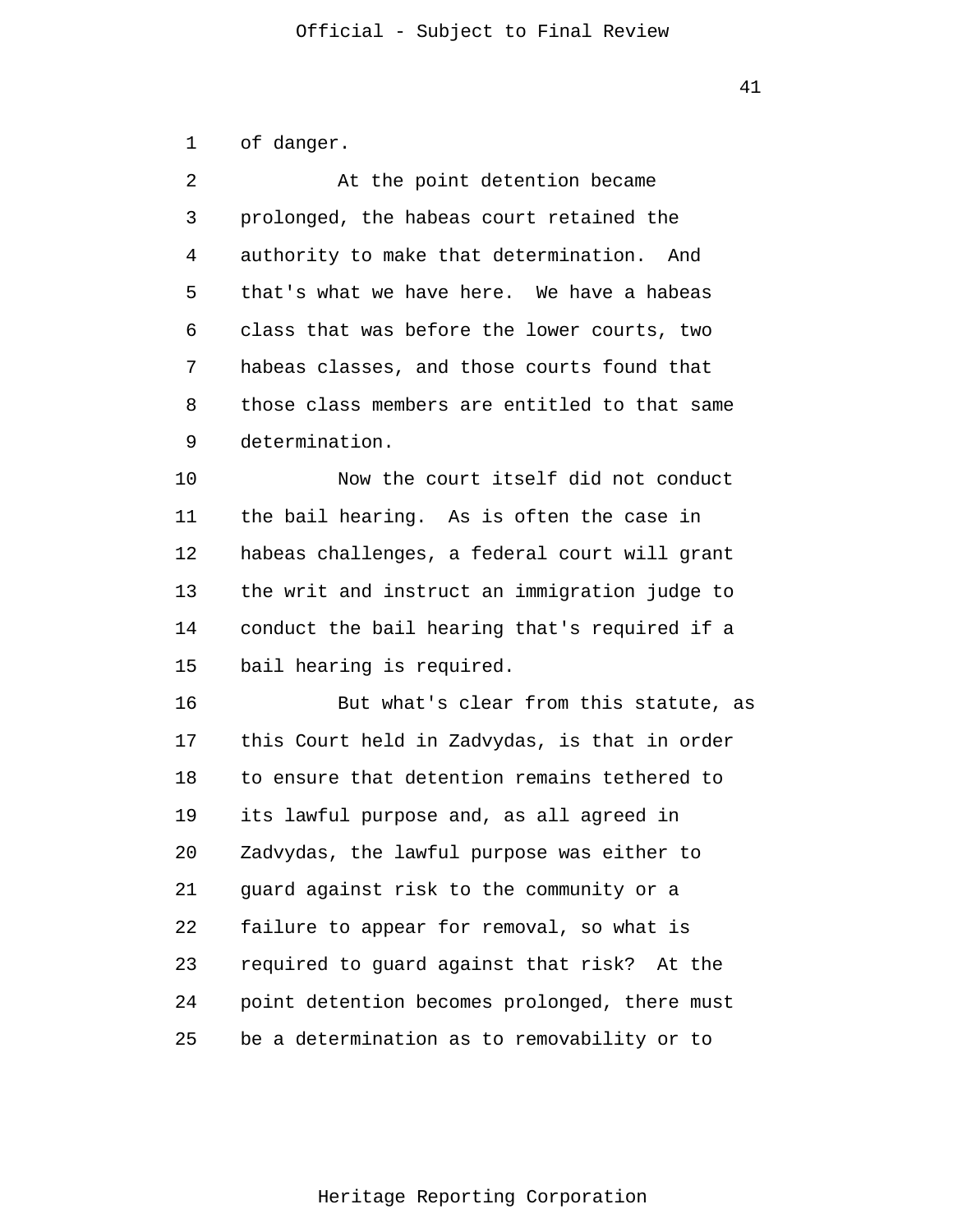1 2 3 4 5 6 7 8 9 10 11 12 13 14 15 16 17 18 19 20 21 22 23 24 25 flight risk. And that's precisely what the lower courts have ordered, a determination for each one of these individuals at the point their detention becomes prolonged, which this Court held in Zadvydas is at six months. And so -- JUSTICE SOTOMAYOR: Thank you, counsel. MR. ADAMS: Thank you. Importantly, the agency's procedures themselves as -- and the regulations with - that -- that provide the government's interpretation fail miserably to ensure that the statute remains tethered to its lawful purpose. They do not provide for an independent decisionmaker. Time and again, this Court has confirmed that when making a custody determination, because physical liberty goes to the core of the Due Process Clause, it requires an independent decisionmaker, and that can't be a law enforcement officer. Now the court didn't question the integrity of the sheriff or prosecutor, no more than we're questioning the integrity of the ICE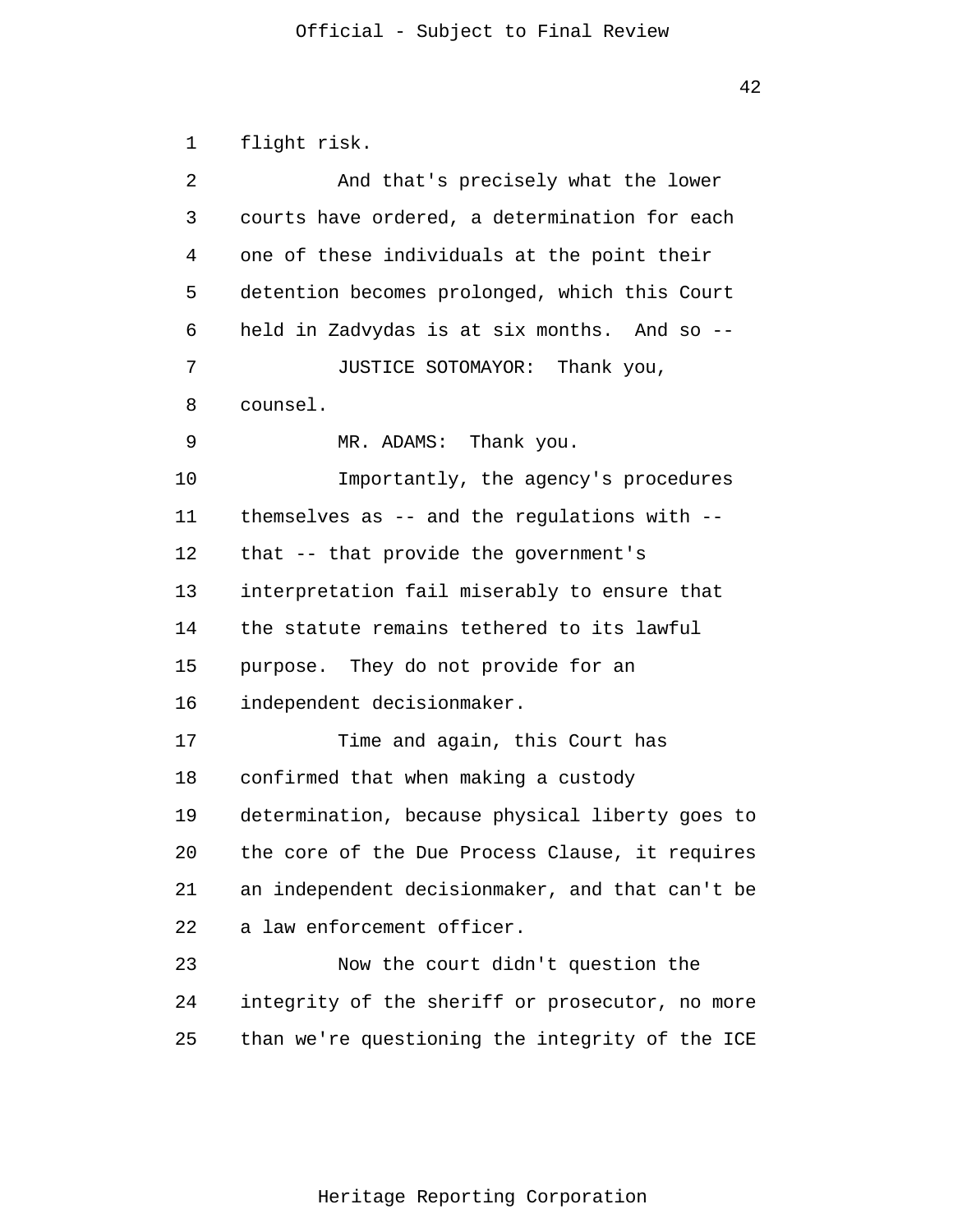43

1 2 3 4 5 6 7 8 9 10 11 12 13 14 15 16 17 officials. But the point was that their law enforcement responsibilities in arresting, charging, and prosecuting the removal of these individuals necessarily color the lens through which they make their own custody determination. JUSTICE ALITO: Well, why -- why don't you just make a constitutional argument? All of this sounds to me like a constitutional due process argument. MR. ADAMS: In Califano versus Yamasaki, this Court clarified that when interpreting a statute that is ambiguous but impacts a liberty interest, it assumes congressional solicitude for fair procedures absent explicit statutory language to the contrary. And -- and that is what we have here.

18 19 20 21 22 23 24 25 We have Congress making clear that we --JUSTICE ALITO: Yeah, okay, but you have to -- under that, don't you have to identify an ambiguity in the statute? Does constitutional avoidance mean, oh, we look at this statute and we think it might be unfair as written, so -- but we also don't want to go so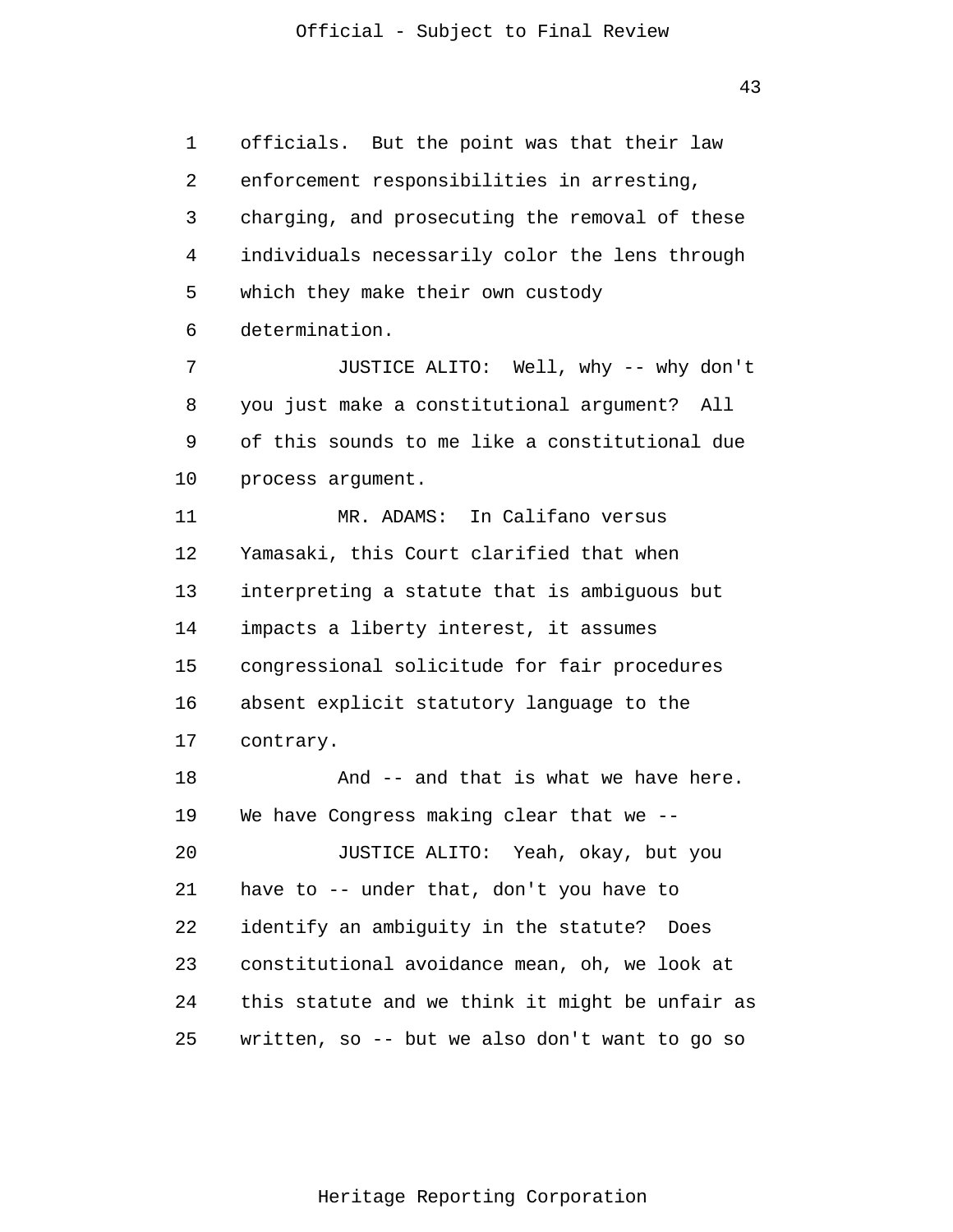1 2 3 4 5 6 7 8 9 10 11 12 13 14 15 16 17 18 19 20 21 22 23 24 25 far as to say that there's a constitutional right to this, so we're just going to say constitutional avoidance and say that this is in the statute already? MR. ADAMS: In -- in looking at a statute -- JUSTICE ALITO: What's the ambiguity here? MR. ADAMS: The ambiguity is that Congress made clear that there must be a custody determination, either detain or release. But it did not specify how that determination must be made. Now that lack of precision must be read against the backdrop of our legal heritage that says when you're making a custody determination, you're looking at someone's physical liberty, especially with prolonged detention, it requires an independent decisionmaker. It requires someone who's not already involved in arresting and charging and prosecuting these individuals. And yet, ICE -- JUSTICE GORSUCH: I -- MR. ADAMS: -- has not provided that.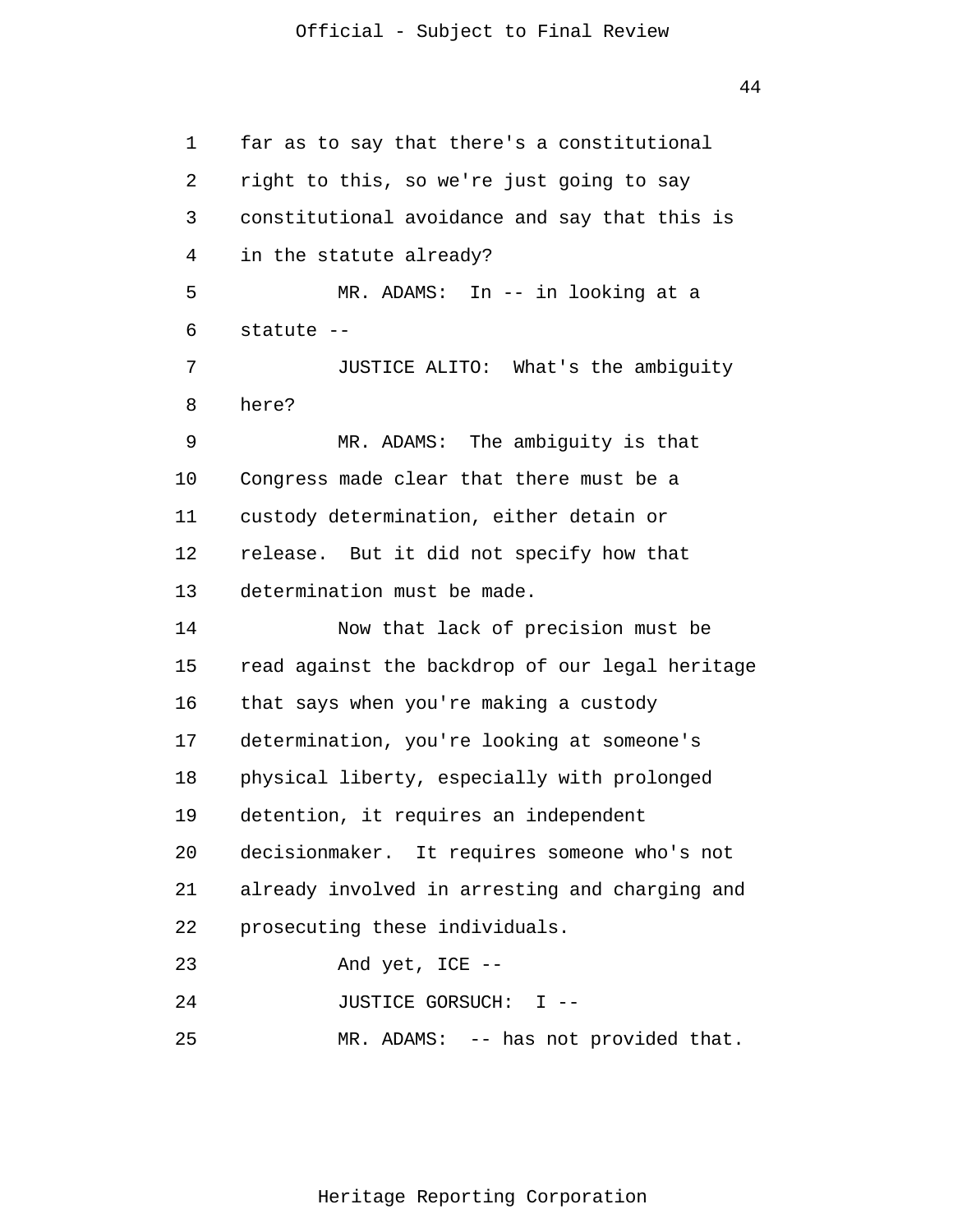1 2 3 JUSTICE GORSUCH: On -- on -- on -- MR. ADAMS: They've retained the authority themselves.

4 5 6 7 8 9 10 11 12 JUSTICE GORSUCH: I'm sorry to interrupt, but on that score, I've heard that -- that point a number of times. It resonates with me, but I would have thought that the Constitution, if it does apply, would require a truly neutral magistrate perhaps. And -- and -- and you keep referring to other ICE employees as neutral magistrates, and I just wonder about that.

13 14 15 16 17 18 19 20 21 22 23 24 25 MR. ADAMS: I think the -- the important or the critical distinction is that the officials who are assigned to adjudicate the custody determinations, not share the law enforcement responsibilities, that is, their responsibilities don't include involvement -- JUSTICE GORSUCH: And sometimes that's true in administrative agencies and sometimes it's not, right? I mean, ALJs don't share responsibilities, but other administrative judges often do and -- and can from case to case. That's not -- not -- not so here, I understand, but it can be the case.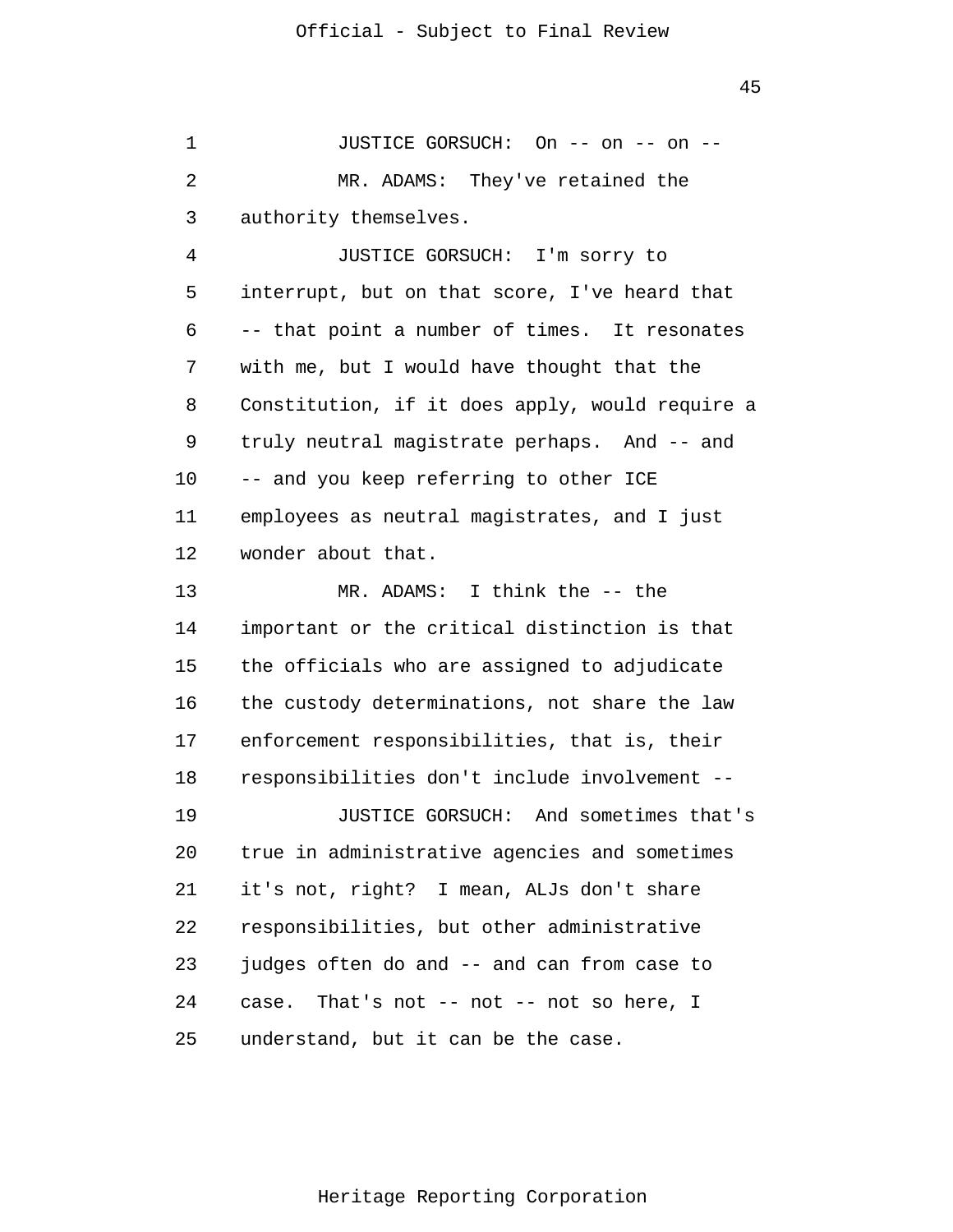1 2 3 4 5 6 7 8 9 10 11 12 13 14 15 16 17 18 19 20 21 22 23 24 25 Do you think the Constitution is satisfied by an immigration judge, who is an employee of the Department of Justice, conduct the hearings? MR. ADAMS: We do think that it is satisfied by that because the immigration judges are an independent unit within the Department of Justice that is not involved in arresting or bringing charges regarding the individuals that are before it. And, ultimately, there -- there certainly are agencies that require less for their adjudicators, but never in the context of physical liberty. JUSTICE GORSUCH: Yeah, in the context of physical liberty, it's usually a good deal more -- MR. ADAMS: Exactly. JUSTICE GORSUCH: -- a good deal more than an immigration judge, with all respect to those who work day in and day out in the trenches as immigration judges. MR. ADAMS: It -- it is true that it -- it generally requires a judicial official to make that physical liberty determination. But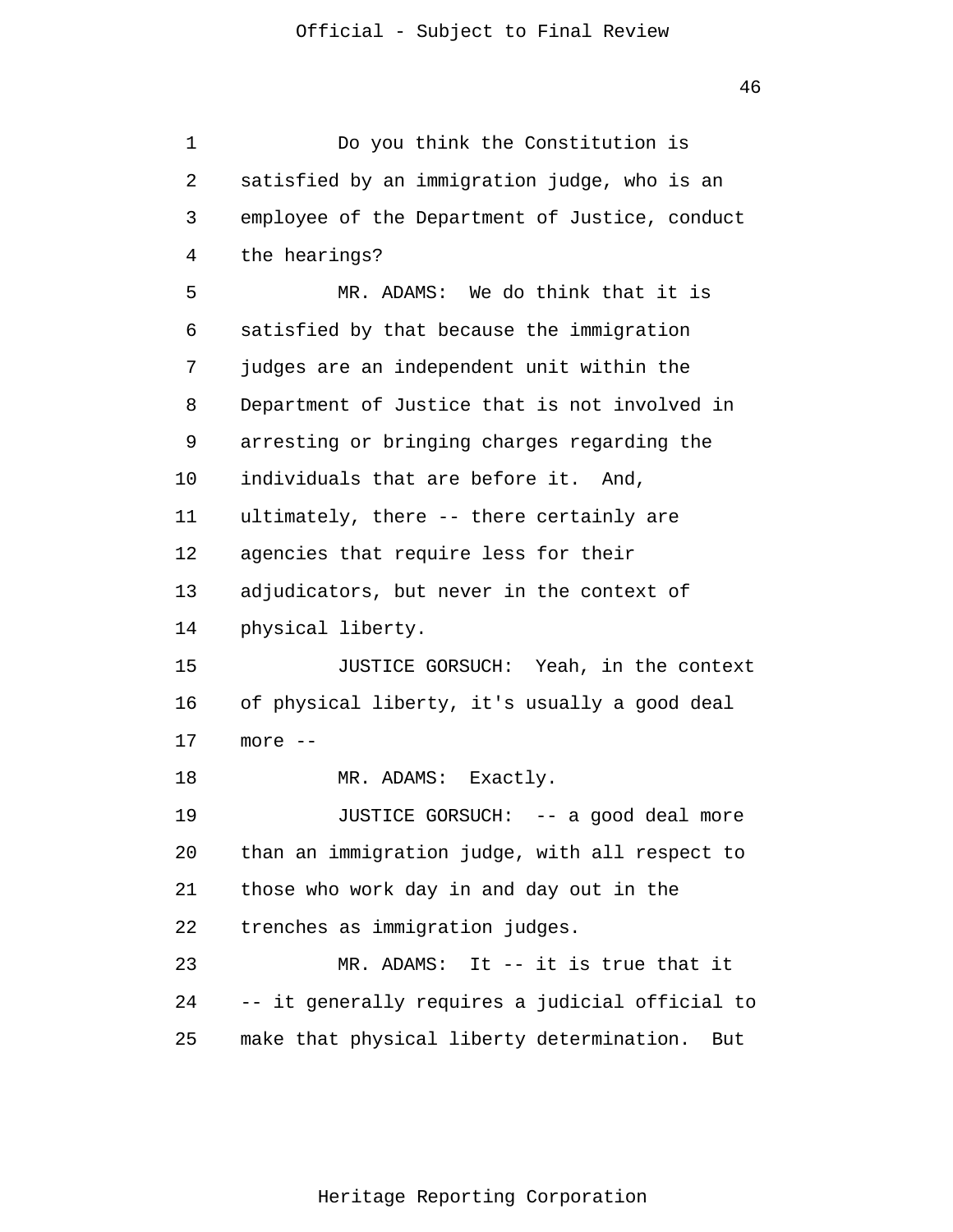| 1  | it's also true that there's a system in place   |
|----|-------------------------------------------------|
| 2  | that Congress has put in place to make custody  |
| 3  | determinations in the immigration context.      |
| 4  | JUSTICE BARRETT: But, Mr. Adams --              |
| 5  | and this, I think, picks up on the questions    |
| 6  | that both Justice Alito and Justice Gorsuch are |
| 7  | asking -- in a 2241 proceeding, you know, if    |
| 8  | you're bringing a habeas action, you do have a  |
| 9  | judge. So you have a truly neutral              |
| 10 | decisionmaker, as Justice Gorsuch is            |
| 11 | suggesting, not someone who's a member of the   |
| 12 | executive branch.                               |
| 13 | And kind of to Justice Alito's                  |
| 14 | questions, I mean, I think Justice Alito's      |
| 15 | questions reflect the concern that some of our  |
| 16 | post-Zadvydas cases have articulated that you   |
| 17 | can't rewrite a statute because of avoidance    |
| 18 | questions. So, at some point, the statute is    |
| 19 | either unconstitutional or it's constitutional. |
| 20 | You can't rewrite it to avoid constitutional    |
| 21 | problems.                                       |
| 22 | So let's say that we think that some            |
| 23 | of the -- let's -- let's say that we think that |
| 24 | your argument pushes that limit and is maybe    |
| 25 | asking us to rewrite the statute. Why just not  |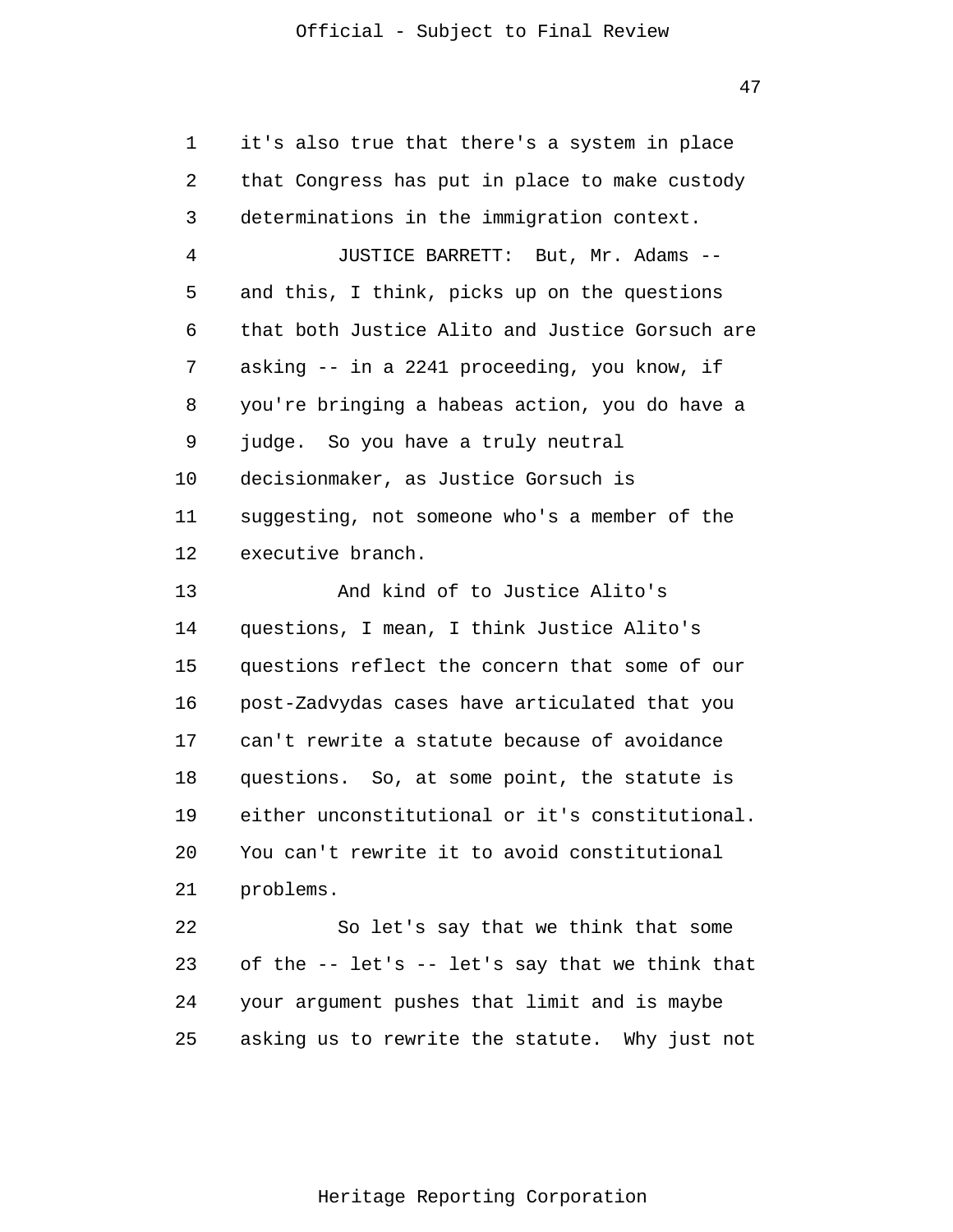1 2 3 4 5 6 7 8 9 10 11 12 13 14 15 16 17 18 19 20 21 22 23 24 25 bring the constitutional challenge? Is it just because, to do that, you would run into the class action bar and so maybe that's -- you know, the government says that it's the class action bar that's actually  $--$  or  $--$  or that's actually causing these kind of contorted arguments of the statute. Why -- why isn't a habeas proceeding the better way to handle this? MR. ADAMS: Because this Court has already construed the statute in Zadvydas to allow for a challenge to the statutory authority. JUSTICE GORSUCH: But put that aside. MR. ADAMS: Mm-hmm. JUSTICE GORSUCH: Okay? I think that's what Justice Barrett's asking you to do and I'm asking you to do at any rate. Put that aside. In the abstract, on first principles, why wouldn't that be the more natural and maybe the more efficacious route, the -- the better route for your clients? MR. ADAMS: Well, when you speak of more efficacious, I can tell you from our own clients that bringing a habeas is in itself --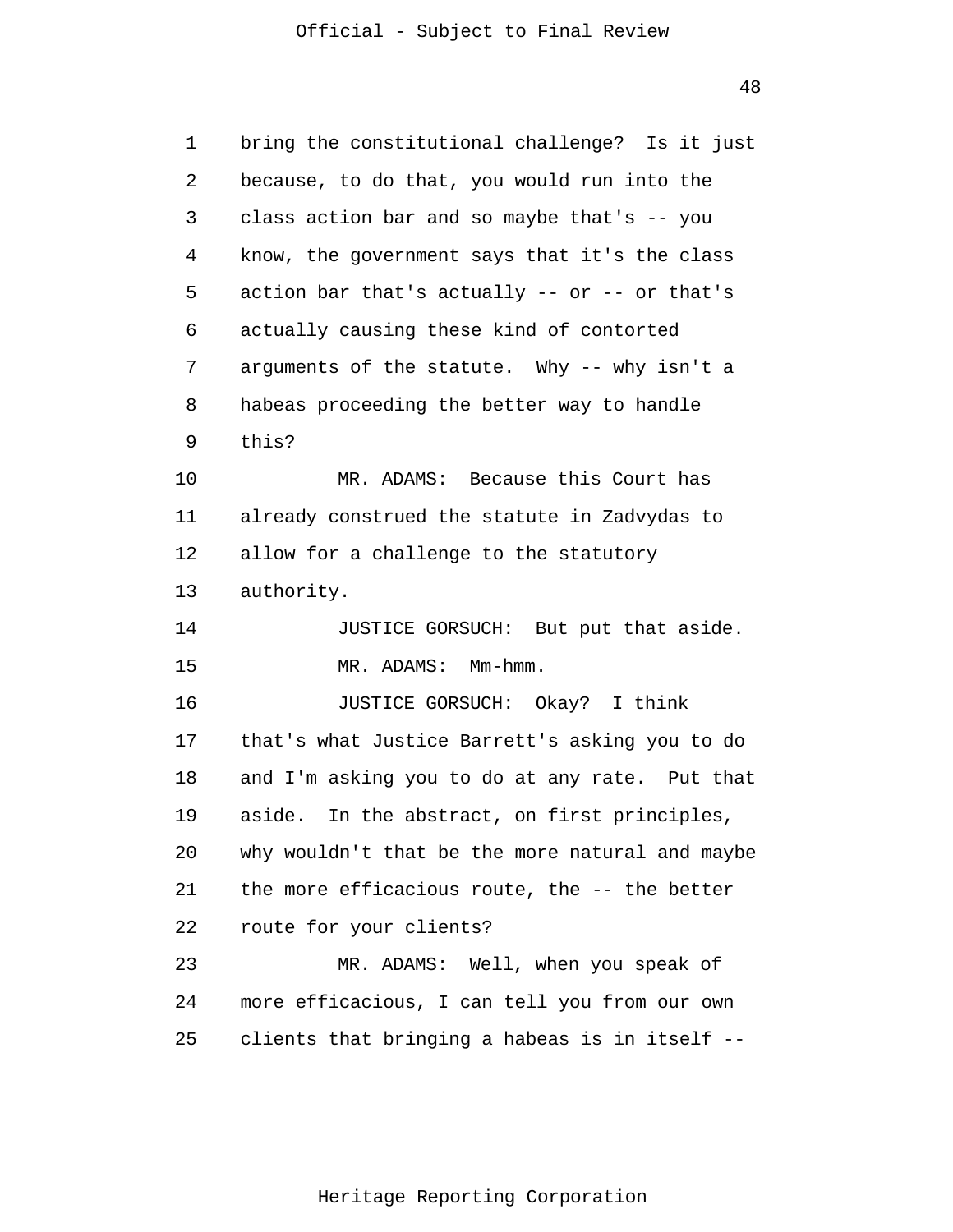1 2 3 4 5 6 7 8 9 10 11 12 13 14 15 16 17 18 19 20 21 22 23 24 25 JUSTICE GORSUCH: I'm not saying it's easy, okay?  $MR.$  ADAMS: It's  $--$  and it  $--$ JUSTICE GORSUCH: I -- I'm not saying it's easy. I understand that. I do. But we have had this case now before us in three different iterations, I think, since I've been here. The -- the -- the statutory case doesn't seem easy either with respect. It's been up, it's been down, it's been back, and it's been forth. And  $--$  and  $I$   $--$  you know, just one more chance or thoughts about why not a -- a constitutional challenge to the statutory regime. MR. ADAMS: To be clear, there is a constitutional challenge that was brought in these actions, and there's an alternative claim that the courts did not reach because they followed this Court's guidance of first addressing the statutory claims. And I -- I don't want to push back against you, but it goes back to Zadvydas -- JUSTICE GORSUCH: All right. MR. ADAMS: -- because this Court had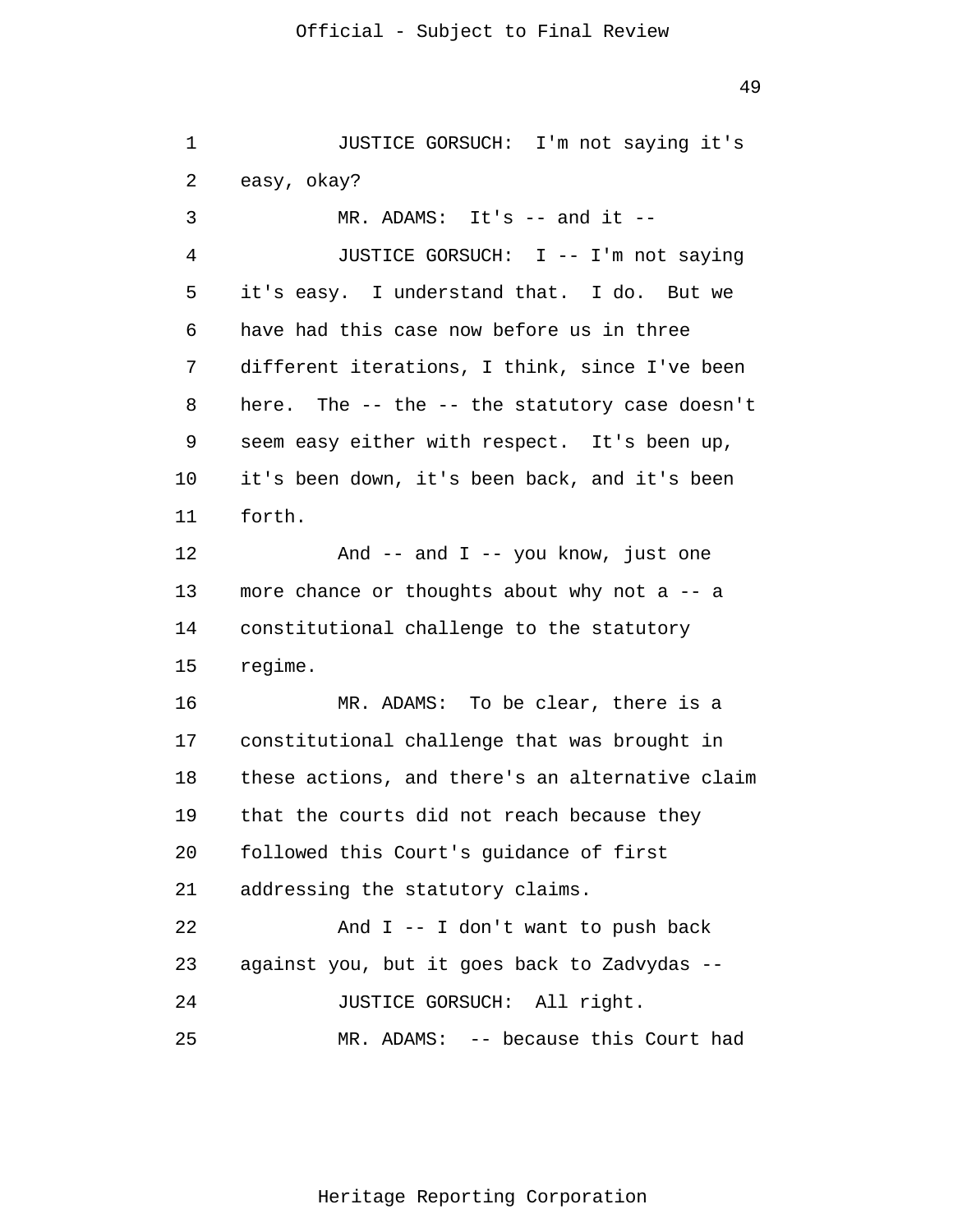1 already construed this.

2 3 JUSTICE GORSUCH: I -- I -- I got that argument.

4 JUSTICE BREYER: All right.

5 6 7 8 9 10 JUSTICE GORSUCH: Thank you, counsel. JUSTICE BREYER: But I'd say the same question. I mean, the words in Zadvydas, in the statute, that were ambiguous was the word "may," "may detain." And that suggests sometimes detain, sometimes not.

11 12 13 14 15 So what I believe the Court did was read into those words, "may detain," read in the words that have been historically part of not detaining someone without bail, which goes back hundreds of years.

16 17 18 19 20 21 22 23 24 25 Now that's all that happened. And so, if we're going to get variations on that theme, why not say, well, when you'd have to have a hearing and who would do it and all those questions which have been part of our history? We ought to stop worrying about the language of the statute and just say there is a constitutional right to this kind of thing. You can't keep people in prison forever without a hearing, without 90 -- anything.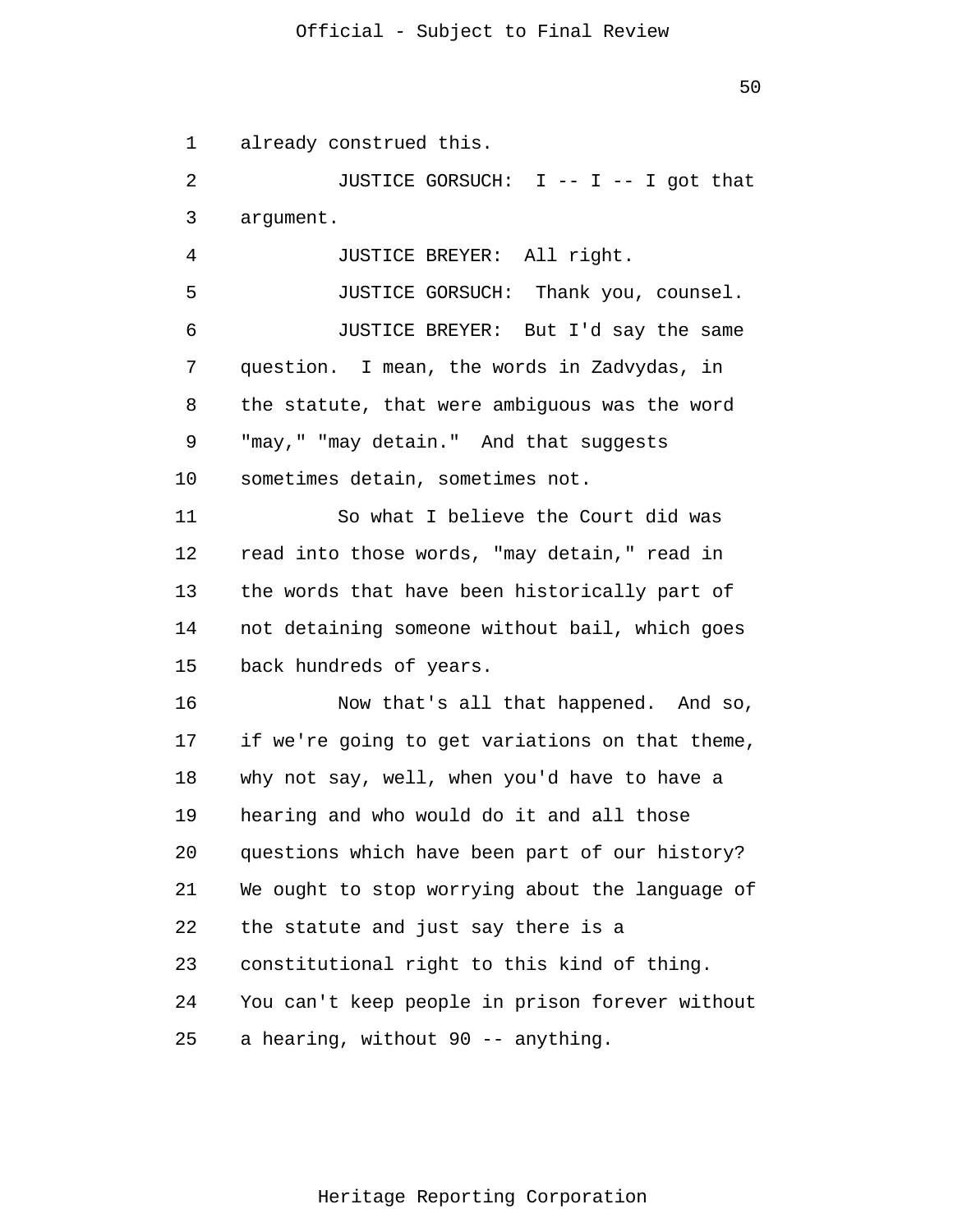1 2 3 4 5 6 7 8 9 10 11 12 13 14 15 16 17 18 19 20 21 22 23 24 25 What about that? MR. ADAMS: Well, we certainly believe there is a constitutional right. As -- as I stated, both of the habeas classes brought an alternative constitutional challenge. But, again, this Court has repeatedly instructed the lower courts to address the statutory issue first. And the statutory issue here has already been addressed by this Court. And those courts followed this Court's instructions, finding that six months had been reached under the statute. Per Zadvydas, they were entitled to a determination, is their removal reasonably foreseeable? If not, they wrote, there is a presumption of release there. But even if their removal is reasonably foreseeable, then there must be a determination. And, again, the Court instructed - this Court instructed the habeas courts to make that determination as to whether there were factors of risk to the community that justified continued detention. JUSTICE ALITO: Well, just to take the most obvious part of what the lower courts have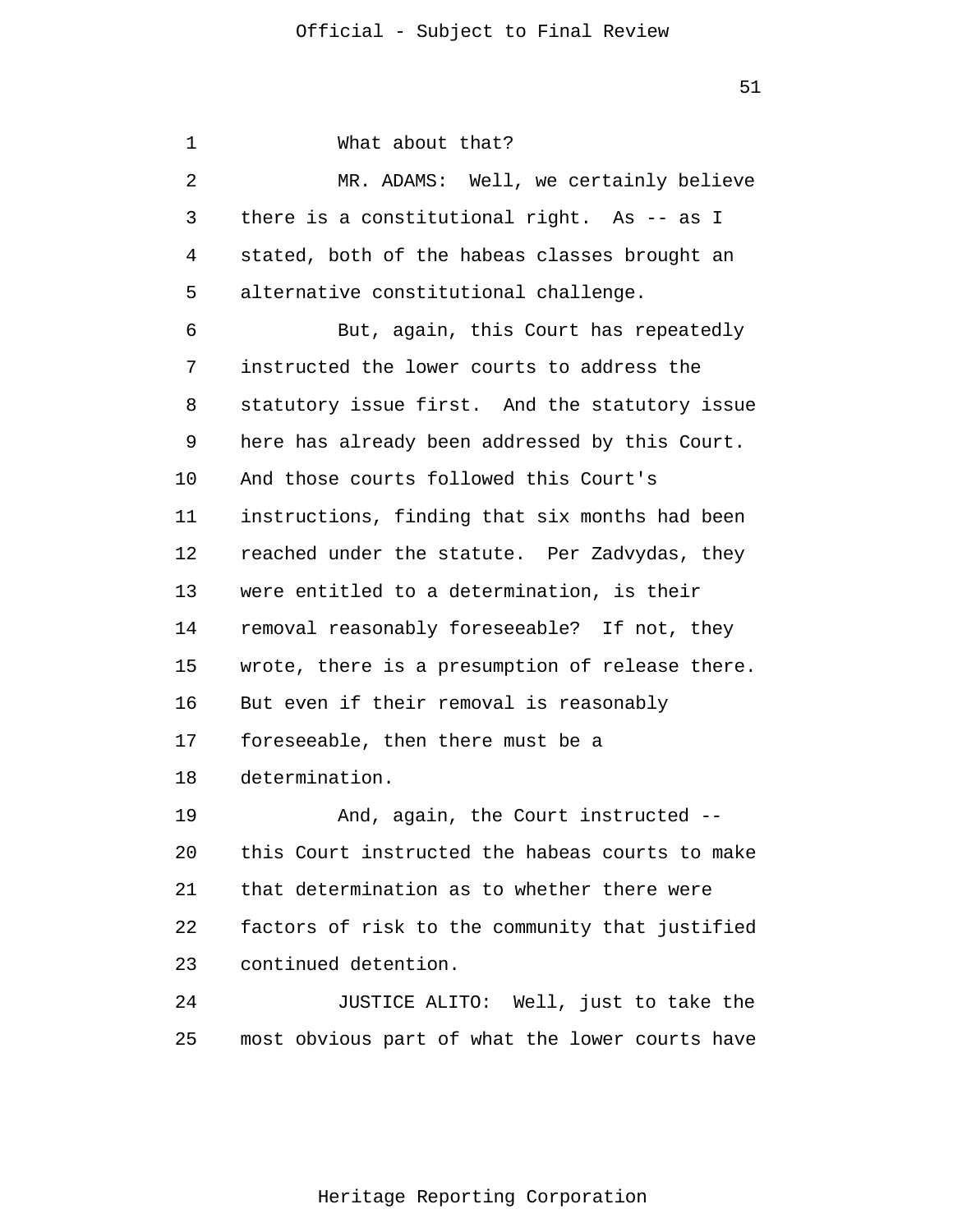1 2 3 4 5 6 7 8 9 10 11 12 13 14 15 16 17 18 19 20 21 22 23 24 25 held or the part of what the lower courts have held that may stray the furthest from the word "may," how do you get clear and convincing evidence out of "may"? MR. ADAMS: I -- I would like to make two points on that. First, that the court of appeals in the Ninth Circuit did not rely upon the statute to make that interpretation. Instead, that derives from a separate decision, Singh, which was a constitutional finding. And for that very reason, it -- the government disavowed raising that issue in Aleman Gonzalez in Footnote 3 of their petition for cert. So the lower courts did not interpret the statute to require any specific burden. JUSTICE ALITO: Then where did it come from? It's a constitutional requirement? MR. ADAMS: As a constitutional -- JUSTICE ALITO: Clear and convincing evidence is a constitutional requirement? MR. ADAMS: I'm sorry, I missed the last part. JUSTICE ALITO: Constitution -- the Constitution requires the clear and convincing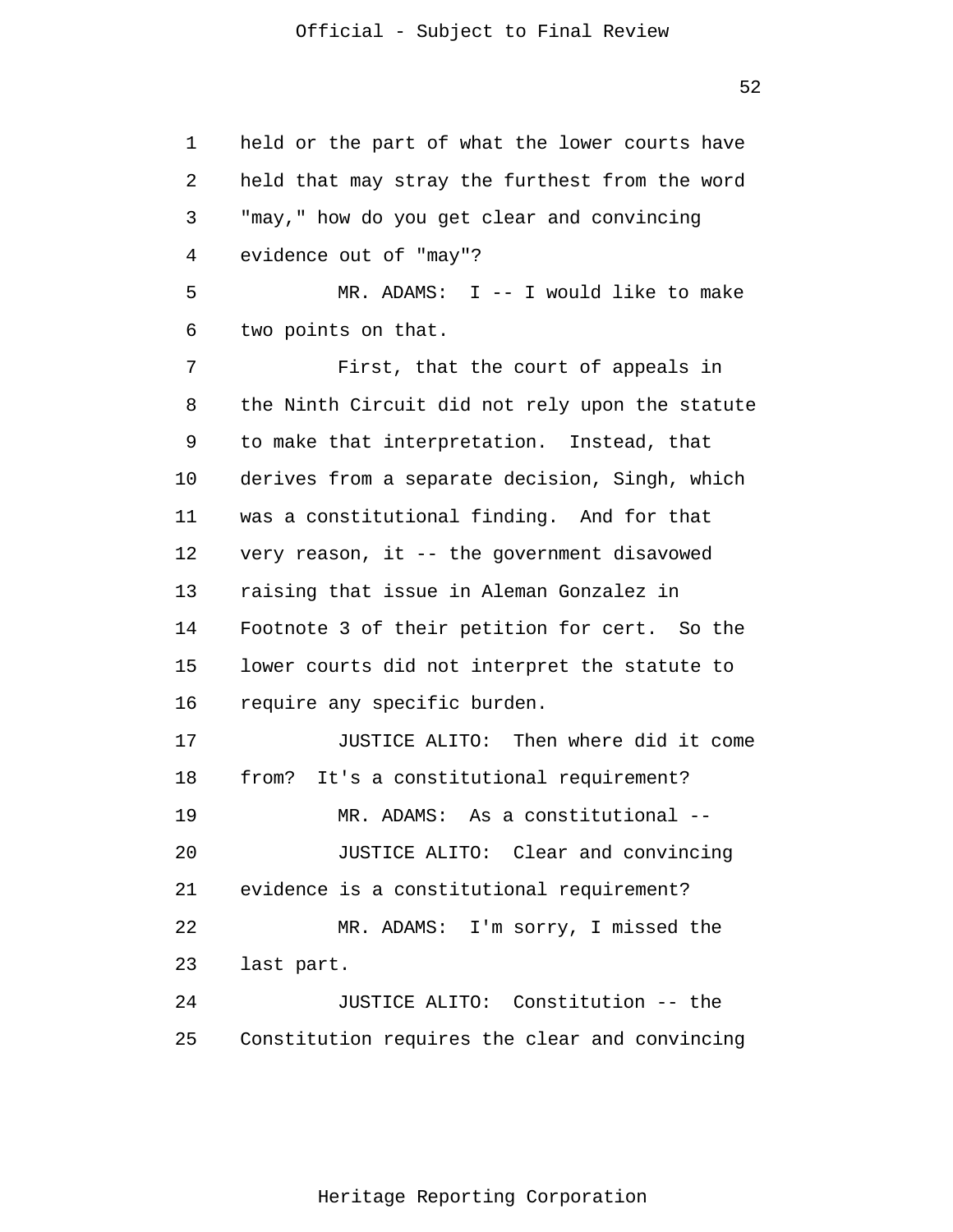1 2 3 4 5 6 7 8 9 10 11 12 13 14 15 16 17 18 19 20 21 22 23 24 25 evidence burden? MR. ADAMS: That -- that was the holding of the lower courts in Singh. And it follows cases like Addington, Santosky, where the Court has found that, in the absence of language in the statute that specifies the burden, it is the role of the court to -- JUSTICE ALITO: In an illegal entry case -- an illegal reentry case, the government has a clear and convincing burden -- evidence burden? MR. ADAMS: I -- I'm sorry, I -- I don't follow. JUSTICE ALITO: Where the -- where the alien has illegally entered the country, reentered the country, after removal -- MR. ADAMS: But it -- JUSTICE ALITO: -- does the government have a clear and convincing evidence burden to show that this alien is not a flight risk? MR. ADAMS: Where that person has already been found by a DHS official to have a bona fide claim for protection under -- and is entitled under statute to seek relief because of their fear of persecution or torture and is,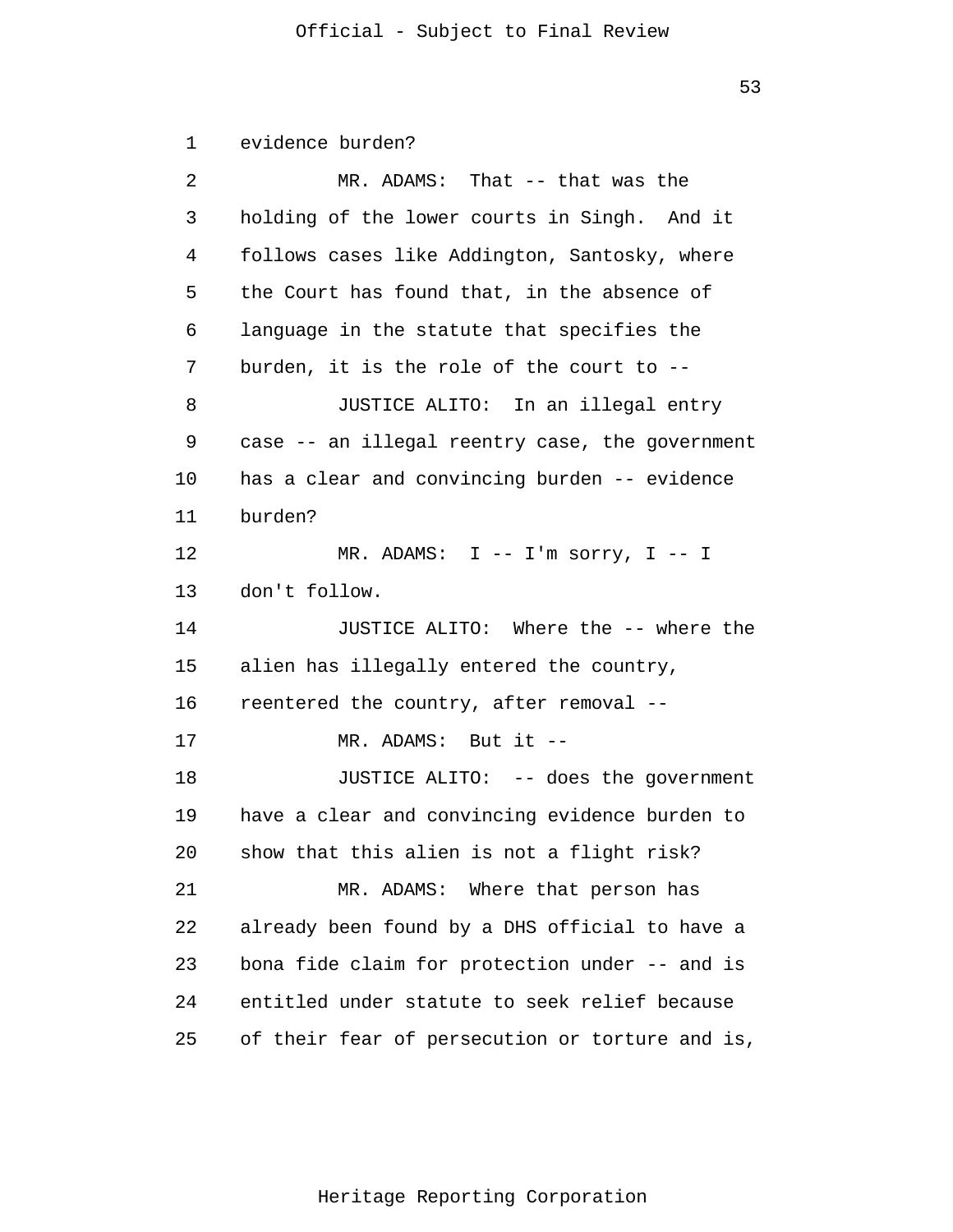54

1 2 3 4 5 6 7 8 9 10 11 12 13 14 15 16 17 18 19 20 21 22 23 24 25 therefore, transferred before the immigration court, every single one of these individuals have those proceedings because they passed that initial screening because they have bona fide claims, and where they're facing prolonged detention, then -- then, yes, I would confirm that the Constitution requires the government to bear that burden, as this Court made clear in Addington, because civil liberty -- physical liberty is at the heart of the Due Process Clause. And civil detention requires the government to shoulder that responsibility when dealing with this fundamental right. But, again, that is a separate finding that does not go to the Ninth Circuit's statutory interpretation of this statute. And I would go back to the agency's regulations. Not -- not only do they not provide an independent decisionmaker, they do not provide an adversarial hearing, Earlier, the Petitioners' counsel asserted that there's an entitlement to counsel at -- at these interviews. Well, that -- that is wrong. Even their own regulations say that the individual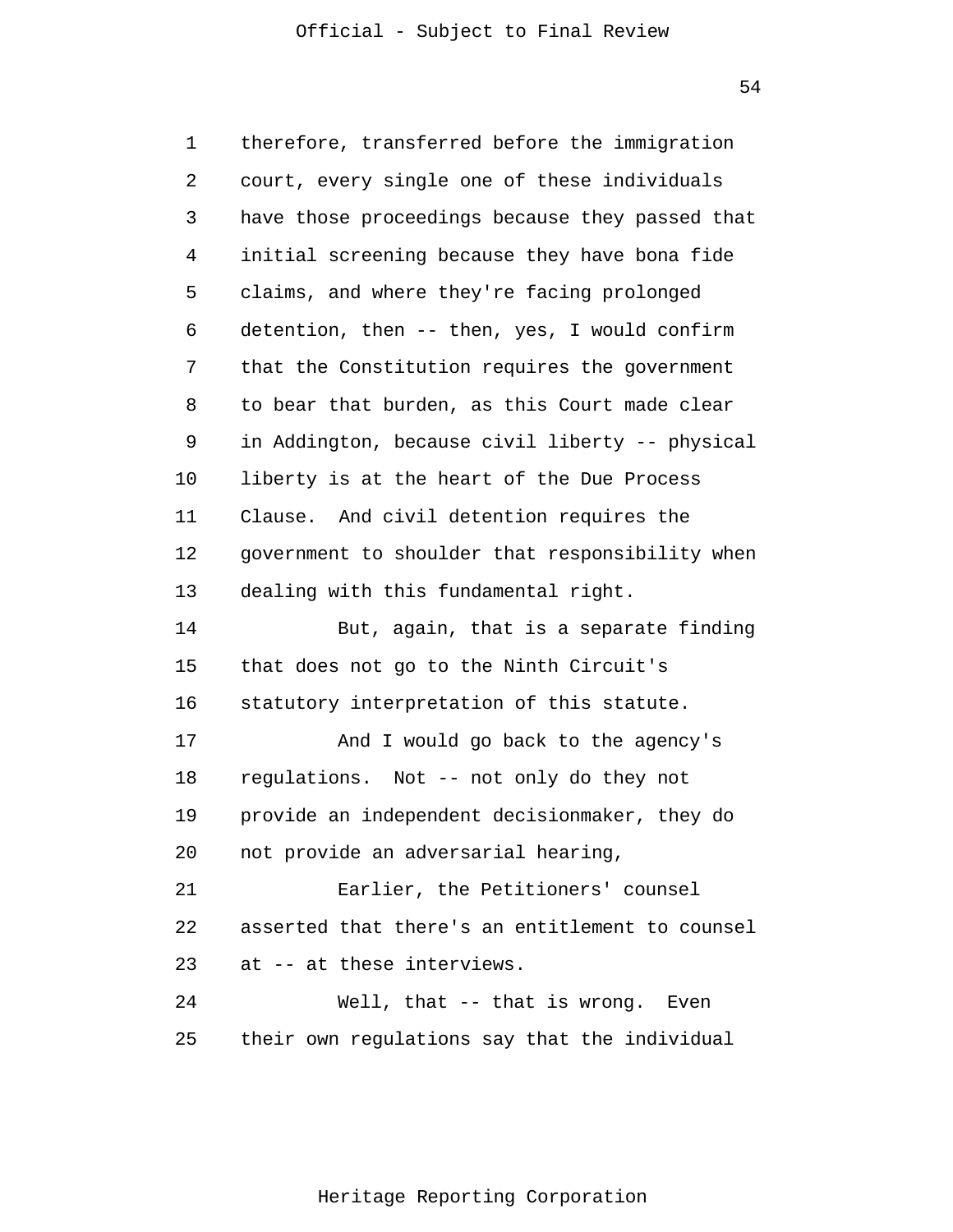1 2 3 may be accompanied at the discretion of both ICE and the detaining institution, so only if ICE affords you that right.

4 5 6 7 8 9 And in my experience, that never happens. You're never notified that ICE is going to drop by the cell at 2:30 tomorrow afternoon to show up. That simply does not occur. There's no right to confront the evidence.

10 11 12 13 14 15 If the agency has decided that you are to remain detained because you present a risk because of a burglary charge against you, you don't have the opportunity to even learn of that charge or that basis for the agency's reasoning.

16 17 18 19 20 21 22 23 24 You don't have the opportunity to present the documents to show that that charge was subsequently dismissed, or, if they're relying on the fact that your case is on appeal, you don't have the opportunity to then confront that evidence and point out that you actually prevailed before the lower court, but now the government has appealed your case, dragging it out for another year.

25 All of these are clear interpretations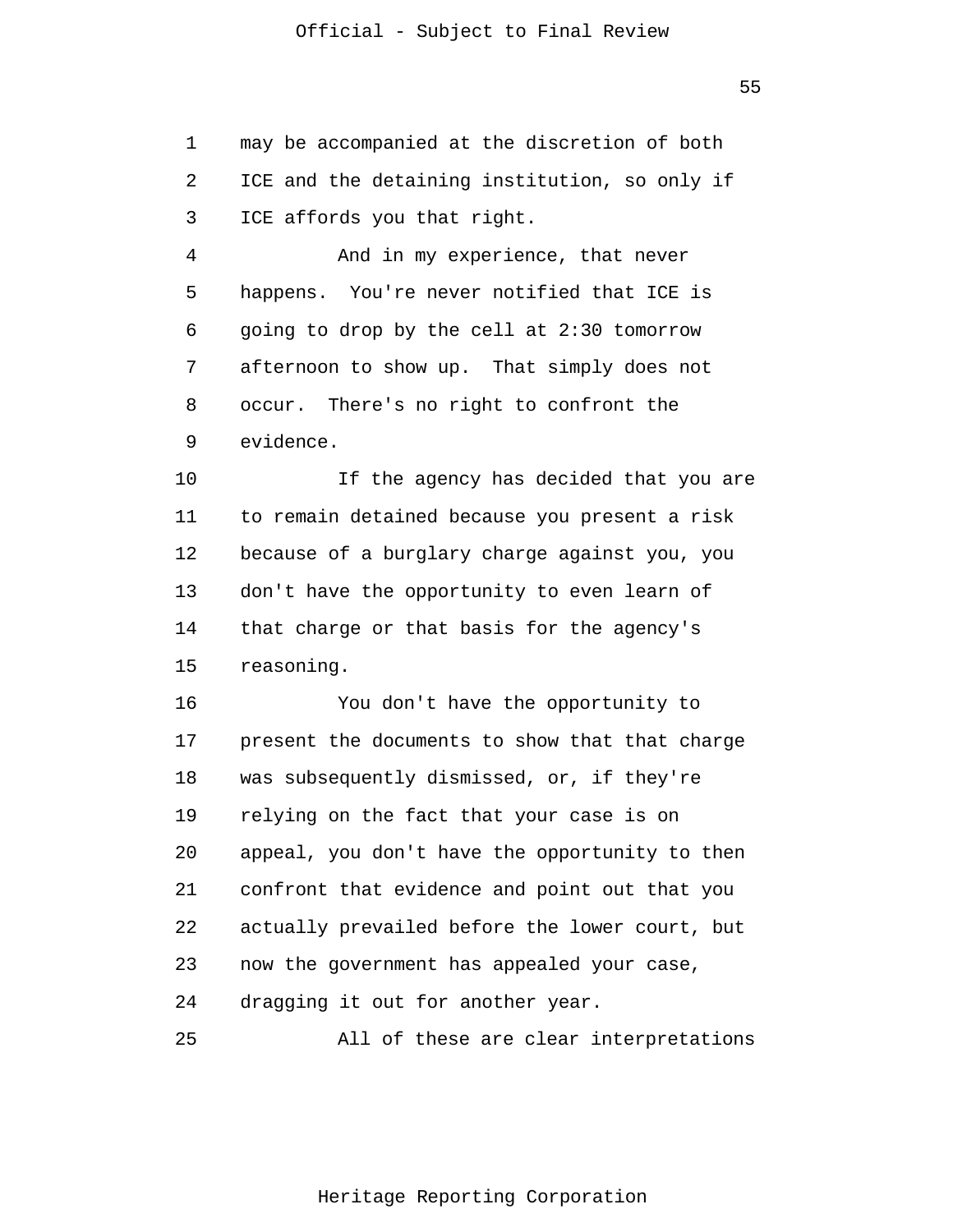1 2 3 from the government that demonstrate the statute is no longer tethered to its lawful purpose.

4 5 6 7 8 9 10 11 12 If you look at Mr. Aleman, he was denied release on custody after six months based solely on the fact that he continued to be in withholding-only proceedings. There was no individualized analysis of risk of -- or - or of danger to the community, risk of flight or danger to the community. All it was was a rubber stamp by the same agency affirming its prior decision to keep him in custody.

13 14 15 16 17 18 19 20 21 22 23 And, indeed, the regulations themself assert  $--$  under  $241.4(d)(1)$ , under the custody determination, states that even though an individual must demonstrate they are not a flight risk or a danger to the community in order to be released, that the agency retains the discretion to continue their detention, illustrating amply that their detention is no longer tethered to its lawful purpose. In Zadvydas, both the majority and the dissent clearly agreed that the purpose of the

24 statute was to prevent risk of flight or

25 danger.

Heritage Reporting Corporation

56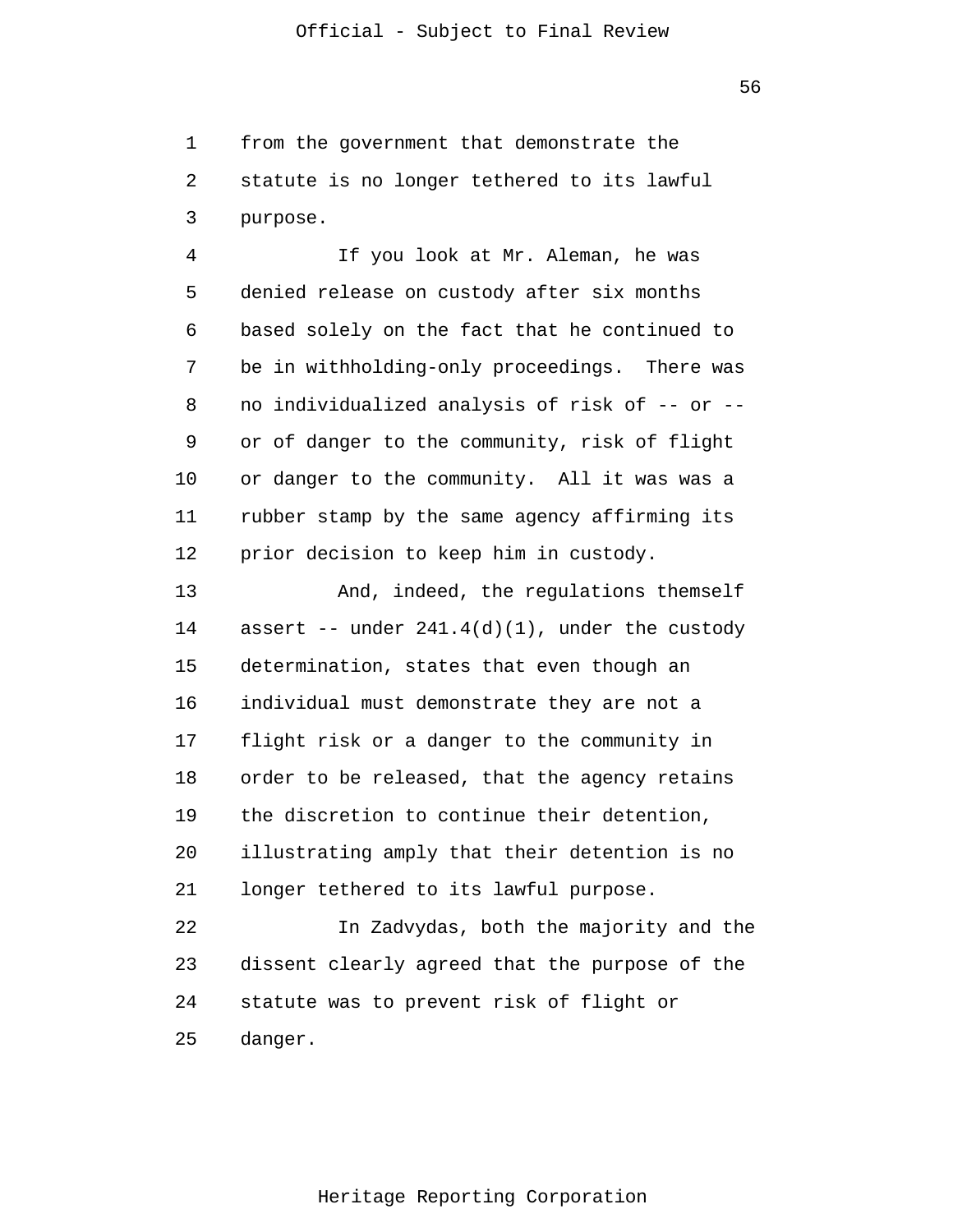| 1  | And just as this Court found that it            |
|----|-------------------------------------------------|
| 2  | is arbitrary to detain someone who may no       |
| 3  | longer be removed, it is equally arbitrary and  |
| 4  | unlawful to detain someone who does not present |
| 5  | a flight risk or a danger to the community.     |
| 6  | And because of this, it is clear that           |
| 7  | the government's interpretation fails to        |
| 8  | satisfy basic constitutional concerns.          |
| 9  | And because it raises those                     |
| 10 | constitutional concerns and because the text of |
| 11 | the statute, this Court's construction in       |
| 12 | Zadvydas, and the agency's own implementing     |
| 13 | regulations demonstrate that the court of       |
| 14 | appeals' construction is more than fairly       |
| 15 | possible, that construction should be affirmed. |
| 16 | The lower courts had the authority and          |
| 17 | the responsibility under Zadvydas to make those |
| 18 | independent determinations at the point the     |
| 19 | individuals before them, the class members'     |
| 20 | detention became prolonged.                     |
| 21 | And that does not mean they're going            |
| 22 | to get out at six months. It only indicates     |
| 23 | that they will have a neutral decisionmaker     |
| 24 | deciding whether, in fact, their detention      |
| 25 | remains tethered to its lawful purpose.<br>In   |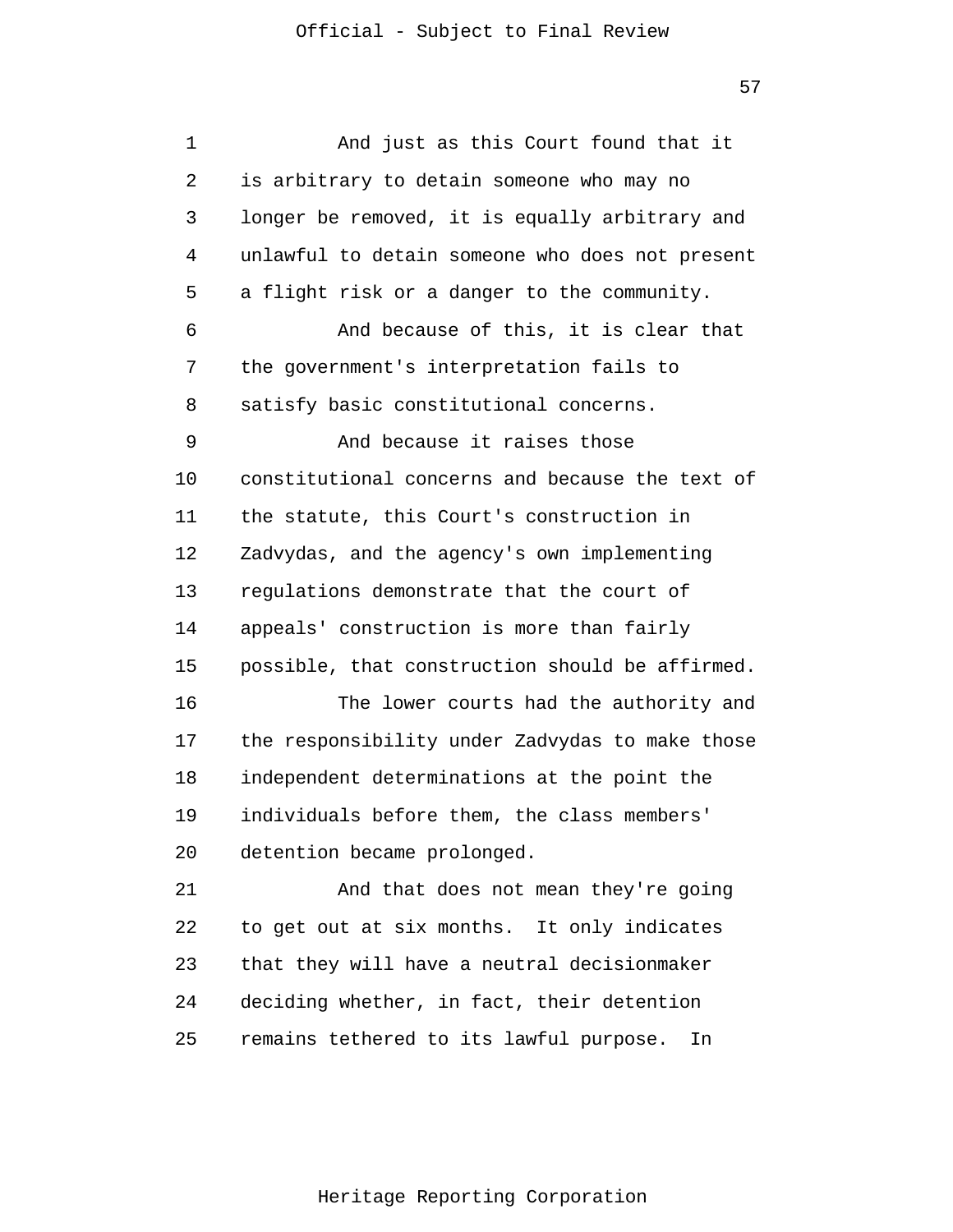1 2 3 4 5 6 Zadvydas, there were -- up until now, we've received 756 class member bond hearings. JUSTICE SOTOMAYOR: Counsel, could you turn back to the question we asked, because you've spent very little time on the injunction question.

7 8 9 10 11 12 13 14 15 16 17 MR. ADAMS: Yes. With respect to the injunction, I think there's three basic points as to why the lower court's injunction does - and we talked about operation of the statute versus implementation -- but with respect to the prior point of the -- of whether it's adding additional procedures, I would just emphasize that the court's injunction is making certain that every class member before it receives the determination that this Court required in Zadvydas.

18 19 20 21 22 23 24 25 In Zadvydas, it referred it back to the two petitioners. And every -- contrary to Petitioners' statements early -- earlier, every class member is already in proceedings. Both class definitions require that those, in order to  $--$  to  $--$  to qualify as a class member, required that the individual already be subject to detention under 1231(a)(6).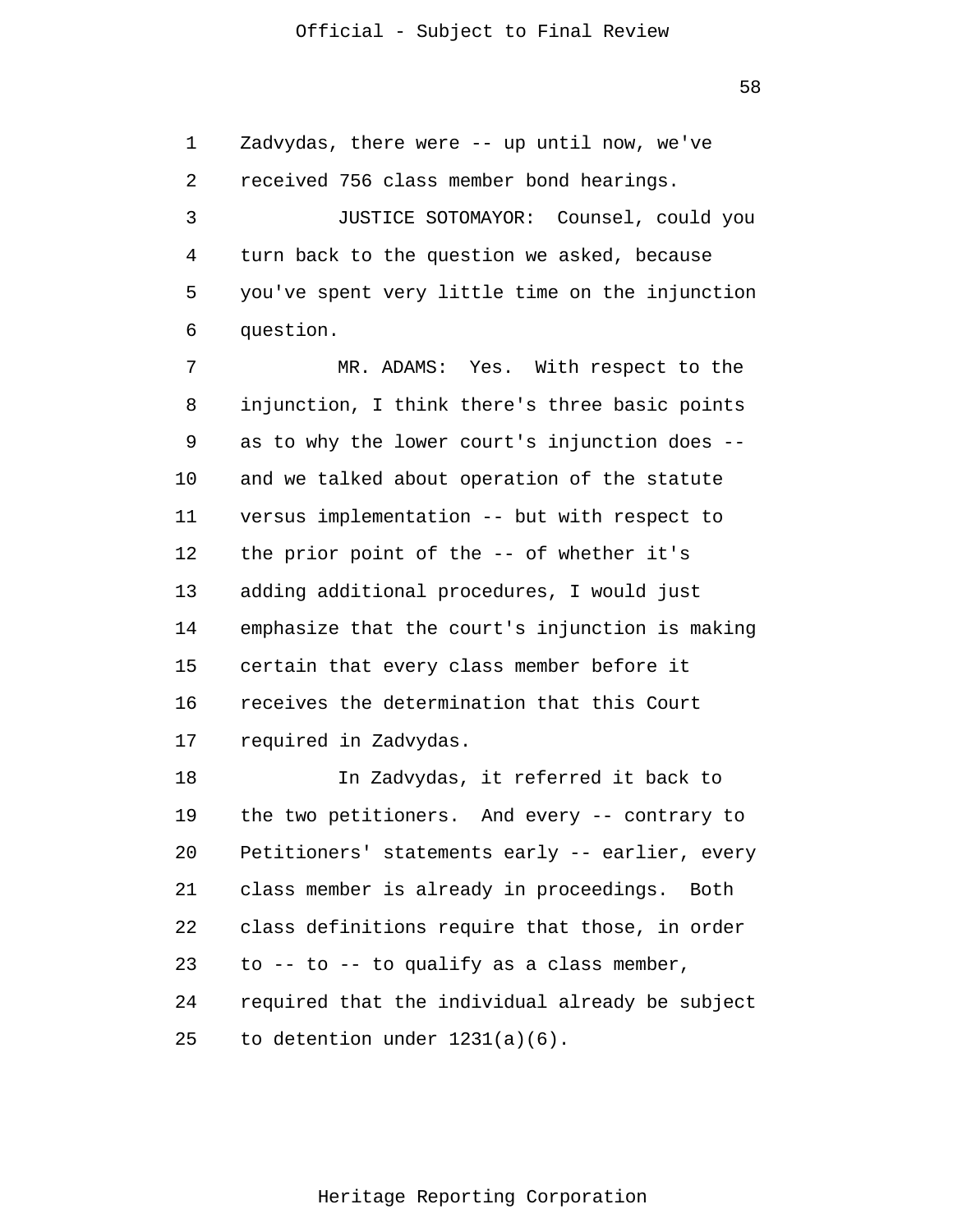1 2 3 4 5 6 7 8 9 10 11 12 13 14 15 16 17 18 19 20 21 22 23 24 25 And so, by the express language of the statute, they qualify for that exception. Every single one of them has already suffered the brunt of the detention provision at issue and is, therefore, entitled to seek relief from this Court. And as this Court has repeatedly affirmed, unless there are clear words to the contrary or words that provide the necessary and inescapable inference, as this Court said in Mitchell, it will not interpret a statute to infringe or to limit its equitable authority. And yet that is what the government is asking this Court to do, to broadly read 1252(f)(1) to limit this Court's equitable authority even though the neighboring subsections, in contrasting the language, demonstrate that Congress was not targeting class actions and that it was only targeting challenges that would impede the operation, that is, attack the statute itself, as opposed to those statutes -- those challenges against the policies and procedures that the Attorney General implemented to -- purportedly, to fulfill the scope of the statute.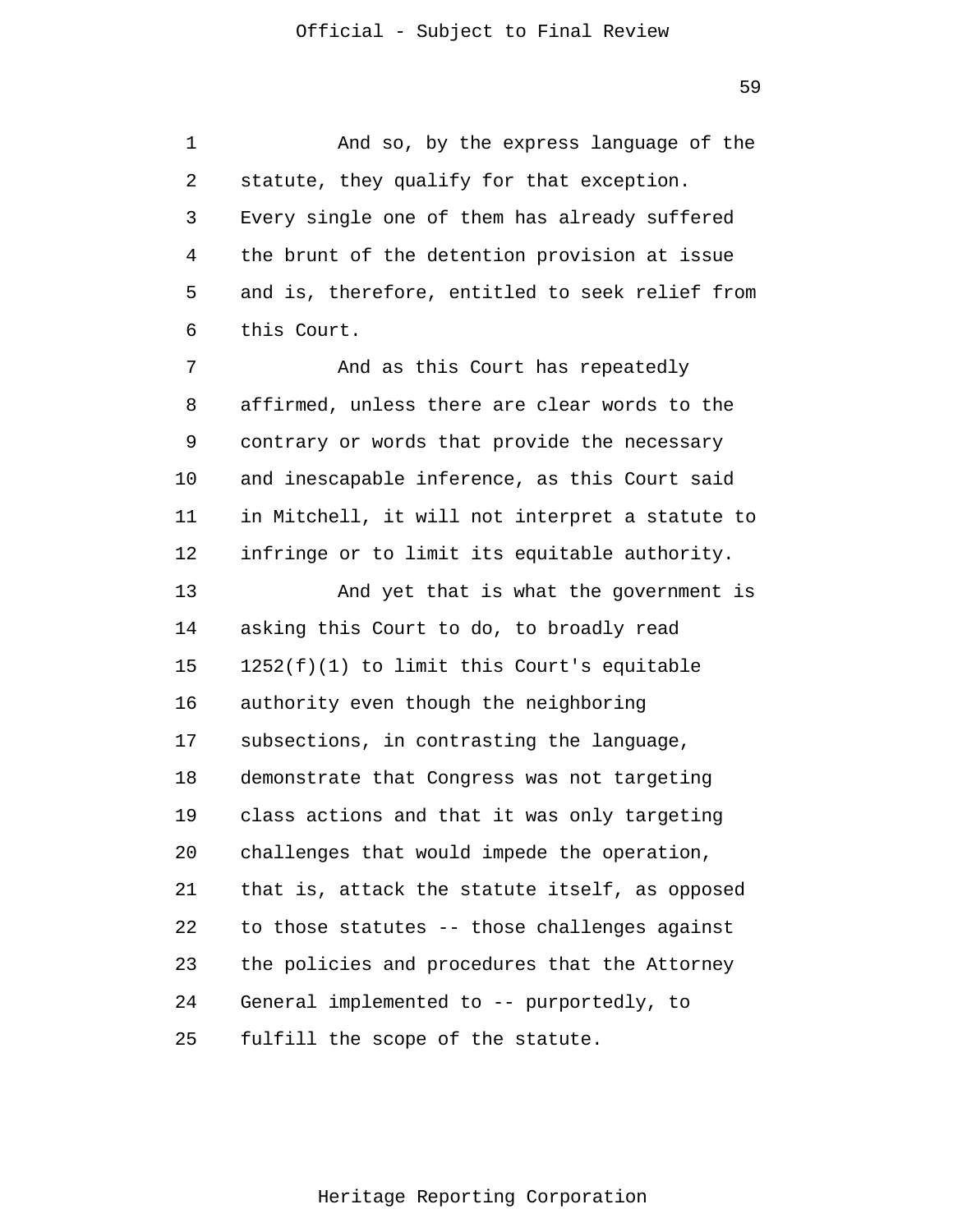```
1 
 2 
 3 
 4 
 5 
 6 
 7 
 8 
 9 
10 
11 
12 
13 
14 
15 
16 
17 
18 
19 
20 
21 
22 
23 
24 
25 
               JUSTICE ALITO: How many members are
       there in the class? 
               MR. ADAMS: In the Aleman class, there 
      -- we get quarterly reports, and there's been
       756 bond hearings provided. There's roughly --
       there's a little less than a thousand, but not
       everyone gets a bond hearing because sometimes 
      they're immediately removed after six months or 
      it's clear their removal is imminent or they 
      don't seek it. 
               So there's been 756 of those class 
      members who have received a bond. Of those --
               JUSTICE ALITO: Well, the statute says 
      "an individual." So you think an individual 
      covers at least 756 people? 
               MR. ADAMS: Yes. There's 756 
      individuals, every single one of them who's a 
      member of the certified class who's subject to 
      these provisions. 
               CHIEF JUSTICE ROBERTS: Thank you, 
      counsel. 
               Justice Thomas? 
               JUSTICE THOMAS: No, Chief. 
               CHIEF JUSTICE ROBERTS: Justice 
      Breyer, anything further?
```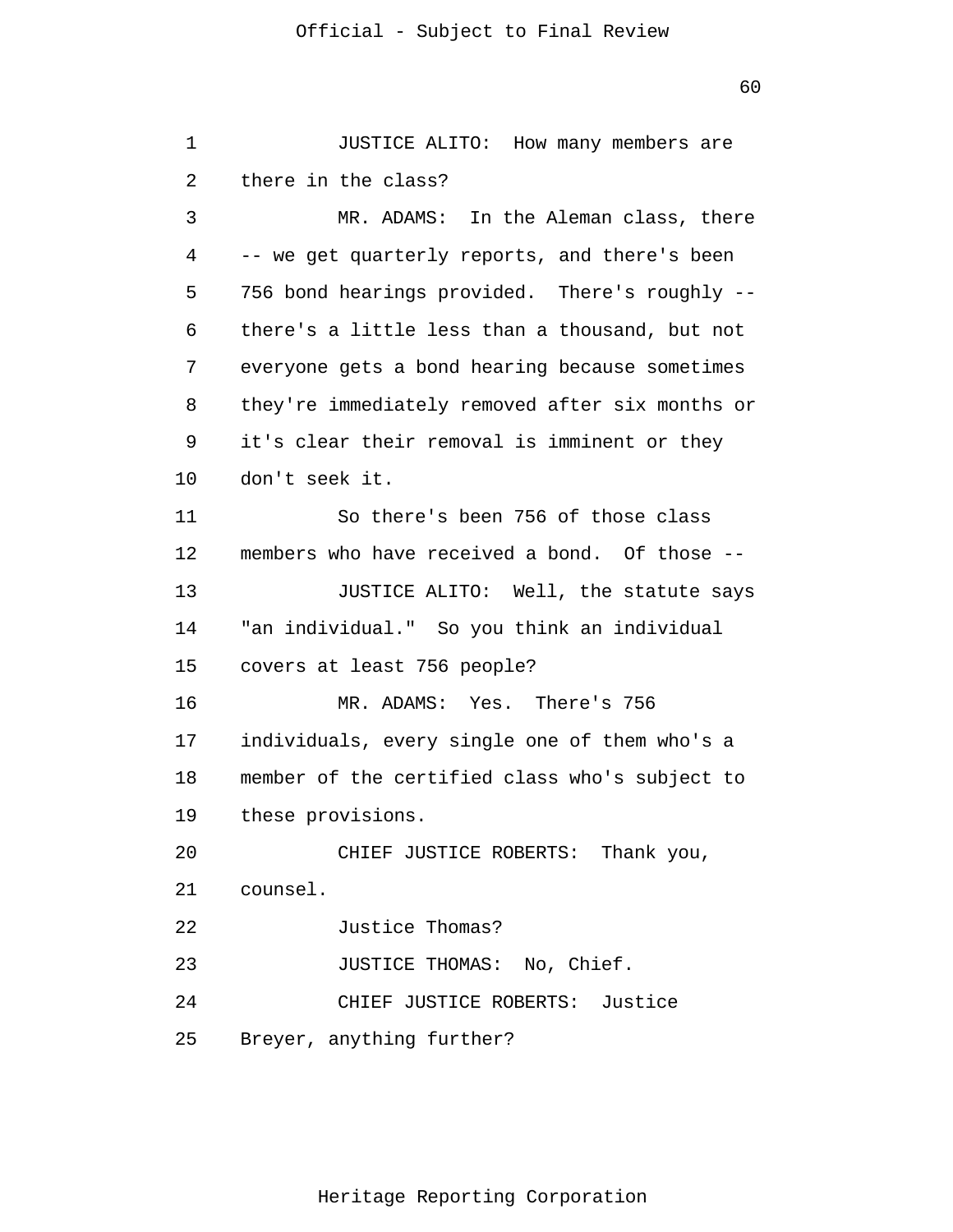| 1  | JUSTICE BREYER: No, thank you.                   |
|----|--------------------------------------------------|
| 2  | CHIEF JUSTICE ROBERTS: Justice Alito?            |
| 3  | Justice Sotomayor?                               |
| 4  | JUSTICE SOTOMAYOR: No, thank you.                |
| 5  | CHIEF JUSTICE ROBERTS: Okay. Justice             |
| 6  | Gorsuch?                                         |
| 7  | Thank you, counsel.                              |
| 8  | MR. ADAMS: Thank you.                            |
| 9  | CHIEF JUSTICE ROBERTS: Rebuttal, Mr.             |
| 10 | Gannon?                                          |
| 11 | REBUTTAL ARGUMENT OF CURTIS E. GANNON            |
| 12 | ON BEHALF OF THE PETITIONERS                     |
| 13 | MR. GANNON: Thank you, Mr. Chief                 |
| 14 | Justice.                                         |
| 15 | I'll start with a couple points about            |
| 16 | the 1252(f) question. My friend talked about     |
| 17 | another provision that he says reads on the      |
| 18 | question of what operation means. And he cited   |
| 19 | $1252(a)(2)(A)(i)$ as a provision that refers to |
| 20 | operation or implementation, suggesting that     |
| 21 | we're wrong to equate those two terms.           |
| 22 | I would point out that the phrase                |
| 23 | there is a reference to operation or             |
| 24 | implementation of an order of removal, not of    |
| 25 | the statute itself. And so I don't think the     |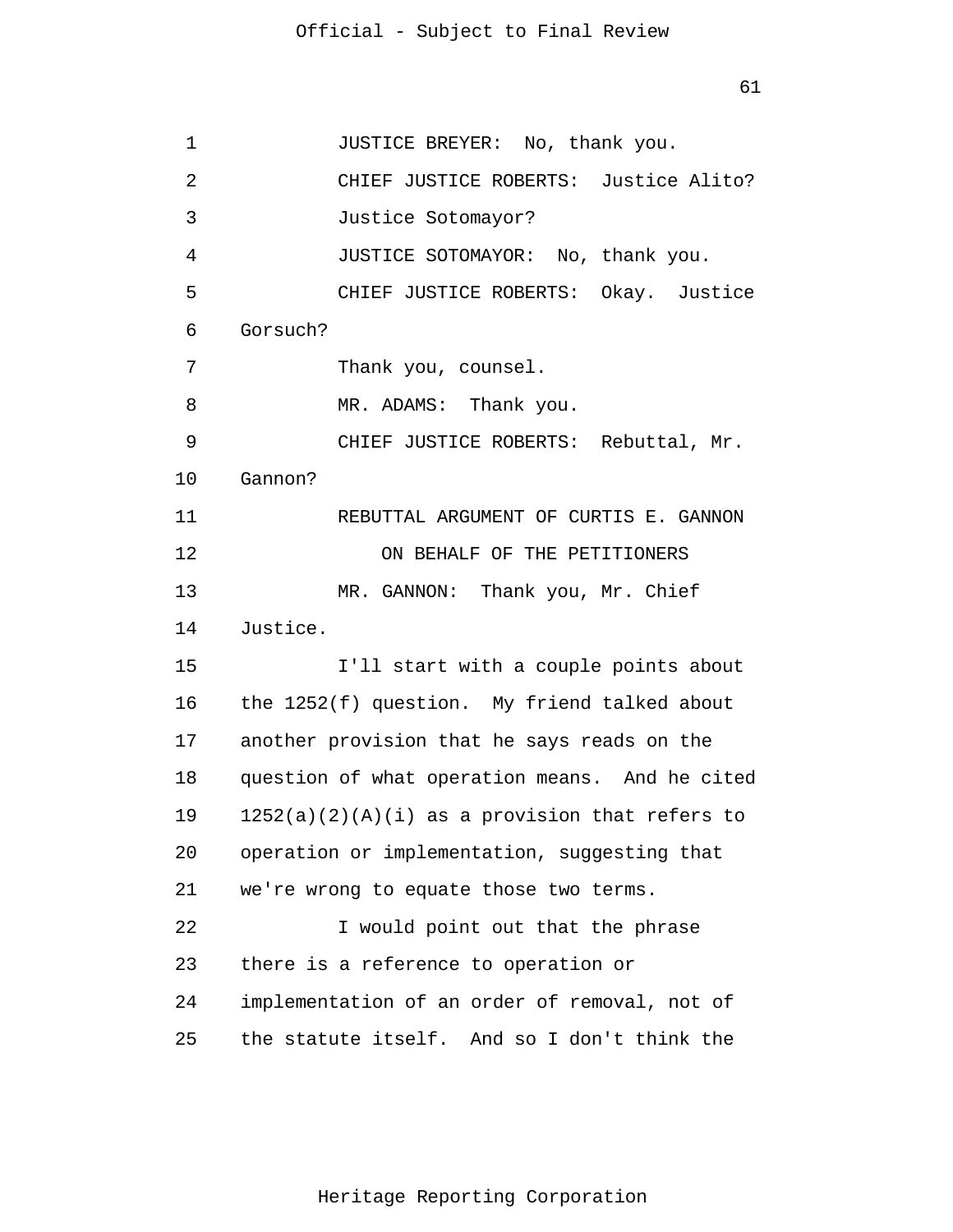1 2 3 4 5 6 7 8 9 analogy is quite as clear as my friend suggests. And we do think otherwise, that everything I was saying before about the scope of this provision in talking about the way the statute is applied and the fact that the exception is about application to individuals shows that we're talking about not just the statute in the abstract but the way the statute is being implemented.

10 11 12 13 14 15 16 17 18 19 20 Second, with respect to the exception, my friend says that every member of the class is an individual who satisfies the exception because he or she is someone against whom proceedings have been initiated. And the point that I was making before is that that was not true at the time that the injunctive relief was entered by the district court or when it was affirmed by the court of appeals. There are 750-some people who have come in and out of the class.

21 22 23 24 25 And so this is a standing instruction that is renewed every time somebody satisfies its criteria, and -- and that means that at the time the district court was entering that injunction, it was applying it to individuals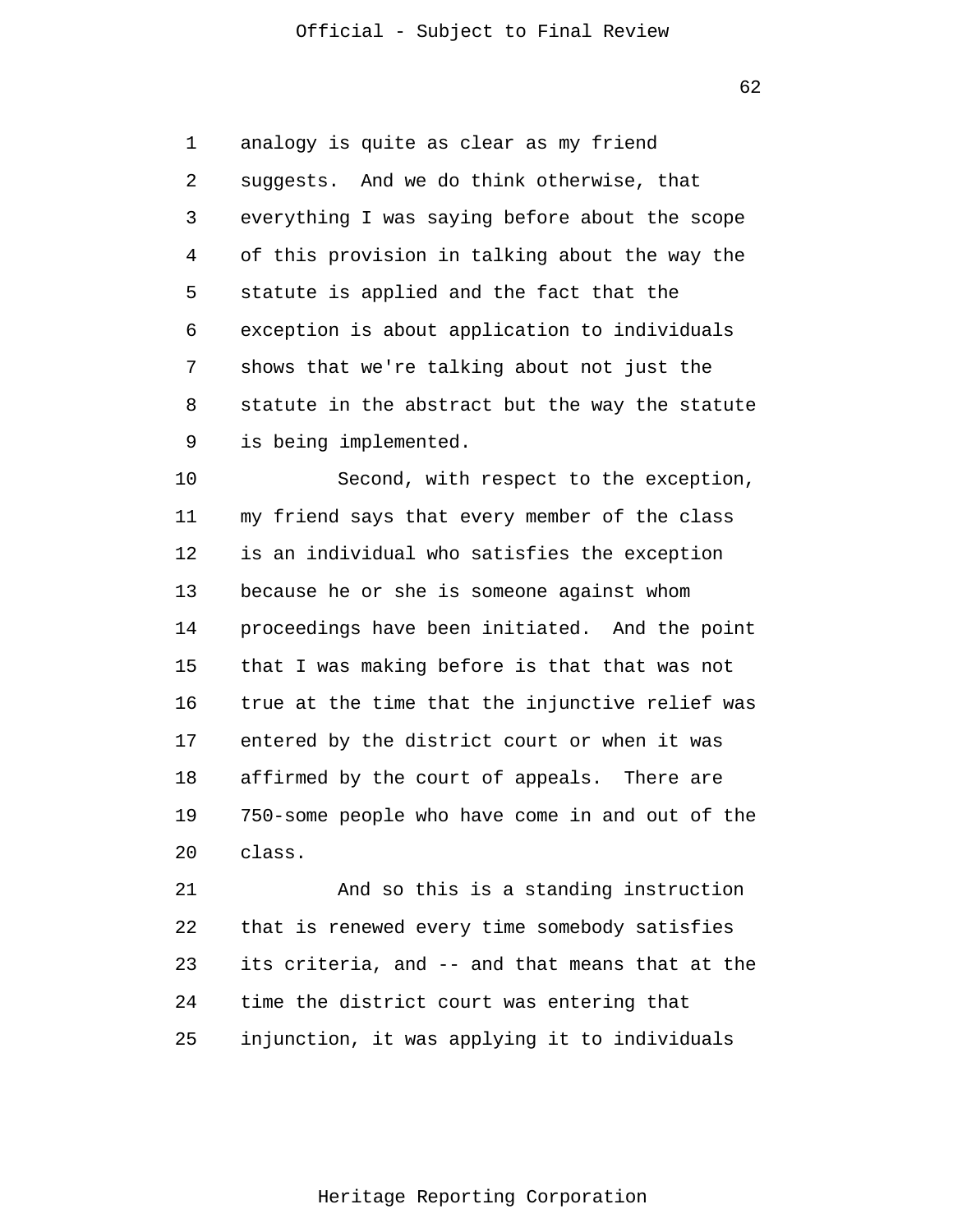1 2 3 4 5 6 7 8 9 10 11 12 13 14 15 16 17 18 19 20 21 22 23 24 25 who did not satisfy the exception, some future person who is going to, you know, come into being and then satisfy the definition of the class. And so I don't think that even that understanding of a class that includes only individuals, again -- for whom a court could enter relief is satisfied in these circumstances with a rolling class like that. Turning to questions on the merits, my friend mentions that everyone here is somebody who by definition has what he calls a bona fide claim. That means that there's been a reasonable fear determination. And Mr. Shah mentioned in the first argument that that's a small percentage of non-citizens who even satisfy that. Thirteen percent, I think, is the figure that he used. And that is true, but even among that category, those are the ones who are referred to IJs for withholding-only proceedings. Even within that category, in their withholding proceeding, the success rate is on the order of 11 to 25 percent, depending upon which statistics you're talking about. So there is no -- there should be no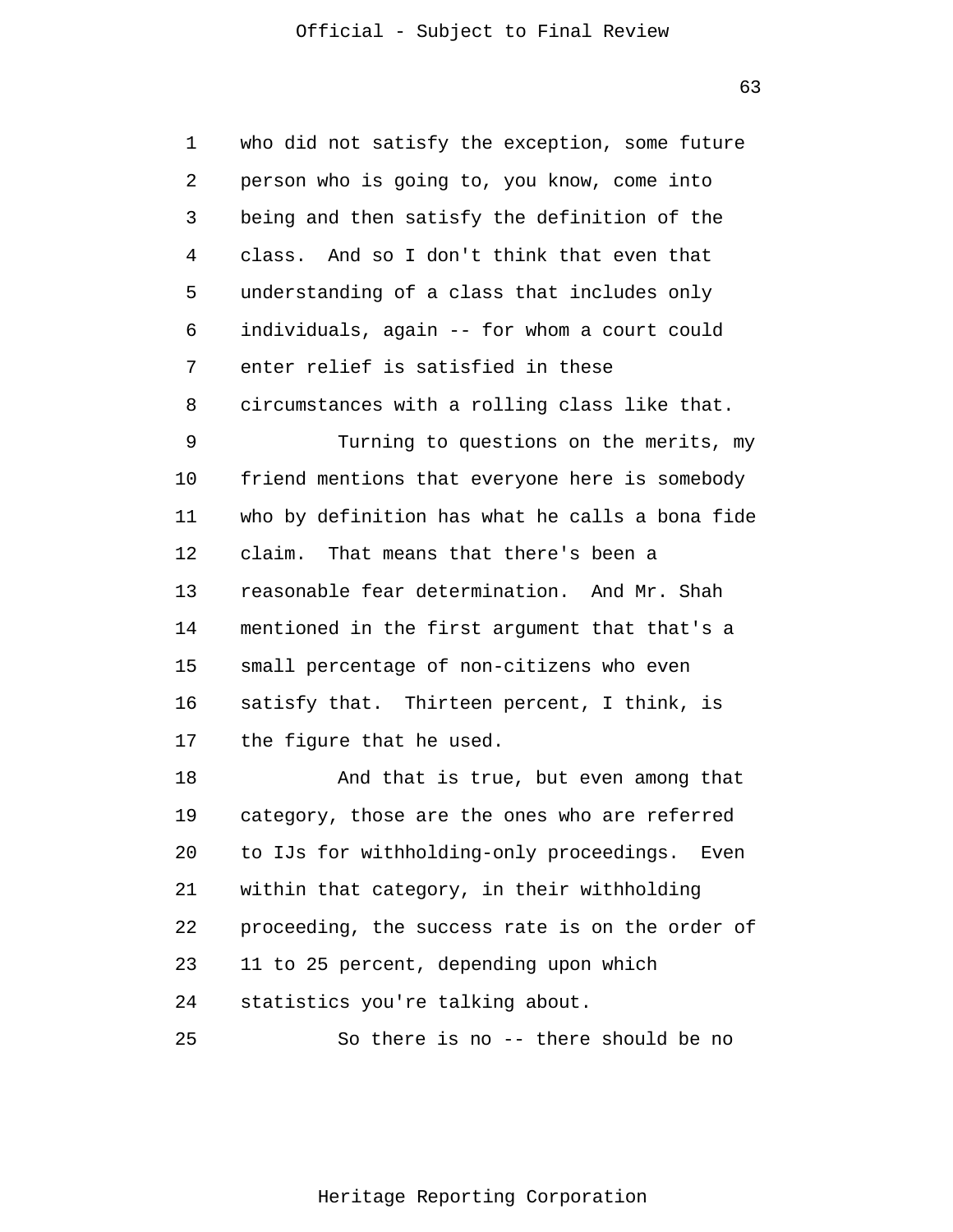1 2 3 4 5 assumption, we think, that these are individuals who are reasonably likely to get withholding relief and, therefore, to stay in the United States at the end of that proceeding.

6 7 8 9 10 11 12 13 14 The other side also focuses on the need for an independent decisionmaker and had a colloquy with Justice Gorsuch about that. And I do think that it's important here that this Court, long ago in Marcello in the 1950s, said that special inquiry officers at the Immigration Service could make deportation decisions when this -- all of this function was still in DOJ.

15 16 17 18 19 DOJ, INS made the decision to put these types of post-order custody reviews before officials in INS, officials that then later on moved on to become ICE. They did not put this function under IJs.

20 21 22 23 24 25 And so the idea that they're at the same agency and, therefore, they can't make the decision we -- we don't think applies here in this context, as the Court has contemplated what is -- what is consistent with the tradition of our immigration laws.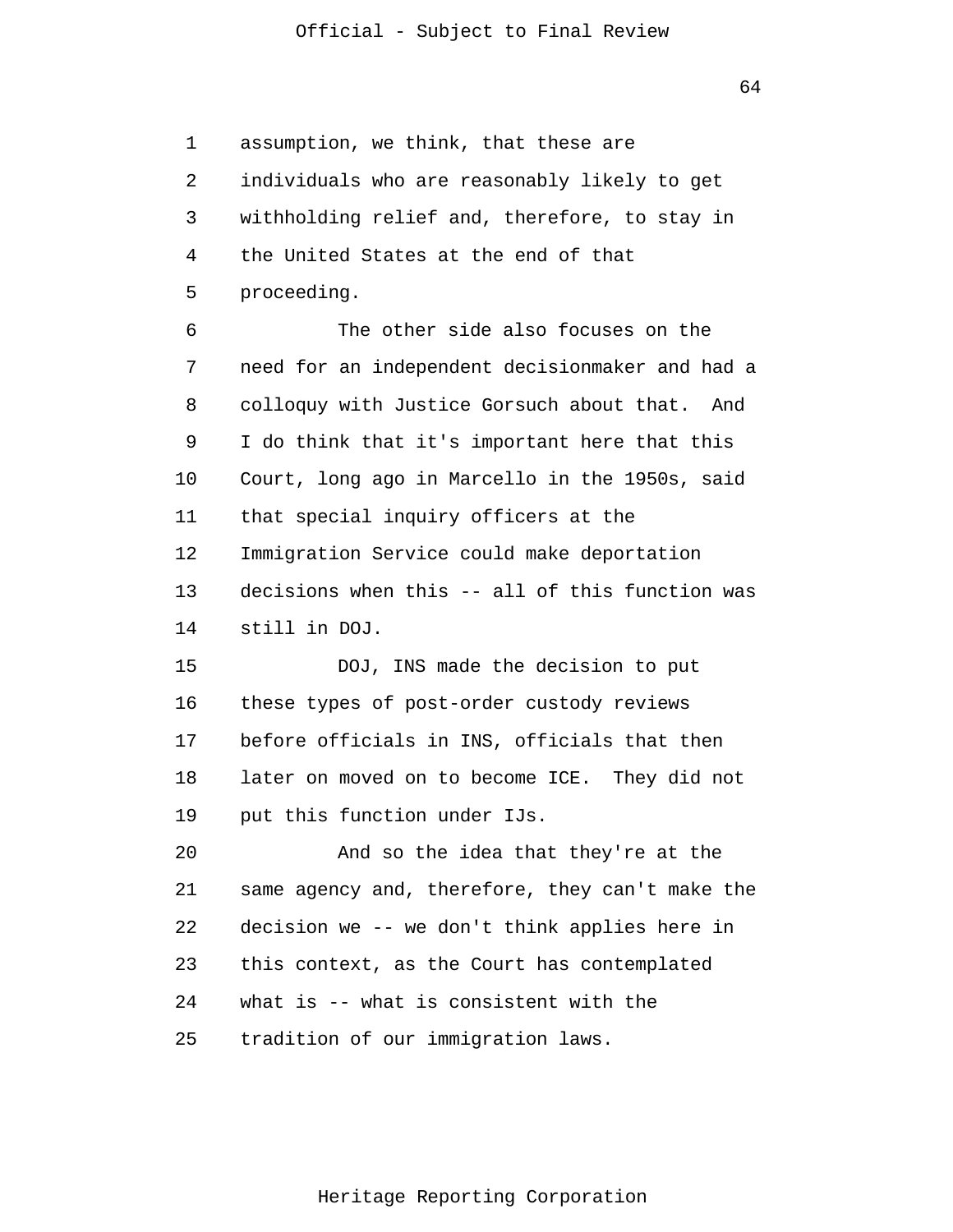1 2 3 4 5 6 7 8 9 10 11 12 13 14 15 16 17 18 19  $20^{\circ}$ 21 22 23 24 25 And the hearing here that is being had is not the Zadvydas hearing. This is not the page 700 hearing that you're -- you're hearing this quotation about the habeas courts could consider danger. And that is not what is happening under the bond hearing regime ordered by the Third Circuit and the Ninth Circuit. That is not the habeas court making that determination. They have said that even though the statute says this is a decision to be made by the Secretary, the Secretary may detain if somebody satisfies one of the four categories, the courts have said no, that's a decision that needs to be made by an IJ. And it is not the habeas court that is making that decision. And to the extent that the regulations -- my friend says that his client didn't get an interview. The -- since the facts that gave rise to this case, the agency has circulated a memorandum to the field reminding everyone and reiterating the importance of the personal interview requirements. And to the extent that any individual isn't getting the procedures that are required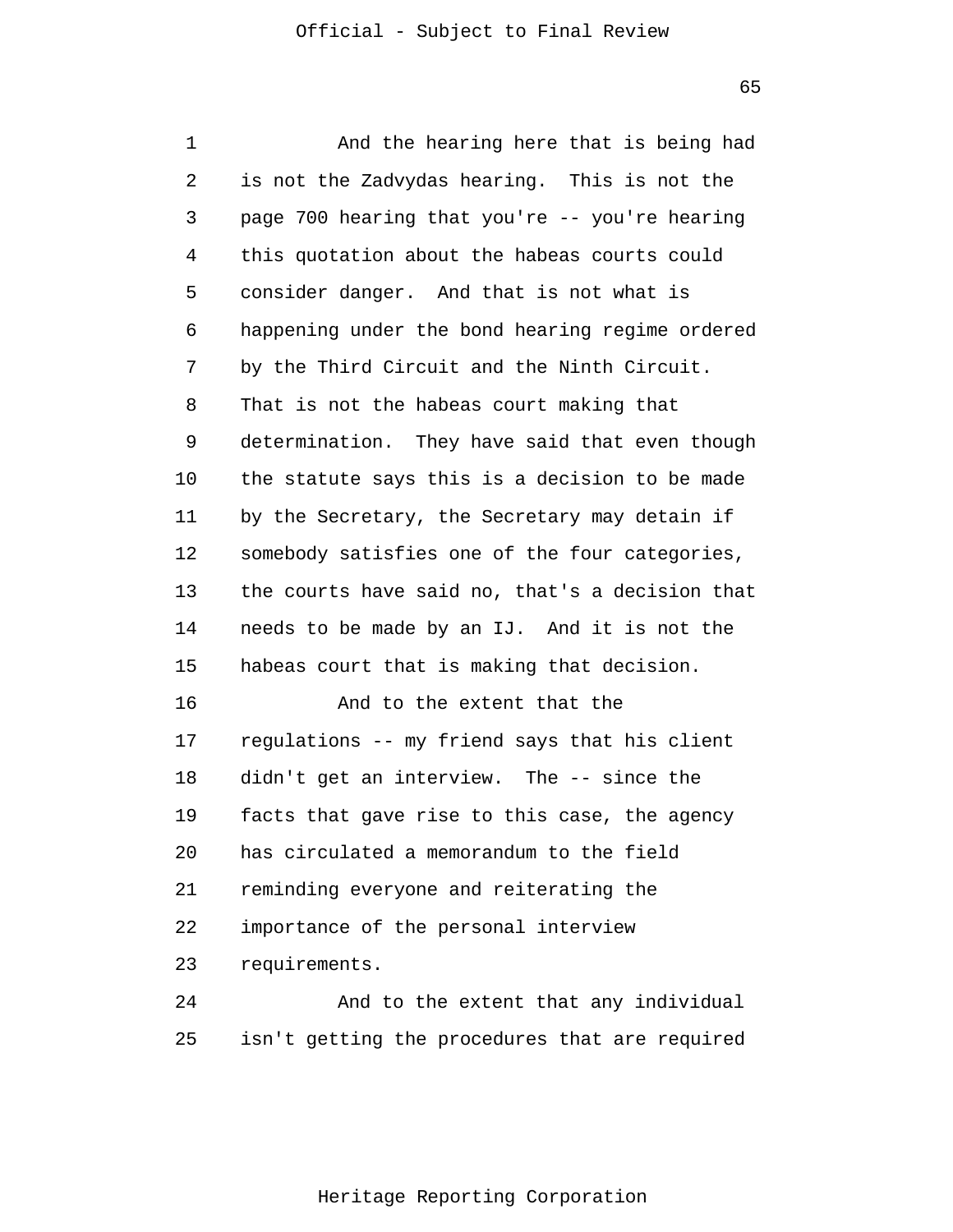| 1  | in our regulations, that's an Accardi claim       |
|----|---------------------------------------------------|
| 2  | that the other side is not advancing in this      |
| 3  | They're making a statutory claim that we<br>case. |
| 4  | aren't complying with a statute, not that we're   |
| 5  | not complying with our regulations.               |
| 6  | And, finally, I would say that on this            |
| 7  | bond hearing question, that we don't dispute      |
| 8  | that DHS and DOJ could choose to implement a      |
| 9  | decisionmaking process that looks more like the   |
| 10 | bond hearing regime imposed by the courts         |
| 11 | below. But that doesn't mean the statute or       |
| 12 | the Constitution compels it.                      |
| 13 | We urge the Court to reverse the                  |
| 14 | judgment of the court of appeals.                 |
| 15 | CHIEF JUSTICE ROBERTS: Thank you,                 |
| 16 | counsel. The case is submitted.                   |
| 17 | (Whereupon, at $12:11$ p.m., the case             |
| 18 | was submitted.)                                   |
| 19 |                                                   |
| 20 |                                                   |
| 21 |                                                   |
| 22 |                                                   |
| 23 |                                                   |
| 24 |                                                   |
| 25 |                                                   |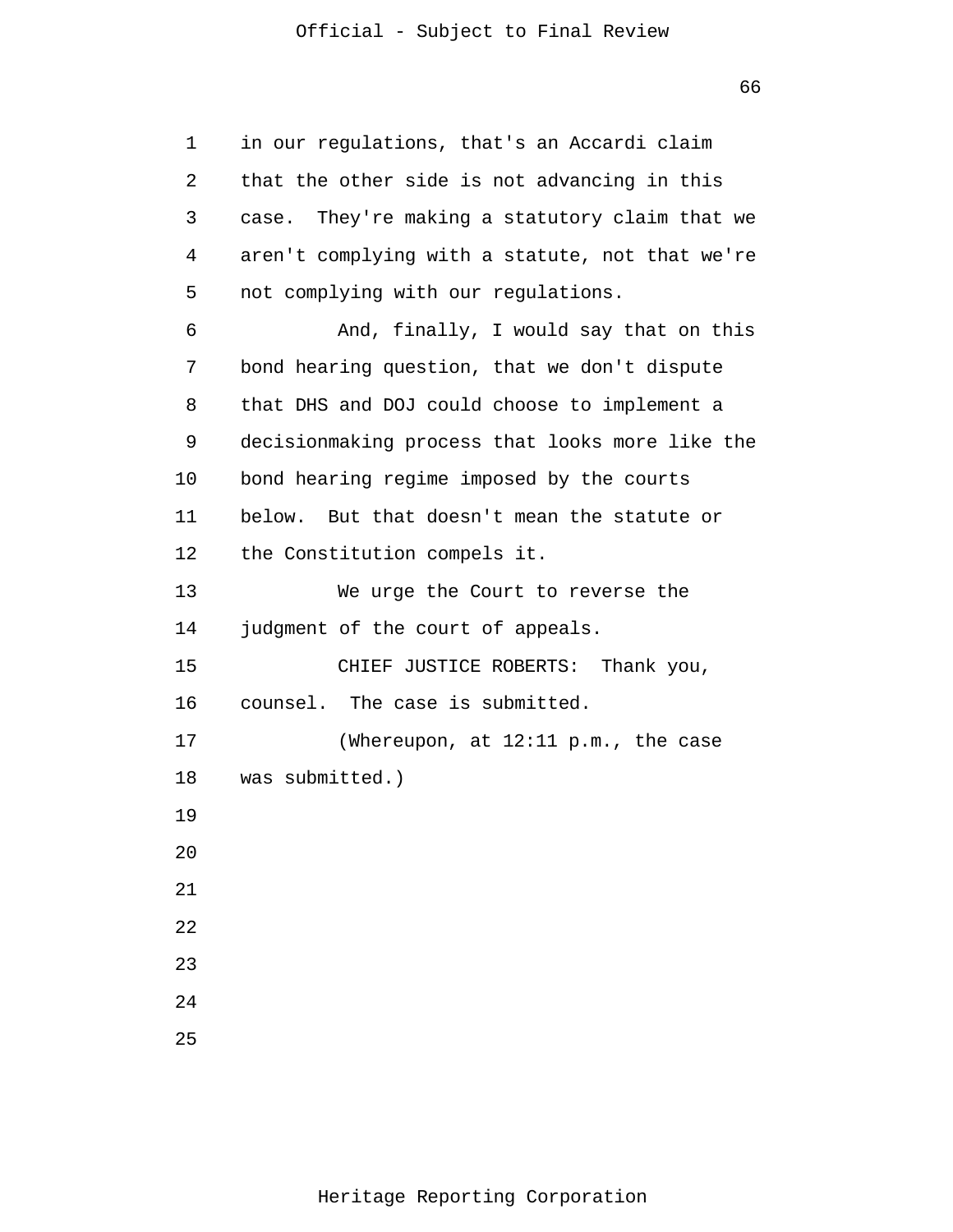| 1                                         | accompanied [1] 55:1              | ALEMAN [8] 1:7 15:3 18:                         | arresting [3] 43:2 44:21 46:          | <b>binding</b> [1] 16:12                  |
|-------------------------------------------|-----------------------------------|-------------------------------------------------|---------------------------------------|-------------------------------------------|
|                                           | acknowledge [1] 25:14             | 12 19:3 20:10 52:13 56:4                        | 9                                     | Blackstone [1] 22:1                       |
| 10 [1] 26:19                              | Act [4] 8:21 13:11,11 15:16       | 60:3                                            | articulated [1] 47:16                 | blah [3] 10:22,23,23                      |
| 11 [2] 1:12 63:23                         | action [7] 4:5 13:5 14:6 35:      | alien [9] 4:12 10:21,22 12:                     | as-applied [1] 25:14                  | <b>bona</b> [3] <b>53:23 54:4 63:11</b>   |
| 11:08 [2] 1:16 3:2                        | 147:848:3,5                       | 21 28:23 30:1 38:15 53:15,                      | aside [4] 5:13,15 48:14,19            | bond [18] 3:16 19:4 20:3,12,              |
| 12:11 [1] 66:17                           | actions [6] 12:1 29:1 37:25       | 20                                              | assert [1] 56:14                      | 13 23:4 24:2,25 30:5 39:                  |
| <b>1226(a [2] 23:3,24</b>                 | 38:4 49:18 59:19                  | aliens [2] 29:21 30:8                           | asserted [1] 54:22                    |                                           |
| 1226(c [1] 26:17                          |                                   |                                                 |                                       | 23,24 58:2 60:5,7,12 65:6                 |
| 1231 [2] 27:1 35:2                        | actually [5] 10:10 15:4 48:       | Alito [24] 23:11 30:19 33:1,                    | assigned [1] 45:15                    | 66:7,10                                   |
| 1231(a)(5 [1] 35:2                        | 5,6 55:22                         | 12,22 34:2,17,23 35:6 39:                       | assumes [2] 36:25 43:14               | both [9] 5:6 23:11 28:1 39:               |
| <b>1231(a)(6</b> [2] <b>3:15 58:25</b>    | ADAMS [46] 1:22 2:6 31:1,         | 17 43:7,20 44:7 47:6 51:                        | assuming [1] 11:16                    | 22 47:6 51:4 55:1 56:22                   |
| 1252 [1] 39:4                             | 2,4 33:9, 16, 24 34:6, 22, 24     | 24 52:17,20,24 53:8,14,18                       | assumption [3] 27:20 28:              | 58:21                                     |
|                                           | 35:10,16 36:13 38:6 39:19         | 60:1.13 61:2                                    | 21 64:1                               | bound [1] 16:9                            |
| 1252(a)(2[1]37:3                          | 40:5 42:9 43:11 44:5,9,25         | Alito's [4] 35:18 40:2 47:13,                   | attack [1] 59:21                      | branch [3] 13:15 26:8 47:                 |
| 1252(a)(2)(A [1] 34:9                     | 45:2,13 46:5,18,23 47:4           | 14                                              | attacks [1] 33:10                     | 12                                        |
| 1252(a)(2)(A)(i [1] 61:19                 | 48:10,15,23 49:3,16,25 51:        | <b>ALJs</b> [1] 45:21                           | <b>ATTORNEY [3] 1:4 34:15</b>         | <b>Brethren</b> [2] 16:3,17               |
| 1252(e)(1)(B [1] 38:2                     | 2 52:5, 19, 22 53: 2, 12, 17, 21  | allow [1] 48:12                                 | 59:23                                 | <b>BREYER</b> [24] <b>20:20 22:8,</b>     |
| <b>1252(e)(3 [2] 34:9 37:4</b>            | 58:7 60:3,16 61:8                 | allowing $[1]$ 4:19                             | authority [9] 27:19 36:20,            | 24 23:1,5,10,17,20,22,23                  |
| 1252(f [8] 15:10 18:5,8,10                | add [2] 9:12 17:5                 | already [14] 15:18 18:19                        | 24 41:4 45:3 48:13 57:16              | 24:4,8,13 25:7,19 26:1,18                 |
| 28:9 29:9.16 61:16                        | added [2] 17:6,6                  | 29:22 35:4 38:10 44:4,21                        | 59:12,16                              | 28:5 30:17,18 50:4,6 60:                  |
| 1252(f)(1 [7] 3:24 4:23 11:               | adding [1] 58:13                  | 48:11 50:1 51:9 53:22 58:                       | available [3] 36:14 38:24,            | 25 61:1                                   |
| 11 32:17 37:11 38:7 59:15                 | Addington [2] 53:4 54:9           | 21,24 59:3                                      | 25                                    | <b>Breyer's [1] 27:8</b>                  |
| 1252(f)(2 [2] 10:20 11:10                 | addition [2] 10:16 36:21          | alternative [2] 49:18 51:5                      | Avco [1] 17:15                        | brief [2] 15:17 19:21                     |
| 1255(i [1] 35:11                          | additional [3] 3:21 40:7 58:      | ambiguity [3] 43:22 44:7,9                      | avoid [4] 4:8 18:4,9 47:20            | <b>briefed</b> [1] 14:25                  |
| 1341 [1] 15:17                            | 13                                | ambiguous [2] 43:13 50:8                        | avoidance [6] 3:20 4:10               | bring [2] 36:16 48:1                      |
| 1771 [1] 22:1                             | address [2] 39:20 51:7            | Amendment [1] 22:5                              | 31:19 43:23 44:3 47:17                | bringing [3] 46:9 47:8 48:                |
| <b>1950s</b> [1] 64:10                    | addressed [2] 28:11 51:9          | among [1] 63:18                                 | avoiding [1] 29:7                     | 25                                        |
| $\mathbf{2}$                              | addressing [1] 49:21              | amount [1] 21:17                                |                                       | <b>Britain [1] 22:18</b>                  |
|                                           |                                   |                                                 | В                                     | <b>Brito</b> [1] 5:1                      |
| 2:30 [1] 55:6                             | adequate [1] 39:11                | amply [2] 39:3 56:20                            | back [10] 11:15 33:1 39:15            |                                           |
| 20-322 [1] 3:4                            | adjacent [1] 10:12                | analogy [1] 62:1                                | 49:10,22,23 50:15 54:17               | broadly [1] 59:14                         |
| 2015 [1] 19:22                            | adjudicate [1] 45:15              | analysis [1] 56:8                               | 58:4,18                               | brought [2] 49:17 51:4                    |
| 2022 [1] 1:12                             | adjudicated [1] 35:13             | another [6] 8:20 14:16 33:                      | backdrop [1] 44:15                    | <b>brunt</b> [1] 59:4                     |
| 2023 [1] 19:10                            | adjudication [1] 38:19            | 18 38:16 55:24 61:17                            | bail [12] 20:25 21:16,24 22:          | burden [8] 39:25 52:16 53:                |
| 2241 [1] 47:7                             | adjudicators [1] 46:13            | answer [3] 16:24 36:12,13                       | 2,21 26:11 31:18 32:6 41:             | 1,7,10,11,19 54:8                         |
| 241.4 [1] 25:23                           | adjustment [2] 35:4,15            | answered [1] 39:7                               |                                       | burglary [1] 55:12                        |
| 241.4(d)(1 [1] 56:14                      | administrative [3] 25:18          | appeal [1] 55:20                                | 11, 14, 15 50: 14                     | С                                         |
| 25 [1] 63:23                              | 45:20,22                          | appealed [1] 55:23                              | <b>bar</b> [3] $4:848:3,5$            |                                           |
| 28 [1] 15:17                              | admission [1] 17:3                | appeals [5] 31:12 37:17 52:                     | <b>barred</b> [1] 34:10               | Califano [2] 38:16 43:11                  |
|                                           | adopted [1] 4:21                  | 762:1866:14                                     | <b>BARRETT</b> [4] <b>14:15 25:15</b> | call [1] 17:9                             |
| 3                                         | advancing [2] 4:9 66:2            | appeals' [1] 57:14                              | 30:24 47:4                            | calls [2] 31:15 63:11                     |
| 3 [2] 2:4 52:14                           | adversarial [2] 32:11 54:         | appear [1] 41:22                                | <b>Barrett's [1] 48:17</b>            | came [1] 1:14                             |
| 31 [1] 2:7                                | 20                                | <b>APPEARANCES</b> [1] 1:18                     | <b>based</b> [1] 56:6                 | cannot [6] 14:3 26:7 28:24                |
|                                           | advisory [3] 17:2,7,10            | applicant [1] 38:18                             | basic [4] 22:10 31:24 57:8            | 32:5 33:5 34:19                           |
| 6                                         | <b>affected</b> [1] <b>19:</b> 16 | <b>application</b> [4] <b>12</b> :20 <b>35:</b> | 58:8                                  | <b>carried</b> [1] 11:22                  |
| 61 [1] 2:10                               | affirmative [1] 10:8              | 14 36:1 62:6                                    | <b>basis</b> [3] 23:18 27:12 55:14    | <b>carries</b> [1] <b>12:1</b> 4          |
| $\overline{7}$                            | affirmed [4] 36:22 57:15          | applications [2] 35:15 36:                      | bear [2] 39:25 54:8                   | carry [1] 13:15                           |
|                                           | 59:8 62:18                        | 18                                              | became [2] 41:2 57:20                 | carved [1] 38:9                           |
| 700 [1] 65:3                              | affirming [1] 56:11               | applied [6] 12:23 28:2 33:                      | <b>become</b> [1] 64:18               | case [40] 3:13,14 14:25 17:               |
| 750-some [1] 62:19                        | affords [1] 55:3                  | 20 35:3,4 62:5                                  | <b>becomes</b> [4] 20:25 40:17        | 16 <b>18:</b> 1,16,21,21,24,25 <b>19:</b> |
| 756 [5] 58:2 60:5,11,15,16                | afternoon [1] 55:7                | applies [2] 4:4 64:22                           | 41:24 42:5                            | 6,7 20:9,24 21:1,18,22 22:                |
| 9                                         | agencies [2] 45:20 46:12          | apply [8] 14:22 18:16 29:1                      | bedrock [1] 31:6                      | 2 23:16 30:2 34:25 37:17                  |
|                                           | agency [12] 7:21,25 13:24         | 30:13 32:21 34:19 38:7 45:                      | beginning [1] 11:16                   | 38:5.8 40:13.21 41:11 45:                 |
| 90 [1] 50:25                              |                                   |                                                 | behalf [8] 1:20,23 2:4,7,10           | 23, 24, 25 49: 6, 8 53: 9, 9 55:          |
| A                                         | 14:6 31:22 36:4 40:12 55:         | 8                                               | 3:8 31:3 61:12                        | 19,23 65:19 66:3,16,17                    |
| $a.m$ [2] 1:16 3:2                        | 10 56:11,18 64:21 65:19           | applying [2] 33:6 62:25                         | <b>behind</b> [1] 35:17               | case-by-case [1] 38:19                    |
|                                           | agency's [6] 32:10 39:11          | apprehension [1] 12:4                           | believe [3] 24:16 50:11 51:           | cases [13] 14:10 15:2 19:                 |
| abetting [1] 7:22                         | 42:10 54:17 55:14 57:12           | approach [1] 15:7                               | 2                                     | 15 20:1 21:5 25:1,8 34:18                 |
| able [1] 35:19                            | ago [3] 4:25 33:3 64:10           | arbitrary [2] 57:2,3                            | below [5] 3:22 5:19 39:14             |                                           |
| above-entitled [1] 1:14                   | agree [5] 10:5 14:21,24 17:       | aren't [2] 22:20 66:4                           | 40:3 66:11                            | 35:19 39:13,16 47:16 53:4                 |
| <b>absence</b> [1] 53:5                   | 6 37:23                           | argument [20] 1:15 2:2,5,8                      |                                       | categorical [1] 26:22                     |
| absent [4] 36:25 37:1 40:9                | agreed [2] 41:19 56:23            | 3:4,7 5:4,18,19 13:7 14:20                      | bench [1] 22:2                        | categories [1] 65:12                      |
| 43:16                                     | ahead [1] 24:19                   | 15:11 22:16 31:2 43:8,10                        | <b>better</b> [2] 48:8,21             | category [4] 29:4 35:20 63:               |
| <b>abstract</b> [3] <b>12:5 48:19 62:</b> | aiding [1] 7:22                   | 47:24 50:3 61:11 63:14                          | <b>between</b> [2] 14:12 37:18        | 19,21                                     |
| 8                                         | AL [2] 1:4,7                      | arguments [1] 48:7                              | beyond [3] 15:1 32:13 40:1            | causing [1] 48:6                          |
| Accardi [1] 66:1                          |                                   |                                                 | big [1] 23:12                         | cell [1] 55:6                             |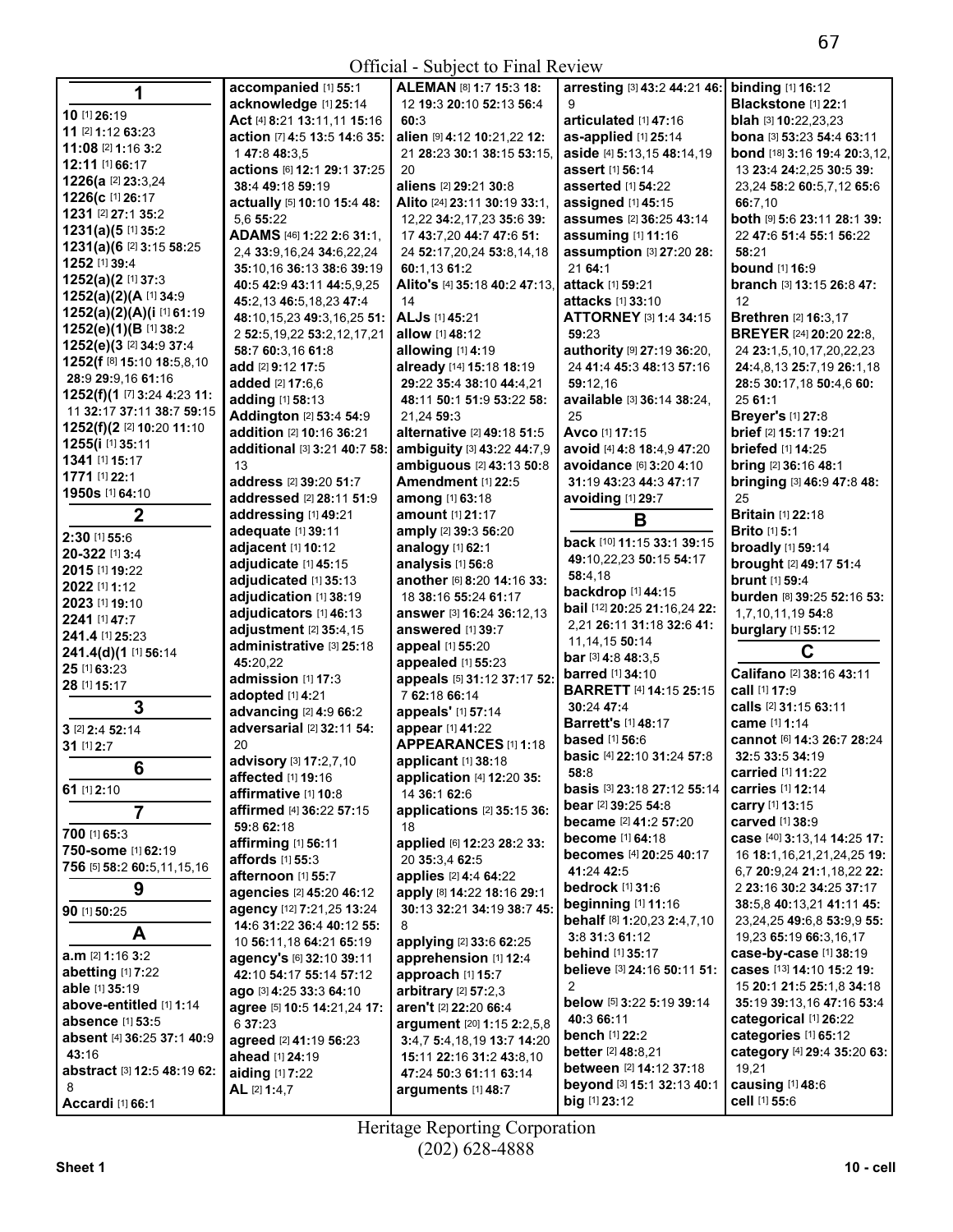| cert [1] 52:14                    | client [1] 65:17                 | 6,10 24:23,23 25:10,15,25        | 19.23 36:24 49:20 51:10       | derives [1] 52:10             |
|-----------------------------------|----------------------------------|----------------------------------|-------------------------------|-------------------------------|
| certain [7] 4:1 6:11 9:14         | clients [2] 48:22,25             | 26:13 27:11 28:1 29:12 31:       | 57:11 58:9.14 59:15           | derogation [1] 13:24          |
|                                   | closer [1] 38:4                  |                                  |                               |                               |
| 17:24 21:3 26:23 58:15            |                                  | 19,25 33:14 35:24 36:6,11,       | courts [31] 3:22 4:19 13:17   | detached [1] 32:7             |
| certainly [2] 46:11 51:2          | colleagues [1] 18:19             | 14, 17 37:19 39:10, 14 40:9,     | 22 15:5,19 25:7 28:13 32:     | detain [12] 21:2,17 22:18     |
| certification [1] 38:24           | collection [4] 8:23 9:2,4        | 11 43:8,9,23 44:1,3 47:19,       | 18 36:2,5,7,15,19 40:3,22     | 31:16 32:13 44:11 50:9.10.    |
| <b>certified</b> [1] 60:18        | 15:23                            | 20 48:1 49:14,17 50:23 51:       | 41:6.7 42:3 49:19 51:7.10.    | 12 57:2,4 65:11               |
| challenge [13] 14:13,14 27:       | colloquy [1] 64:8                | 3,5 52:11,18,19,21 57:8,10       | 20,25 52:1,15 53:3 57:16      | detained [9] 18:24 19:18,     |
| 18 33:17 35:11 37:9,20 40:        | color [1] 43:4                   | constitutionally [4] 21:4        | 65:4,13 66:10                 | 25 20:16 21:9,24 26:7 32:     |
| 11 48:1,12 49:14,17 51:5          | come [7] 25:22 29:23 30:4        | 25:5,13 26:16                    | courts' [1] 3:25              | 14 55:11                      |
| challenges [9] 4:6 25:15          | 35:19 52:17 62:19 63:2           | constraints [1] 40:9             | covered [2] 15:9 16:18        | detaining [2] 50:14 55:2      |
| 33:14 34:10 36:17 37:5 41:        | <b>comes</b> [1] 36:7            | construction [3] 57:11,14,       | <b>covers</b> [1] 60:15       | detention [25] 19:23 22:12    |
| 12 59:20,22                       | <b>command</b> [2] 37:1,2        | 15                               | criminal [2] 21:18 22:19      | 25:4,12 26:15 27:13 31:11     |
| challenging [1] 35:1              | <b>common</b> [1] 26:5           | constructions [1] 4:9            | criteria [2] 31:18 62:23      | 32:16,25 38:10 40:17 41:2,    |
| chance [1] 49:13                  |                                  | construed [6] 15:25 16:17        | <b>critical</b> [1] 45:14     |                               |
|                                   | community [6] 41:21 51:          |                                  |                               | 18,24 42:5 44:19 51:23 54:    |
| changing [1] 11:24                | 22 56:9,10,17 57:5               | 24:2 40:16 48:11 50:1            | cross-referenced [1] 12:2     | 6,11 56:19,20 57:20,24 58:    |
| charge [3] 55:12,14,17            | companion [2] 18:15,21           | contemplated [1] 64:23           | current [1] 4:15              | 25 59:4                       |
| charges [1] 46:9                  | comparatively [1] 19:23          | contempt [1] 16:15               | CURTIS [5] 1:19 2:3,9 3:7     | determination [21] 26:22      |
| charging [2] 43:3 44:21           | compel [3] 3:16 8:10,17          | contend [1] 32:4                 | 61:11                         | 31:16 40:18,23 41:4,9,25      |
| Chavez [1] 26:24                  | compelled [2] 5:21,22            | content [1] 12:5                 | custody [12] 4:3 21:10 42:    | 42:3,19 43:6 44:11,13,17      |
| CHIEF [13] 3:3,9 30:14,19         | compelling [1] 11:18             | <b>contest</b> [1] 27:10         | 18 43:5 44:11,16 45:16 47:    | 46:25 51:13,18,21 56:15       |
| 31:4 60:20,23,24 61:2,5,9,        | compels [1] 66:12                | contesting [1] 27:9              | 2 56:5.12.14 64:16            | 58:16 63:13 65:9              |
| 13 66:15                          | competitive [1] 32:8             | context [13] 6:18 7:24 10:2,     | cut <sup>[2]</sup> 26:13 39:6 | determinations [3] 45:16      |
| choose [1] 66:8                   | completed [1] 35:14              | 25 11:3 12:17,24 16:4 26:        |                               | 47:3 57:18                    |
| chose [1] 37:10                   | completely [2] 17:1,7            |                                  | D                             | determine [3] 31:10 37:7      |
|                                   |                                  | 15 46:13,15 47:3 64:23           | $D.C$ [2] 1:11,20             |                               |
| Church [2] 16:3,17                | complex [1] 17:3                 | <b>contexts</b> [2] 10:10 16:19  | danger [8] 40:20 41:1 56:9    | 40:25                         |
| Circuit [14] 3:17,17 4:24 15:     | complying [3] 36:4 66:4,5        | <b>continue</b> [1] 56:19        | 10, 17, 25 57: 5 65: 5        | devoid [2] 17:22 18:1         |
| 6 19:6,7 20:2,2,14 28:18          | compulsion [1] 5:23              | continued [3] 32:21 51:23        |                               | DHS [2] 53:22 66:8            |
| 34:25 52:8 65:7,7                 | concede [1] 32:2                 | 56:6                             | dangerous [1] 32:14           | dictionary [1] 6:7            |
| Circuit's [3] 29:11,13 54:        | concern [3] 4:19 16:25 47:       | contorted [1] 48:6               | day [2] 46:21,21              | difference [2] 15:15 21:12    |
| 15                                | 15                               | contrary [3] 43:17 58:19         | deal [4] 12:3 21:13 46:16,    | different [7] 18:9 21:6,7 23: |
| <b>circuits</b> [1] 39:22         | concerned [3] 13:16,20 14:       | 59:9                             | 19                            | 2 26:2 39:8 49:7              |
| circulated [1] 65:20              | 11                               | contrast [1] 37:3                | dealing [2] 14:18 54:13       | direction [3] 11:4,18 12:11   |
| circumstances [1] 63:8            | concerns [3] 32:1 57:8,10        | contrasting [1] 59:17            | debtor [1] 21:19              | disagree [1] 18:3             |
| cited [2] 19:20 61:18             | concluded [2] 24:1,10            | convincing [5] 52:3,20,25        | <b>Debtors</b> [1] 21:19      | disavowed [1] 52:12           |
| citizens [1] 25:4                 | conditions [1] 21:3              | 53:10.19                         | decide [8] 18:4,5,20,21 25:   | discretion [3] 31:23 55:1     |
| civil [2] 54:9,11                 | conduct [5] 32:20 37:21          | core [1] 42:20                   | 8,9,9 32:6                    | 56:19                         |
| claim [11] 4:5 13:5 18:12         | 41:10.14 46:3                    | correct [3] 5:7 24:5 31:12       | decided [2] 18:15 55:10       | discuss [1] 25:9              |
|                                   | <b>confined</b> [1] 21:20        | couldn't [1] 29:15               | deciding [1] 57:24            |                               |
| 28:1,2 40:11 49:18 53:23          |                                  |                                  | decision [12] 4:25 16:10      | discussed [4] 23:2 24:17,     |
| 63:12 66:1,3                      | confirm [1] 54:6                 | Counsel [16] 16:20,23 29:3       | 23:2 29:11 31:18 52:10 56:    | 17 28:9                       |
| claims [3] 38:19 49:21 54:        | confirmed [1] 42:18              | 30:15,25 37:23 39:5,6 42:        | 12 64:15,22 65:10,13,15       | discussing [4] 10:9 29:14     |
| 5                                 | confront [2] 55:8.21             | 8 50:5 54:21,22 58:3 60:         |                               | 34:13,14                      |
| clarified [3] 40:6.10 43:12       | confused [1] 11:15               | 21 61:7 66:16                    | decisionmaker [10] 31:10      | discussion [1] 29:9           |
| class [35] 4:16 16:9 20:8         | Congress [16] 3:24 13:16         | country [2] 53:15,16             | 32:3,8 42:16,21 44:20 47:     | disfavors [1] 36:11           |
| 29:1,20 30:4,4,11 32:22           | 14:9,11 25:2 26:21 33:25         | couple [3] 18:8 33:3 61:15       | 10 54:19 57:23 64:7           | dismissed [1] 55:18           |
| 33:23 34:25 37:25 38:23,          | 34:10 37:4,10,24 39:1 43:        | course [2] 6:5 21:11             | decisionmaking [1] 66:9       | dispute [1] 66:7              |
| 23,24 41:6,8 48:3,4 57:19         | 19 44:10 47:2 59:18              | COURT [94] 1:1,15 3:10,12        | decisions [1] 64:13           | dissent [6] 23:16,17,20 24:   |
| 58:2,15,21,22,23 59:19 60:        | Congress's [4] 4:19 12:25        | 4:21.22 5:19 8:6.7.10.11.        | declaratory [8] 14:23 15:9,   | 14.17 56:23                   |
| 2, 3, 11, 18 62: 11, 20 63: 4, 5, | 38:8.22                          | 17, 20, 22 9:16 10:20 12:12      | 13 16:1,5,7,11 36:18          | dissenting [1] 24:18          |
| 8                                 | congressional [1] 43:15          |                                  | default [1] 38:22             | distinction [3] 14:12 37:16   |
|                                   |                                  | 14:2,3,6 15:25 16:21 17:         | definition [5] 27:1 30:3,6    |                               |
| class-wide [6] 3:23 4:14          | <b>cons</b> [1] 39:21            | 11, 19, 21 18: 3, 7, 9, 14 21: 8 | 63:3,11                       | 45:14                         |
| 14:23 16:7 28:13 32:18            | consequence [1] 33:8             | 24:1 25:8 26:24 27:12 28:        | definitions [1] 58:22         | distinguished [1] 37:17       |
| classes [3] 30:1 41:7 51:4        | consider [3] 8:1 28:19 65:       | 11,17 29:6,8 30:7 31:5,12        | demonstrate [4] 56:1,16       | district [5] 8:22 15:19 30:7  |
| Clause [3] 32:3 42:20 54:         | 5                                | 33:5,13 34:4,18 35:25,25         |                               | 62:17,24                      |
| 11                                | consideration [1] 29:12          | 36:22,24 37:17,21 38:16          | 57:13 59:18                   | docket [1] 19:12              |
| clear [23] 7:25 25:2 33:9 34:     | considered [1] 27:24             | 40:6,16,21,24 41:3,10,12,        | Demore [3] 21:6 25:1,13       | documents [1] 55:17           |
| 13 37:2 38:17,21 40:8 41:         | <b>consistent [3] 12:24 37:7</b> | 17 42:5,17,23 43:12 48:10        | denied [2] 20:13 56:5         | doing [2] 13:15,19            |
| 16 43:19 44:10 49:16 52:3,        | 64:24                            | 49:25 50:11 51:6,9,19,20         | Department [3] 1:20 46:3,     | DOJ [3] 64:14,15 66:8         |
| 20,25 53:10,19 54:8 55:25         | constantly [1] 30:2              | 52:7 53:5,7 54:2,8 55:22         | 8                             | done [2] 16:22 34:1           |
| 57:6 59:8 60:9 62:1               | Constitution [9] 22:5 26:8       | 57:1,13 58:16 59:6,7,10,14       | depending [1] 63:23           | door [1] 10:20                |
| clearest [1] 37:1                 | 36:19 45:8 46:1 52:24,25         | 62:17,18,24 63:6 64:10,23        | depends [1] 5:8               | doubt [1] 40:1                |
| clearly [3] 10:13 11:24 56:       | 54:7 66:12                       | 65:8,15 66:13,14                 | deportation [2] 38:11 64:     | down [1] 49:10                |
| 23                                | constitutional [44] 3:20 4:      |                                  | 12                            |                               |
|                                   |                                  | Court's [11] 5:2 28:21 32:       | Deputy [1] 1:19               | dragging [1] 55:24            |
|                                   |                                  |                                  |                               |                               |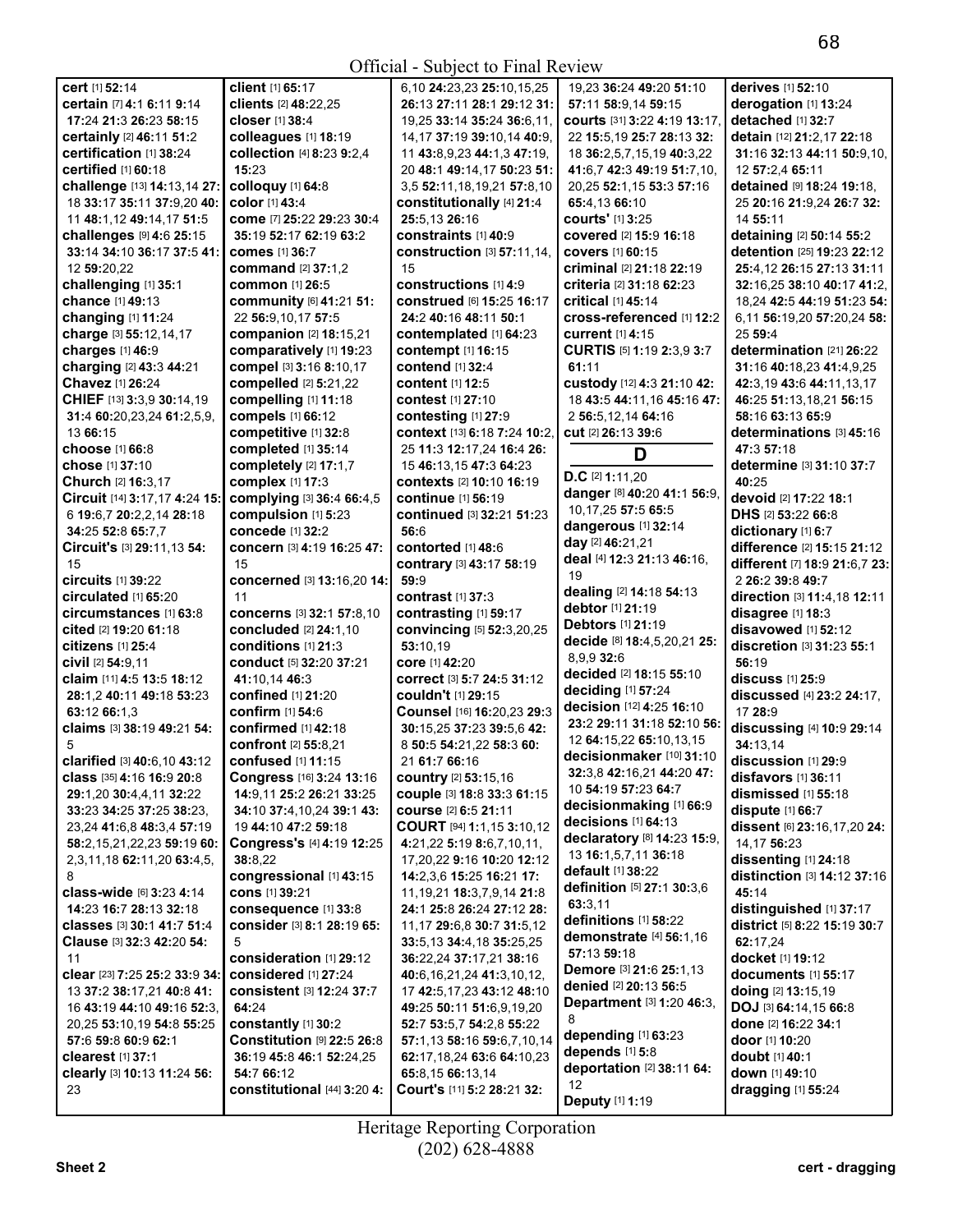|                                               |                                 | $\sim$ model bac for the new $\sim$    |                               |                                          |
|-----------------------------------------------|---------------------------------|----------------------------------------|-------------------------------|------------------------------------------|
| drop [1] 55:6                                 | essential [2] 34:7 40:23        | federal [3] 8:6 28:13 41:12            | getting [3] 25:17 39:10 65:   | held [5] 31:20 41:17 42:6                |
| due [5] 31:25 32:2 42:20 43:                  | essentially [2] 9:15 19:5       | few [2] 7:12 35:19                     | 25                            | 52:1.2                                   |
| 9 54:10                                       | <b>ESTEBAN [1] 1:7</b>          | fide [3] 53:23 54:4 63:11              | give [1] 6:13                 | helpful [1] 28:5                         |
| Duran [1] 34:24                               | ET $[2]$ 1:4,7                  | field [1] 65:20                        | given [1] 22:17               | heritage [1] 44:15                       |
| during [3] 25:4,12 26:15                      | even [18] 5:15 11:16 18:13      | figure [1] 63:17                       | giving [3] 16:24 17:24 26:    | highlighted [1] 37:16                    |
|                                               | 20:13 22:19 26:18 36:15         | final [2] 10:22 27:2                   | 10                            | historically [1] 50:13                   |
| Е                                             | 38:18 51:16 54:24 55:13         | finally $[1]$ 66:6                     | gloss [2] 6:1 11:15           | history [2] 22:17 50:20                  |
| each [1] 42:3                                 |                                 |                                        |                               | hoe [1] 11:13                            |
| earlier [4] 29:15 39:9 54:21                  | 56:15 59:16 63:4,15,18,20       | find [4] 6:7 21:22,23 26:6             | GONZALEZ [7] 1:7 3:5 15:      |                                          |
| 58:20                                         | 65:9                            | finding [3] 51:11 52:11 54:            | 3 19:3 20:10 34:24 52:13      | holding [2] 28:17 53:3                   |
|                                               | eventually [1] 21:24            | 14                                     | <b>Gonzalez's [1] 18:12</b>   | hospitals [1] 21:20                      |
| early [1] 58:20                               | everybody [1] 21:16             | Fine [1] 22:15                         | Gorsuch [22] 19:2 27:3,6,     | human [1] 31:8                           |
| easy [3] 49:2,5,9                             | everyone [3] 60:7 63:10         | first [11] 3:14 22:25 26:2 31:         | 25 30:22 44:24 45:1,4,19      | hundreds [1] 50:15                       |
| effects [1] 16:16                             | 65:21                           | 15 34:4 35:13 48:19 49:20              | 46:15,19 47:6,10 48:14,16     |                                          |
| efficacious [2] 48:21,24                      | everything [1] 62:3             | 51:8 52:7 63:14                        | 49:1,4,24 50:2,5 61:6 64:8    |                                          |
| eight [1] 26:10                               | evidence [7] 52:4,21 53:1,      | flight [6] 42:1 53:20 56:9,            | Gorsuch's [1] 18:23           | ICE [9] 32:4,6 42:25 44:23               |
| Eighth [1] 22:5                               | 10,19 55:9,21                   | 17,24 57:5                             | got [2] 10:15 50:2            | 45:10 55:2,3,5 64:18                     |
| Either [7] 8:15 10:11 31:16                   | exactly [2] 10:15 46:18         | <b>Flores</b> [1] 25:2                 | governing [1] 4:3             | idea [4] 5:5 29:16,20 64:20              |
| 41:20 44:11 47:19 49:9                        |                                 |                                        |                               | identifies [1] 31:17                     |
| eliminate [1] 38:22                           | example [3] 11:2 15:16 34:      | focuses [1] 64:6                       | government [27] 8:22 12:7,    | identify [1] 43:22                       |
|                                               | 23                              | follow [2] 27:7 53:13                  | 13 16:8,9,13 26:4,12 27:8     | IJ [1] 65:14                             |
| emphasize [1] 58:14                           | examples [2] 6:13 34:18         | followed [2] 49:20 51:10               | 31:7 33:6 34:19 35:12,13      |                                          |
| employee [1] 46:3                             | exception [19] 4:11,23 5:       | follows [2] 32:14 53:4                 | 36:9 38:13 39:25 40:6 48:     | IJs [3] 39:24 63:20 64:19                |
| employees [1] 45:11                           | 16 12:18,22 15:6 23:6,7         | Footnote [1] 52:14                     | 4 52:12 53:9,18 54:7,12       | <b>illegal</b> [2] 53:8,9                |
| encourage [1] 4:7                             | 28:9,20 29:17,23 30:12 38:      | force [1] 12:10                        | 55:23 56:1 59:13              | illegally [1] 53:15                      |
| end [1] 64:4                                  | 14 59:2 62:6, 10, 12 63:1       | foreseeability [2] 40:19,              | government's [6] 3:13 14:     | <b>illustrated</b> [2] 33:11 39:3        |
| enforce [4] 5:17 6:23 7:5,                    | exceptions [1] 26:7             | 25                                     | 20 28:3 36:15 42:12 57:7      | illustrating [1] 56:20                   |
| 10                                            |                                 |                                        |                               | immediately [1] 60:8                     |
| enforceable [1] 16:14                         | exclusion [1] 12:4              | foreseeable [3] 27:22 51:              | Grace [2] 16:3,17             | immigration [14] 4:20 19:                |
| enforced [1] 6:21                             | excuse [1] 7:21                 | 14,17                                  | grant [1] 41:12               | 14, 15 32: 12 35: 5 41: 13 46:           |
|                                               | executive [5] 13:15,17 19:      | forever [1] 50:24                      | granting [2] 4:12 28:13       |                                          |
| enforcement [8] 6:16,24 7:                    | 14 26:8 47:12                   | <b>form</b> [1] <b>17:24</b>           | greater [1] 27:4              | 2,6,20,22 47:3 54:1 64:12,               |
| 2,13 32:9 42:22 43:2 45:                      | executive's [1] 12:1            | forth [1] 49:11                        | ground [2] 27:11 29:10        | 25                                       |
| 17                                            | expected [1] 19:8               | found [5] 37:22 41:7 53:5,             | group [1] 35:4                | imminent [1] 60:9                        |
| enforces [1] 12:7                             | experience [1] 55:4             | 22 57:1                                | guard [2] 41:21,23            | <b>impacts</b> [1] 43:14                 |
| enforcing [2] 7:4,14                          | explained [2] 3:14 26:25        | four [1] 65:12                         | guess [3] 9:7 13:2 36:8       | impede [1] 59:20                         |
| enjoin [33] 4:1 5:5,9 6:6,11,                 | explaining [2] 19:13 26:24      | framework [1] 25:23                    | guidance [1] 49:20            | implausible [1] 4:9                      |
| 14, 15, 24 7: 13, 21, 22 8: 7, 23             |                                 |                                        |                               | implement [2] 34:16 66:8                 |
| 9:13,20 10:3,10,12,17,21                      | explanation [1] 27:14           | free [1] 32:8                          | guise [1] 4:10                | implementation [7] 12:17                 |
| 11:7,9 12:10 13:24 14:16,                     | explicit [2] 37:5 43:16         | friend [5] 61:16 62:1,11 63:           | Guzman [1] 26:24              | 34:12,14 37:6 58:11 61:20,               |
|                                               | explicitly [1] 37:25            | 10 65:17                               | Н                             |                                          |
| 22 15:20,22 32:19 33:13,                      | express [2] 36:25 59:1          | fulfill [1] 59:25                      |                               | 24                                       |
| 19 37:18,21                                   | expression [1] 38:21            | function [2] 64:13,19                  | habeas [16] 27:10,17 28:2     | implemented [2] 59:24 62:                |
| enjoined [2] 7:9 35:11                        | expressly [1] 3:24              | functioning [5] 13:12,13,              | 40:22 41:3,5,7,12 47:8 48:    | 9                                        |
| enjoining [1] 12:12                           | extent [5] 16:15 17:10 20:4     | 14,23 14:4                             | 8,25 51:4,20 65:4,8,15        | implementing [1] 57:12                   |
| enjoins [1] 33:10                             | 65:16,24                        | fundamental [1] 54:13                  | half [1] 13:6                 | implicitly [2] 34:20 35:8                |
| <b>ensure</b> [2] <b>41:</b> 18 <b>42:</b> 13 | extra [1] 15:21                 | further [2] 28:8 60:25                 | handle [1] 48:8               | <b>Importance</b> [1] <b>65:</b> 22      |
| enter [3] 3:22 33:5 63:7                      | Extradition [1] 21:21           | furthest [1] 52:2                      | happened [3] 4:8 20:7 50:     | important [7] 28:22 33:21                |
| entered [4] 30:7,13 53:15                     |                                 |                                        | 16                            | 39:8,17 40:14 45:14 64:9                 |
| 62:17                                         | F                               | future [3] 4:15 27:22 63:1             | happening [1] 65:6            | Importantly [1] 42:10                    |
| entering [1] 62:24                            | f)(2 $[1]$ 10:12                | G                                      | happens [1] 55:5              | imposed [3] 3:16 24:6 66:                |
|                                               |                                 |                                        |                               |                                          |
| enterprise [1] 32:9                           | facing [1] 54:5                 | GANNON [64] 1:19 2:3,9 3:              | hard [2] 6:17 34:5            | 10                                       |
| entertained [1] 27:12                         | fact [9] 10:18 11:8,9 34:22     | 6,7,9 5:3,8,11,15 6:3,17,21,           | harmonize [1] 34:5            | INA [2] 4:2 12:3                         |
| entertaining [1] 33:14                        | 39:3 55:19 56:6 57:24 62:       | 25 7:3.9.16.18.24 8:4.9.13.            | harmonizing [1] 34:7          | inapplicable [3] 28:20 29:               |
| entitled [7] 22:21 31:9 32:                   | 5                               | 16 9:1,19,23 10:1,25 11:14             | hate [2] 10:15 16:23          | 16,18                                    |
| 15 41:8 51:13 53:24 59:5                      | <b>factors</b> [1] <b>51:22</b> | 13:4,7,14 14:8,15,24 16:21             | hear [3] 3:4 17:23 18:1       | include [2] 28:25 45:18                  |
| entitlement [2] 24:24 54:                     | facts $[1]$ 65:19               | 17:9,17 18:2,22 22:7,23,25             | <b>heard</b> [1] <b>45:</b> 5 | included [2] 23:3 30:11                  |
| 22                                            | <b>fail</b> $[1]$ 42:13         | 23:9,15,19,21,24 24:6,12,              | hearing [29] 3:16 19:10,23    | includes [2] 29:21 63:5                  |
| entry [1] 53:8                                | fails [1] 57:7                  | 20 25:11,20 26:14,20 27:4,             | 20:14 21:22,24 22:21 24:3,    | including [2] 4:2 28:12                  |
| equally [1] 57:3                              | failure [1] 41:22               |                                        | 25 26:11 30:5 31:9,13,18      | inconsistent [1] 4:18                    |
|                                               |                                 | 15 28:4,7 29:8 36:9 61:10,             |                               |                                          |
| equate [1] 61:21                              | fair [1] 43:15                  | 11,13                                  | 32:12 41:11,14,15 50:19,      | <b>indeed</b> [1] <b>56:13</b>           |
| equitable [3] 36:24 59:12,                    | fairly [1] 57:14                | <b>GARLAND [2] 1:3 3:4</b>             | 25 54:20 60:7 65:1,2,3,3,6    | independent [8] 31:10 42:                |
| 15                                            | familiar [1] 17:16              | gave [1] 65:19                         | 66:7,10                       | 16,21 44:19 46:7 54:19 57:               |
| equivalent [1] 21:21                          | far [3] 14:9 21:14 44:1         | <b>GENERAL</b> [4] <b>1:4,19 34:15</b> | hearings [8] 20:3,13 21:16    | 18 64:7                                  |
| especially [1] 44:18                          | fault $[1]$ 13:8                | 59:24                                  | 39:23,24 46:4 58:2 60:5       | indicates [1] 57:22                      |
| ESQ [3] 2:3,6,9                               | favor $[1]$ 17:8                | generally [2] 13:20 46:24              | heart [1] 54:10               | <b>individual</b> [25] <b>4:12,16 5:</b> |
| <b>ESQUIRE [1] 1:22</b>                       | fear [2] 53:25 63:13            | gets [2] 21:16 60:7                    | heaven's [1] 22:10            | 14 12:20 14:10,13 18:12                  |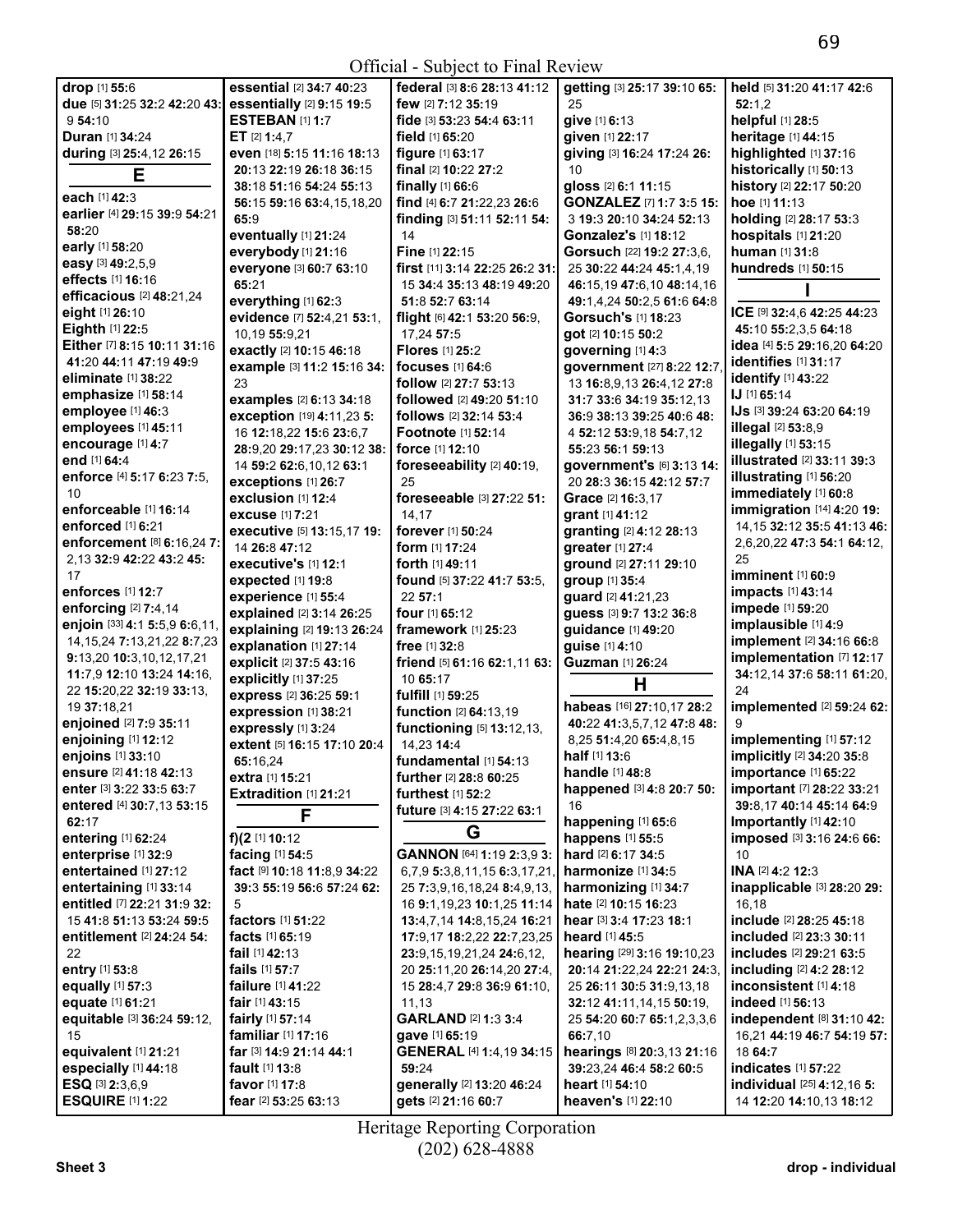Official - Subject to Final Review

|                               |                                        | $\omega$ and $\omega$ in the state $\omega$ |                                   |                                                          |
|-------------------------------|----------------------------------------|---------------------------------------------|-----------------------------------|----------------------------------------------------------|
| 19:2 28:23,25 29:5,21,25      | itself [10] 11:21 31:15 33:            | 1.17                                        | $\mathcal{P}$                     | neutral [6] 32:3,7 45:9,11                               |
| 30:8,12 38:3,15,18 54:25      | 10 37:13,19 40:15 41:10                | last [2] 26:18 52:23                        | mean [21] 6:5,14,16 7:2,12        | 47:9 57:23                                               |
| 56:16 58:24 60:14,14 62:      | 48:25 59:21 61:25                      | lasted [1] 27:13                            | 8:14 9:7 10:11,15,24 20:          | never [3] 46:13 55:4,5                                   |
| 12 65:24                      |                                        | later [1] 64:18                             | 24 21:15 22:6 33:4 34:2           | new [1] 30:3                                             |
| individualized [1] 56:8       | J                                      | law [17] 6:16,19,23,24 7:4,5,               | 43:23 45:21 47:14 50:7 57:        | next [5] 3:3 10:20 11:8,11                               |
| individuals [15] 29:4 31:17   | January [1] 1:12                       | 10, 14, 15, 23 8: 5 26: 5, 6 32:            | 21 66:11                          | 19:9                                                     |
| 33:20 36:16 42:4 43:4 44:     | Jennings [6] 4:24 23:1 24:             | 9 42:22 43:1 45:16                          | meaning [5] 11:6 12:11 13:        | Ninth [11] 3:17 20:2,14 28:                              |
| 22 46:10 54:2 57:19 60:17     | 1 28:12,17 29:3                        | lawful [6] 41:19,20 42:14                   | 10 14:1 39:21                     | 18 29:10,13 34:25 39:23                                  |
| 62:6.25 63:6 64:2             | Judge [5] 22:7 41:13 46:2,             | 56:2,21 57:25                               | means [16] 5:6,17,20 6:18         | 52:8 54:15 65:7                                          |
| inescapable [1] 59:10         | 20 47:9                                | lawfully [1] 35:13                          |                                   |                                                          |
|                               | judges [6] 19:14 22:2 32:              |                                             | 7:14 9:1 10:11,17,23 11:          | non-citizen [4] 11:2 19:17                               |
| inference [1] 59:10           | 12 45:23 46:7.22                       | laws [1] 64:25                              | 10 16:10 18:6 30:6 61:18          | 27:18.23                                                 |
| infringe [2] 36:23 59:12      | judgment [3] 16:1,5 66:14              | learn [1] 55:13                             | 62:23 63:12                       | non-citizens [3] 25:3 26:                                |
| initial [1] 54:4              | judgments [2] 15:9,14                  | least [3] 22:21 26:10 60:15                 | member [9] 4:15 16:9 47:          | 23 63:15                                                 |
| initiated [4] 4:14 29:22 30:  | judicial [3] 34:1 38:17 46:            | leave [1] 35:25                             | 11 58:2,15,21,23 60:18 62:        | non-detained [1] 19:12                                   |
| 11 62:14                      | 24                                     | left [3] 14:10 33:2,7                       | 11                                | <b>None [1] 12:4</b>                                     |
| injunction [20] 7:5 8:21 10:  |                                        | legal [2] 31:6 44:15                        | members [6] 20:8 30:3 32:         | nor [3] 3:19 8:11 32:17                                  |
| 4 11:23 14:19 15:4,15,16      | June [1] 19:10                         | length [1] 21:25                            | 22 41:8 60:1,12                   | normal [3] 11:6 13:9 17:14                               |
| 16:6,14,16 30:8,13 37:18,     | jurisdiction [4] 3:25 8:7 9:           | lens [1] 43:4                               | members' [1] 57:19                | notable [1] 32:24                                        |
| 20 58:5,8,9,14 62:25          | 16 14:3                                | less [2] 46:12 60:6                         | memorandum [1] 65:20              | noted [2] 15:2 29:9                                      |
| injunctions [3] 15:3 32:18    | jurisdictional [8] 5:4 17:             | liberty [9] 22:5 42:19 43:14                | Mental [1] 21:20                  | notified [1] 55:5                                        |
| 37:12                         | 11, 14, 15, 20, 25 18: 14 33: 2        | 44:18 46:14,16,25 54:9,10                   | mentioned [3] 15:18 27:16         | notion [1] 35:18                                         |
| injunctive [4] 3:23 28:14     | Justice [147] 1:20 3:3,9 5:3,          | light [1] 24:14                             | 63:14                             | number [1] 45:6                                          |
| 38:11 62:16                   | 10, 13, 25 6: 4, 20, 22 7: 1, 7,       | likelihood [2] 27:4,21                      | mentions [1] 63:10                |                                                          |
| inquiry [1] 64:11             | 11, 17, 20 8: 3, 6, 12, 14, 25 9:      | likely [2] 27:21 64:2                       | merits [6] 17:4,8 18:4,20         | O                                                        |
| INS [3] 40:24 64:15,17        | 6, 20, 24 10:1, 14 11:5 13:2,          | limit [6] 4:7 37:12 38:13 47:               | 20:21 63:9                        | obviated [1] 29:10                                       |
| inserts [1] 15:21             | 6.21 14:15 15:18 16:20.23              | 24 59:12,15                                 | <b>MERRICK [1] 1:3</b>            | <b>obvious</b> [1] 51:25                                 |
| inspection [1] 12:3           | 17:13,18 18:3,18,23 19:2               | limitation [1] 4:4                          | might [3] 35:18,20 43:24          | obviously [4] 7:2 9:10 10:                               |
| instance [2] 8:13 11:23       | 20:20 22:7,8,24 23:1,5,10,             | limited [3] 3:25 4:6 17:20                  | mind [2] 23:14 24:21              | 23 11:10                                                 |
|                               | 11, 17, 20, 22, 23 24: 4, 8, 13        |                                             |                                   | <b>occur</b> [1] 55:8                                    |
| Instead [3] 32:25 37:11 52:   | 25:7,15,19 26:1,18 27:3,6,             | limiting $[1]$ 8:19                         | minimum [1] 25:25                 | <b>odd</b> [1] <b>9:17</b>                               |
| 9                             | 8,25 28:5 29:2,15 30:14,16,            | litigated [1] 34:25                         | miserably [1] 42:13               | Office [1] 19:15                                         |
| institution [1] 55:2          | 17, 18, 19, 19, 20, 21, 22, 23,        | litigation [1] 35:21                        | missed [1] 52:22                  | officer [2] 32:6 42:22                                   |
| instruct [2] 40:24 41:13      | 24 31:4 33:1,12,22 34:2,17,            | little [3] 15:14 58:5 60:6                  | <b>Mister</b> [1] 27:3            | officers [2] 32:4 64:11                                  |
| instructed [3] 51:7,19,20     |                                        | lock [2] 31:7,22                            | <b>Mitchell [1] 59:11</b>         | official [2] 46:24 53:22                                 |
| instruction [1] 62:21         | 23 35:6, 16, 17 37: 23 39: 2, 5,       | long [6] 21:4,25 22:12 26:9                 | Mm-hmm [1] 48:15                  |                                                          |
| instructions [1] 51:11        | 17,20 40:2 42:7 43:7,20                | 27:13 64:10                                 | months [13] 22:13,20,20,          | officials [5] 40:24 43:1 45:                             |
| instructive [1] 37:15         | 44:7,24 45:1,4,19 46:3,8,              | longer [3] 56:2,21 57:3                     | 20 26:9,10 32:13 40:18 42:        | 15 64:17,17                                              |
| integrity [2] 42:24,25        | 15, 19 47: 4, 6, 6, 10, 13, 14 48:     | look [11] 6:6 9:7 12:17 20:                 | 6 51:11 56:5 57:22 60:8           | often [4] 10:3 31:23 41:11                               |
| intent [1] 38:22              | 14, 16, 17 49: 1, 4, 24 50: 2, 4,      | 10 33:21 34:7 37:3,4,14                     | <b>Moreover</b> [1] 4:11          | 45:23                                                    |
| interest [1] 43:14            | 5,6 51:24 52:17,20,24 53:8,            | 43:23 56:4                                  | morning [1] 3:15                  | Okay [15] 5:25 6:4 7:11,11                               |
| interference [1] 8:20         | 14, 18 58: 3 60: 1, 13, 20, 22,        | looked [1] 21:22                            | most [3] 4:23 31:24 51:25         | 8:3,25 22:4,8 23:14 24:13                                |
| interpret [3] 32:10 52:15     | 23, 24, 24 61: 1, 2, 2, 3, 4, 5, 5, 9, | looking [4] 6:10 9:10 44:5,                 | mostly [1] 35:22                  | 30:25 43:20 48:16 49:2 61:                               |
| 59:11                         | 14 64:8 66:15                          | 17                                          | moved [1] 64:18                   | 5                                                        |
| interpretation [4] 42:13      | justified [2] 31:11 51:22              | looks [1] 66:9                              | moving [1] 20:19                  | <b>one</b> [22] <b>8:</b> 15 <b>10:</b> 7,8 <b>11:</b> 4 |
| 52:9 54:16 57:7               | Κ                                      | lower [20] 3:25 4:19 13:17                  | much [2] 4:22 38:4                | 12:11 15:12,21 18:11,18                                  |
| interpretations [1] 55:25     |                                        | 15:5 32:17 36:1,5,7,15,19                   | must [8] 38:21 40:18 41:24        | 23:3,25 29:14 36:8 39:8,                                 |
| Interpreting [2] 31:21 43:    | KAGAN [30] 5:3,10,13,25 6:             | 41:6 42:2 51:7.25 52:1.15                   | 44:10,13,14 51:17 56:16           | 13,22 42:4 49:12 54:2 59:                                |
| 13                            | 4, 20, 22 7:1, 7, 11, 17, 20 8:3,      | 53:3 55:22 57:16 58:9                       |                                   | 3 60:17 65:12                                            |
| interrupt [3] 16:24 27:7 45:  | 6,12,14,25 9:6,20,24 10:2,             |                                             | N                                 | <b>ones</b> [1] 63:19                                    |
|                               | 14 11:5 13:2,6,21 15:18                | lying [1] 35:17                             | name [1] 22:10                    | only [26] 4:7 11:4, 10, 17, 17,                          |
| 5                             | 29:15 30:21 35:16                      | Μ                                           | named [1] 19:6                    | 25 12:10 13:3,6 17:23,23                                 |
| interview [2] 65:18,22        | Kavanaugh [1] 30:23                    | made [13] 21:11 24:21 26:                   | narrow [1] 33:22                  | 23:7.7 29:21 32:20 33:10.                                |
| interviews $[1]$ 54:23        | keep [4] 10:16 45:10 50:24             | 21 28:20 34:13 38:17 40:8                   | <b>nation</b> [1] 22:17           | 12, 13 35: 25 37: 11, 21 54:                             |
| involve [1] 15:2              | 56:12                                  | 44:10.13 54:8 64:15 65:10.                  | natural [2] 13:10 48:20           | 18 55:2 57:22 59:19 63:5                                 |
| involved [2] 44:21 46:8       | kind [4] 35:21 47:13 48:6              | 14                                          | <b>nature</b> [2] <b>4:5 13:4</b> | <b>operate</b> [1] 12:1                                  |
| involvement [1] 45:18         | 50:23                                  | magistrate [1] 45:9                         | necessarily [2] 20:9 43:4         | <b>operates</b> [1] <b>11:24</b>                         |
| isn't [4] 36:10 38:5 48:7 65: | kinds [1] 11:7                         | magistrates [1] 45:11                       | necessary [1] 59:9                |                                                          |
| 25                            | king's [1] 22:2                        |                                             |                                   | operating [3] 13:11,12,18                                |
| isolation [1] 10:6            |                                        | majorities [1] 21:11                        | need [1] 64:7                     | operation [20] 4:1 5:20 6:                               |
| issue [13] 5:14 17:23 21:14,  |                                        | majority [1] 56:22                          | needed [1] 28:18                  | 11 9:13 11:19,25 12:13,16                                |
| 15 22:22 24:22 25:10 26:      | lack [2] 27:18 44:14                   | many [2] 8:18 60:1                          | needs [2] 39:25 65:14             | 13:10,24 28:14 32:20 34:                                 |
| 25 29:7 51:8,8 52:13 59:4     | lacks [2] 8:7 9:16                     | Marcello [1] 64:10                          | negative [1] 10:8                 | 11, 12 37: 12 58: 10 59: 20                              |
| issues [1] 39:14              | language [9] 14:17,21 37:              | matter [6] 1:14 3:4,18,19                   | neighboring [4] 34:8 35:1         | 61:18,20,23                                              |
| iterations [1] 49:7           | 1,11 43:16 50:21 53:6 59:              | 26:22 40:22                                 | 39:4 59:16                        | opinion [1] 28:21                                        |
|                               |                                        | MATTHEW [3] 1:22 2:6 31:                    | neither [1] 8:10                  | opportunity [3] 55:13,16,                                |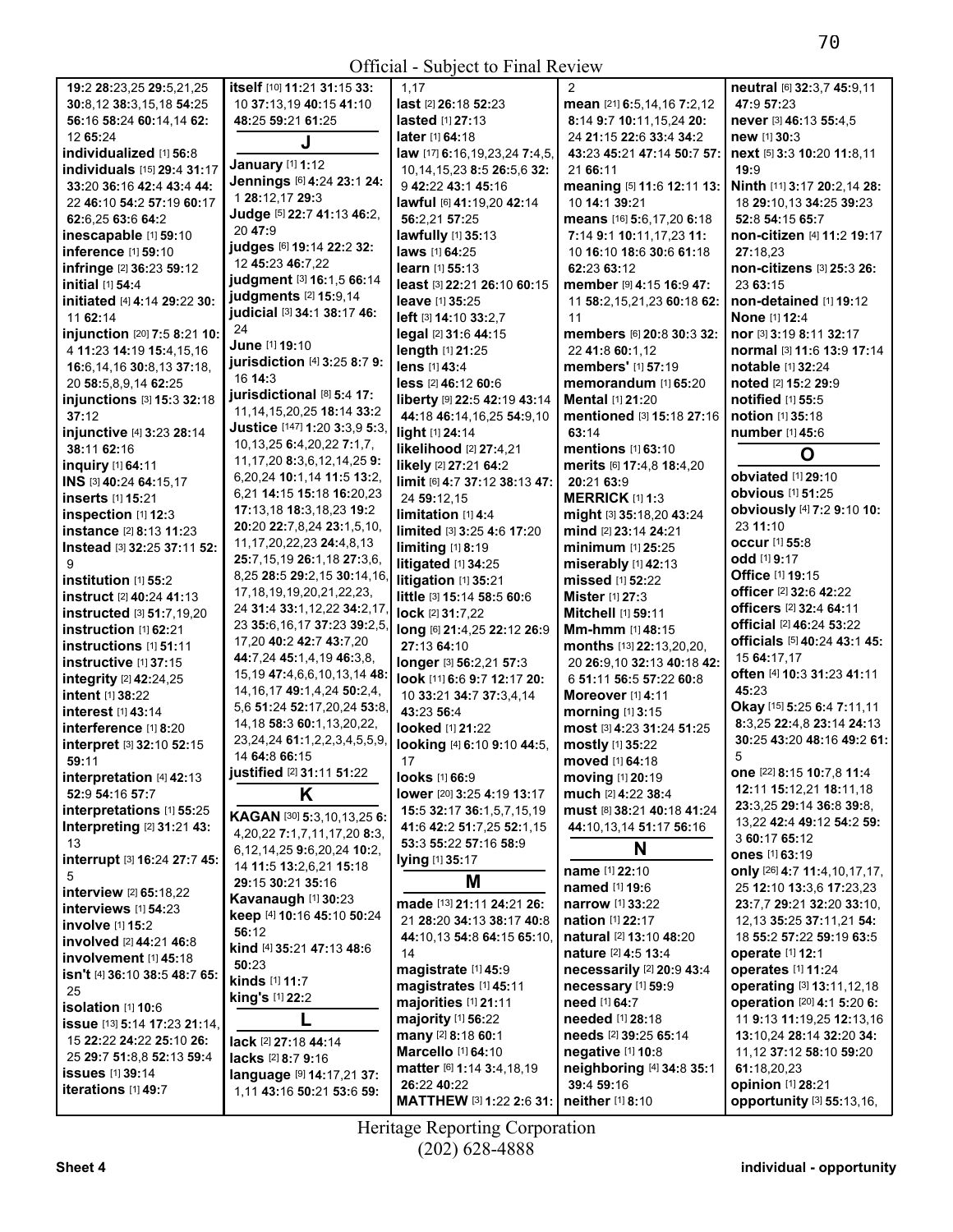| 20                           | physical [6] 42:19 44:18       | 5 47:7 48:8 63:22 64:5       | quickly [2] 19:14 20:19        | 65:17 66:1,5                 |
|------------------------------|--------------------------------|------------------------------|--------------------------------|------------------------------|
| opposed [4] 6:23 18:25 37:   | 46:14,16,25 54:9               | proceedings [16] 4:13 8:8,   | quite [1] 62:1                 | regulatory [1] 25:23         |
| 20 59:21                     | pick [1] 11:19                 | 10,11 19:22 25:5,12 26:16    | quotation [1] 65:4             | reinstatement [1] 35:3       |
| oral [5] 1:14 2:2,5 3:7 31:2 | picks [1] 47:5                 | 27:1 29:22 30:10 54:3 56:    | quote [1] 15:17                | reinstating [1] 35:12        |
| order [12] 6:8 9:2,4 10:22   | piling [1] 10:16               | 7 58:21 62:14 63:20          | R                              | reiterating [1] 65:21        |
| 13:17 27:2 33:5 41:17 56:    | place [2] 47:1,2               | process [8] 19:15 31:25      |                                | release [5] 23:4 31:16 44:   |
| 18 58:22 61:24 63:22         | plaintiff [10] 6:15,22,23 7:3, | 32:2 35:14 42:20 43:10 54:   | <b>raise</b> [1] <b>39:</b> 9  | 12 51:15 56:5                |
| ordered [2] 42:3 65:6        | 6, 13, 17, 20 19: 3, 6         | 10 66:9                      | raised [1] 39:17               | released [3] 19:4 20:4 56:   |
| orders [4] 4:12 32:19 35:3,  | plaintiffs [1] 4:7             | program [1] 23:8             | raises [2] 31:25 57:9          | 18                           |
| 12                           | please [3] 3:10 22:6 31:5      | programmatic [1] 14:13       | <b>raising</b> [1] 52:13       | relief [20] 3:23 4:12,14,17  |
| ordinary [1] 9:8             | plurality [1] 15:8             | prohibit [3] 13:22 14:4,6    | rate [2] 48:18 63:22           | 11:4 14:23 16:7,12 17:20,    |
| original [1] 3:11            | plus [2] 10:18,19              | prohibition [1] 28:19        | <b>rather</b> [1] <b>16:10</b> | 24 27:11 28:14 36:18 38:     |
| other [21] 12:6,19 15:12 16: | point [18] 9:8 24:20,20 26:2,  | prohibits [1] 28:12          | rationale [1] 29:13            | 12,24 53:24 59:5 62:16 63:   |
| 19 18:13,25 19:20 20:8 21:   | 3 36:21 40:17 41:2,24 42:      | prolonged [9] 31:8,22 40:    | Raynor [6] 3:14 19:12,19       | 764:3                        |
| 5 23:6, 13 24:16 25:16 27:   | 4 43:1 45:6 47:18 55:21        | 17 41:3,24 42:5 44:18 54:    | 26:23 27:10.16                 | relies [1] 5:5               |
| 15 29:19 33:20 36:3 45:10,   | 57:18 58:12 61:22 62:14        | 557:20                       | reach [1] 49:19                | rely [1] 52:8                |
| 22 64:6 66:2                 |                                | proof [1] 39:25              | reached [2] 39:13 51:12        |                              |
|                              | pointed [2] 25:16 39:2         |                              | reaches [1] 3:12               | relying [1] 55:19            |
| others [1] 32:14             | points [3] 52:6 58:8 61:15     | prosecuting [2] 43:3 44:     | reaching [1] 18:7              | remain [1] 55:11             |
| otherwise [2] 15:22 62:2     | policies [3] 34:14 37:6 59:    | 22                           | read [19] 5:23 10:7 14:8 21:   | remaining [1] 37:19          |
| ought [1] 50:21              | 23                             | prosecutor [2] 32:5 42:24    | 2,3 22:9,11 23:11,13 24:10     | remains [3] 41:18 42:14      |
| out [15] 11:22 12:14 13:16   | population [1] 26:25           | protection [3] 14:10 32:16   | 25:19 28:24 31:13 33:4 36:     | 57:25                        |
| 25:16 30:5 36:21 38:9 39:    | posed [1] 26:23                | 53:23                        | 23 44:15 50:12,12 59:14        | remake [1] 4:20              |
| 2 46:21 52:4 55:21.24 57:    | position [3] 3:13 26:11,14     | protections [1] 40:8         | reading [6] 9:9,9,15 31:20     | remand [1] 28:18             |
| 22 61:22 62:19               | possibility [1] 38:9           | provide [6] 40:7 42:12,15    | 35:22 39:21                    | remanded [2] 29:11 40:21     |
| over [2] 14:3 17:22          | possible [2] 20:11 57:15       | 54:19,20 59:9                | readings [1] 4:20              | remanding [2] 29:6 37:16     |
| <b>overhaul</b> [1] 34:1     | possibly [1] 17:1              | provided [2] 44:25 60:5      |                                | reminding [1] 65:21          |
| own [6] 17:2 32:10 43:5 48:  | post-order [2] 4:3 64:16       | provides [1] 40:15           | reads [1] 61:17                | removability [1] 41:25       |
| 24 54:25 57:12               | post-Zadvydas [1] 47:16        | providing [1] 32:18          | really [6] 5:5 6:20 8:12,15    | removal [18] 3:18 4:13 10:   |
| P                            | posture [1] 40:12              | provision [16] 10:12,20 13:  | 20:23 22:10                    | 13,21 12:4 25:4,12 26:15     |
|                              | power [2] 17:22 18:1           | 19 16:1 23:25 26:20 33:18    | reason [8] 19:5,8 20:25 21:    | 27:2,20,21 41:22 43:3 51:    |
| p.m [1] 66:17                | practical [2] 15:14 16:16      | 35:2,5,7,8,22 59:4 61:17,    | 6.7 29:23 38:7 52:12           | 14, 16 53: 16 60: 9 61: 24   |
| PAGE [2] 2:2 65:3            | practically [1] 16:6           | 19 62:4                      | reasonable [6] 15:12 22:       | removed [3] 27:5 57:3 60:    |
| part [9] 14:9 15:1 30:10 39: | Preap [1] 15:8                 | provisions [14] 4:2 5:20 6:  | 16 40:1, 19, 25 63:13          | 8                            |
| 7 50:13,20 51:25 52:1,23     | precisely [4] 22:14,14 37:8    | 12 9:14 11:20,25 12:2,20     | reasonably [5] 21:25 27:       | renewed [1] 62:22            |
| parties [1] 17:22            | 42:2                           | 23:2 24:1 28:15 34:3 38:     | 22 51:14,16 64:2               | Reno [1] 25:1                |
| passed [1] 54:3              | precision [1] 44:14            | 11 60:19                     | reasoning [1] 55:15            | repealed [2] 34:20 35:9      |
| people [12] 19:24 20:3,12    | preclude [3] 15:13 32:17       | purportedly [1] 59:24        | reasons [2] 18:20 31:14        | repeatedly [3] 36:22 51:6    |
| 21:20,21 24:10 27:1 30:9,    | 37:24                          | purpose [7] 41:19,20 42:     | <b>REBUTTAL [3] 2:8 61:9,</b>  | 59:7                         |
| 12 50:24 60:15 62:19         | precluded [2] 17:24 18:7       | 15 56:3,21,23 57:25          | 11                             | reports [1] 60:4             |
| Per [1] 51:12                | precludes [1] 33:6             | pursuant [1] 10:21           | recall [1] 23:15               | require [14] 5:6 6:9 9:16,24 |
| percent [2] 63:16,23         | preliminary [1] 15:4           | push [1] 49:22               | received [2] 58:2 60:12        | 10:24 31:13 32:11,25 40:     |
| percentage [1] 63:15         | prerequisite [1] 31:24         | pushes [1] 47:24             | receives [1] 58:16             | 12,13 45:8 46:12 52:16 58:   |
| <b>perhaps</b> [1] 45:9      | present [3] 55:11,17 57:4      | put [8] 11:11 20:6 35:24 47: | recently $[1]$ 4:24            | 22                           |
| period [2] 3:18 31:8         | presented [1] 3:12             | 2 48:14,18 64:15,19          | receptive [1] 15:7             | required [11] 20:15 21:4     |
| periods [2] 19:24 31:23      | presume [2] 20:17 35:17        | <b>Putting [1] 5:13</b>      | recognition [1] 12:25          | 39:23,24 40:7 41:14,15,23    |
| permissible [3] 25:5,13 26:  | presumption [1] 51:15          |                              | recognized [1] 4:25            | 58:17,24 65:25               |
| 16                           | prevailed [1] 55:22            | Q                            | reentered [1] 53:16            | requirement [2] 52:18,21     |
| permit [2] 4:14 31:21        | prevent [2] 33:13 56:24        | QP [1] 15:1                  | reentry [1] 53:9               | requirements [3] 24:3 40:    |
| persecution [1] 53:25        | preventing [1] 16:1            | qualified [1] 4:16           | reference [6] 11:20 18:23      | 3 65:23                      |
| person [4] 22:19 31:9 53:    | principle [1] 31:6             | qualify [4] 32:4,7 58:23 59: | 38:8,18,19 61:23               | requires [9] 31:20 32:3 42:  |
| 21 63:2                      | principles [1] 48:19           | 2                            | referencing [2] 38:14,14       | 20 44:19,20 46:24 52:25      |
| personal [1] 65:22           | prior [2] 56:12 58:12          | quarterly [1] 60:4           | referred [2] 58:18 63:19       | 54:7,11                      |
| persons [1] 31:22            | prison [2] 21:19 50:24         | question [29] 3:11,22 5:12   | referring [2] 18:22 45:10      | requiring [1] 24:2           |
| petition [3] 27:10 28:2 52:  | problem [1] 12:12              | 14:16 17:5 18:4,5,8,10,15,   | refers [1] 61:19               | resonates [1] 45:6           |
| 14                           | problems [1] 47:21             | 23 19:13,17,17 22:9 27:8     | reflect [1] 47:15              | respect [10] 3:11,21 5:9 12: |
| Petitioners [8] 1:5,21 2:4,  | procedural [1] 40:7            | 29:12 33:2 35:18 39:7,17     | refrain [1] 15:23              | 19 16:8 46:20 49:9 58:7,     |
| 10 3:8 32:2 58:19 61:12      | procedure [1] 38:23            | 40:2 42:23 50:7 58:4,6 61:   | refreshed [1] 30:2             | 11 62:10                     |
| Petitioners' [2] 54:21 58:   | procedures [9] 25:18 34:       | 16,18 66:7                   | regarding [1] 46:9             | respondent [1] 19:7          |
| 20                           | 15 37:6 39:11 42:10 43:15      | questioning [1] 42:25        | regardless [2] 4:4 12:25       | Respondents [4] 1:8,23 2:    |
| phrase [8] 6:10 11:19 12:    | 58:13 59:23 65:25              | questions [14] 5:2 28:8 32:  | regime [5] 3:16 20:14 49:      | 731:3                        |
| 16 15:20 23:3 28:23 38:15    |                                | 23 35:24 36:1,3,5 39:10      | 15 65:6 66:10                  | responsibilities [4] 43:2    |
| 61:22                        | proceeding [12] 8:18 9:14      | 47:5,14,15,18 50:20 63:9     | regulations [9] 32:10 42:      |                              |
| phrases [2] 6:14 10:3        | 20:5,18 22:15,15 27:17 29:     | queue [1] 20:6               | 11 54:18,25 56:13 57:13        | 45:17,18,22                  |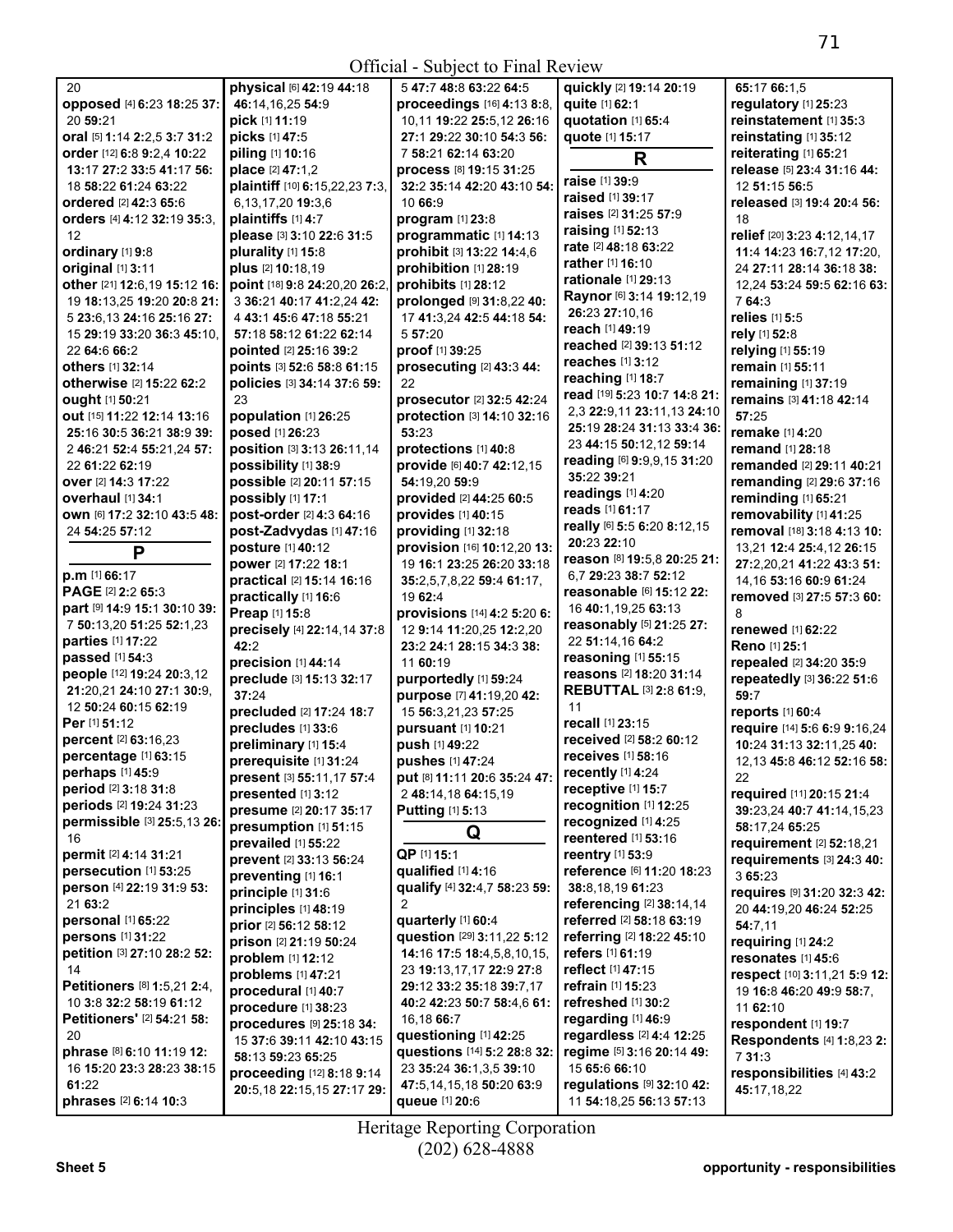## Official - Subject to Final Review

| responsibility [2] 54:12                               | Section [2] 3:15,24                            | sorry [5] 27:6 29:2 45:4 52:                 | <b>stuff</b> [1] 9:12                                | three [6] 4:23 9:9 23:2 28:                              |
|--------------------------------------------------------|------------------------------------------------|----------------------------------------------|------------------------------------------------------|----------------------------------------------------------|
| 57:17                                                  | <b>sections [1] 12:2</b>                       | 22 53:12                                     | subject [2] 58:24 60:18                              | 11 49:6 58:8                                             |
| restrain [14] 4:1 6:11 8:23                            | securities [1] 7:22                            | sort [2] 9:17 11:6                           | subjected [1] 38:10                                  | together [1] 11:12                                       |
| 9:13,17,21,21,25 10:3,19                               | seek [6] 4:8 6:19 38:11 53:                    | SOTOMAYOR [16] 16:20,                        | submitted [2] 66:16,18                               | tomorrow [1] 55:6                                        |
| 11:8 14:17,22 15:20                                    | 24 59:5 60:10                                  | 23 17:13,18 18:3,18 29:2                     | subsection [1] 39:4                                  | took [1] 10:6                                            |
| result [1] 18:16                                       | seeking [1] 27:11                              | 30:20 37:23 39:2,5,20 42:                    | <b>subsections</b> [3] 33:21 34:                     | torture [1] 53:25                                        |
| retain [1] 36:20                                       | seeks [11] 6:15,22,24 7:13,                    | 7 58:3 61:3,4                                | 8 59:17                                              | tough [1] 11:13                                          |
| retained [2] 41:3 45:2                                 | 17, 20, 21 31: 7 32: 13 33: 18                 | sought [2] 37:12,21                          | subsequently [1] 55:18                               | tradition [1] 64:25                                      |
| <b>retains</b> [1] <b>56:</b> 18                       | 38:13                                          | <b>sounds</b> [1] 43:9                       | <b>success</b> [1] 63:22                             | traditional [2] 17:21 31:17                              |
| reverse [1] 66:13                                      | seem [2] 34:3 49:9                             | space [1] 24:15                              | <b>suffered</b> [1] 59:3                             | transferred [1] 54:1                                     |
| <b>Review [7] 19:15 25:17.22</b>                       | seemed [1] 20:22                               | special [1] 64:11                            | sufficient [2] 27:14 38:20                           | trenches [1] 46:22                                       |
| 34:1 36:11,14 38:17                                    | Seems [3] 9:8 11:12 15:8                       | specially [1] 32:13                          | sufficiently [1] 16:18                               | tried [2] 24:14,14                                       |
| reviews [1] 64:16                                      | sense [4] 17:14,21,25 29:                      | <b>specific [1] 52:16</b>                    | suggest [1] 13:22                                    | true [7] 14:5 26:17 45:20                                |
| rewrite [3] 47:17,20,25                                | 24                                             | specified [1] 34:10                          | suggested [2] 18:19 20:23                            | 46:23 47:1 62:16 63:18                                   |
| rights [1] 40:15                                       | sensible [2] 9:21,25                           | specifies [1] 53:6                           | suggesting [3] 20:23 47:                             | truly [2] 45:9 47:9                                      |
| <b>rise</b> [1] 65:19                                  | sentences [2] 10:18 11:7                       | specify [1] 44:12                            | 11 61:20                                             | trump [1] 33:18                                          |
| risk [13] 40:19,25 41:21,23                            | separate [4] 35:5,20 52:10                     | spent [1] 58:5                               | suggests [3] 6:8 50:9 62:2                           | try [1] 34:4                                             |
| 42:1 51:22 53:20 55:11 56:                             | 54:14                                          | stamp [1] 56:11                              | superfluous [2] 28:25 30:                            | trying [2] 7:25 23:21                                    |
| 8,9,17,24 57:5                                         | Separately [1] 5:9<br><b>serious</b> [1] 31:25 | standing [1] 62:21                           | 1                                                    | Tuesday [1] 1:12                                         |
| <b>risks</b> [1] <b>26:</b> 23                         |                                                | <b>start</b> [1] <b>61:15</b>                | support [2] 29:15,16                                 | turn [2] 19:1 58:4                                       |
| <b>ROBERTS [9] 3:3 30:14.</b>                          | Service [1] 64:12                              | state [8] 8:7,10,11,17,24 9:<br>4 15:23 16:2 | <b>SUPREME [2] 1:1,15</b>                            | Turning [1] 63:9<br>two [9] 4:25 10:2,6 31:14            |
| 19 60:20,24 61:2,5,9 66:15<br>Rodriguez [2] 21:7 37:15 | setting [1] 5:15<br>seven [1] 26:10            | stated [2] 4:22 51:4                         | suspend [4] 8:23 15:20,22,<br>23                     |                                                          |
| role [1] 53:7                                          | Shah [1] 63:13                                 | statements [1] 58:20                         | synonymous [1] 12:16                                 | 34:3 41:6 52:6 58:19 61:<br>21                           |
| rolling [1] 63:8                                       | shall [7] 8:22 10:21 15:19                     | STATES [6] 1:1,16 26:6,12                    | system [4] 4:20 8:20 31:7                            | type [1] 37:8                                            |
| roughly [1] 60:5                                       | 21:9,10,12 26:20                               | 56:15 64:4                                   | 47:1                                                 | types [2] 8:19 64:16                                     |
| route [2] 48:21,22                                     | share [2] 45:16,21                             | statistics [2] 19:19 63:24                   |                                                      |                                                          |
| row [1] 11:13                                          | sheriff [2] 32:5 42:24                         | status [1] 35:5                              | Т                                                    | U                                                        |
| rubber [1] 56:11                                       | short [1] 19:23                                | statute [88] 5:18,22 9:13                    | talked [4] 37:5 38:3 58:10                           | U.S.C [1] 15:17                                          |
| rule [2] 36:22 38:23                                   | shoulder [1] 54:12                             | 11:21,24 12:13 13:12,18,                     | 61:16                                                | ultimately [1] 46:11                                     |
| ruled [2] 17:7 18:11                                   | shouldn't [1] 22:11                            | 20,23,25 14:4,7,9 16:10 17:                  | talks [1] 28:10                                      | unconstitutional [2] 16:2                                |
| rulemaking [1] 40:12                                   | show [3] 53:20 55:7,17                         | 11, 19 18: 14 21: 2 28: 10 31:               | targeting [2] 59:18,19                               | 47:19                                                    |
| rules [1] 25:3                                         | shows [2] 10:22 62:7                           | 13,21 32:11,15,20,21,24                      | Tax [3] 8:21 15:16 16:2                              | under [24] 4:10,20 5:23 20:                              |
| ruling [2] 17:1,5                                      | side [2] 64:6 66:2                             | 33:4,7,10,15,19,19 34:7,11,                  | taxes [4] 8:24 9:2,5 15:24                           | 13 25:17,23 26:8,17 27:19                                |
| rulings [1] 39:16                                      | side's [1] 19:21                               | 13, 16, 19, 21 35: 21, 21 36: 4,             | tends [1] 37:25                                      | 30:10 32:15 35:5 36:15,18                                |
| run [1] 48:2                                           | significant [2] 21:17 27:21                    | 6,23 37:8,13,19,22 38:1,17                   | tension [1] 34:4                                     | 43:21 51:12 53:23,24 56:                                 |
| S                                                      | significantly [1] 19:16                        | 40:15,16 41:16 42:14 43:                     | term [1] 28:24                                       | 14,14 57:17 58:25 64:19                                  |
|                                                        | similar [8] 6:14 10:18 11:7                    | 13,22,24 44:4,6 47:17,18,                    | terms [2] 10:4 61:21                                 | 65:6                                                     |
| same [10] 19:4,8 24:15 29:                             | 15:13,21 16:6,18 32:15                         | 25 48:7,11 50:8,22 51:12                     | tethered [5] 41:18 42:14                             | underlying [2] 21:15 24:23                               |
| 4 32:15 38:1 41:8 50:6 56:                             | simpler [1] 20:22                              | 52:8,15 53:6,24 54:16 56:                    | 56:2,21 57:25                                        | understand [9] 5:4 13:7,9                                |
| 11 64:21                                               | simply [2] 4:15 55:7                           | 2,24 57:11 58:10 59:2,11,                    | text [3] 3:19 31:15 57:10                            | 14:18.19 27:9 40:23 45:25                                |
| Santosky [1] 53:4                                      | since [3] 18:17 49:7 65:18                     | 21,25 60:13 61:25 62:5,8,8                   | textual [1] 31:20                                    | 49:5                                                     |
| Satisfied [3] 46:2,6 63:7                              | Singh [2] 52:10 53:3                           | 65:10 66:4,11                                | <b>theme</b> [1] <b>50:17</b>                        | understanding [1] 63:5                                   |
| satisfies [3] 62:12,22 65:                             | single [4] 23:7 54:2 59:3                      | statute's [2] 3:19 4:11                      | themself [1] 56:13                                   | unfair [1] 43:24                                         |
| $12 \overline{ }$                                      | 60:17                                          | <b>statutes</b> [3] <b>8:19 15:13 59:</b>    | themselves [4] 24:11 38:                             | unit [1] 46:7                                            |
| satisfy [6] 25:24 30:3 57:8                            | Six [9] 22:13 26:9 32:13 40:                   | 22                                           | 12 42:11 45:3                                        | <b>UNITED [5] 1:1,15 26:6,12</b>                         |
| 63:1,3,16                                              | 17 42:6 51:11 56:5 57:22                       | statutory [24] 4:9 6:12 9:                   | theory [1] 36:16                                     | 64:4                                                     |
| <b>saying [8] 7:4 20:2 24:25</b>                       | 60:8                                           | 14 18:15 20:24 21:1,14 27:                   | there's [16] 10:19 14:1,2                            | unlawful [2] 32:16 57:4                                  |
| 25:20,22 49:1,4 62:3                                   | Sixth [1] 15:6                                 | 19,23 28:1 29:10 33:17 34:                   | 15:14 44:1 47:1 49:18 54:                            | unless [3] 10:22 35:12 59:                               |
| says [15] 7:5 9:3,13 12:18<br>15:19.22 21:9 36:9 44:16 | <b>skips</b> [1] 36:6                          | 3 39:16,21 43:16 48:12 49:                   | 22 55:8 58:8 60:4,5,6,11,<br>16 63:12                | 8                                                        |
| 48:4 60:13 61:17 62:11 65:                             | slower [1] 20:6                                | 8,14,21 51:8,8 54:16 66:3                    |                                                      | until [2] 19:10 58:1                                     |
| 10,17                                                  | small [1] 63:15                                | stay [2] 10:5 64:3                           | therefore [7] 20:15 29:13<br>30:11 54:1 59:5 64:3,21 | up [13] 6:6 19:22 23:13 24:<br>21 25:22 27:7 31:8.22 35: |
|                                                        | solely [1] 56:6                                | still [9] 5:22 12:11 14:1,2                  | They've [1] 45:2                                     | 19 47:5 49:9 55:7 58:1                                   |
| SCOPe [5] 14:20 15:1 28:19<br>59:25 62:3               | Solicitor [1] 1:19                             | 33:17 36:14,17,19 64:14                      | thinking [1] 18:13                                   | urge [1] 66:13                                           |
| <b>score [1] 45:5</b>                                  | <b>solicitude</b> [1] 43:15                    | <b>stop</b> [17] <b>5:6 6:8,16 7:2,14,</b>   | Third [7] 3:17 4:24 19:6,7                           |                                                          |
| <b>screening [1] 54:4</b>                              | somebody [4] 18:24 62:22                       | 25 8:11 9:10,16,21,24 10:                    | 20:1 39:22 65:7                                      | V                                                        |
| Seattle [1] 1:22                                       | 63:10 65:12                                    | 23 11:10 13:12,13,17 50:                     | Thirteen [1] 63:16                                   | <b>variations</b> [1] 50:17                              |
| SEC [1] 11:1                                           | someone [7] 7:9 44:20 47:                      | 21                                           | Thomas [3] 30:16 60:22,23                            | verb [1] 15:21                                           |
| second [7] 5:18 24:7,8,22                              | 11 50:14 57:2,4 62:13                          | stopping [3] 9:4 10:13 11:                   | though [3] 56:15 59:16 65:                           | Vermont [3] 39:18 40:4,5                                 |
| 31:19 38:7 62:10                                       | <b>someone's [1] 44:17</b>                     | 17                                           | 9                                                    | versus [6] 3:5 10:4 35:21                                |
| seconds $[1]$ 33:3                                     | Sometimes [6] 7:16 45:19.                      | stray [1] 52:2                               | thoughts $[1]$ 49:13                                 | 38:16 43:11 58:11                                        |
| Secretary [2] 65:11,11                                 | 20 50:10,10 60:7                               | <b>study</b> [1] 19:21                       | thousand [1] 60:6                                    | view [2] 26:4 28:3                                       |

Heritage Reporting Corporation (202) 628-4888